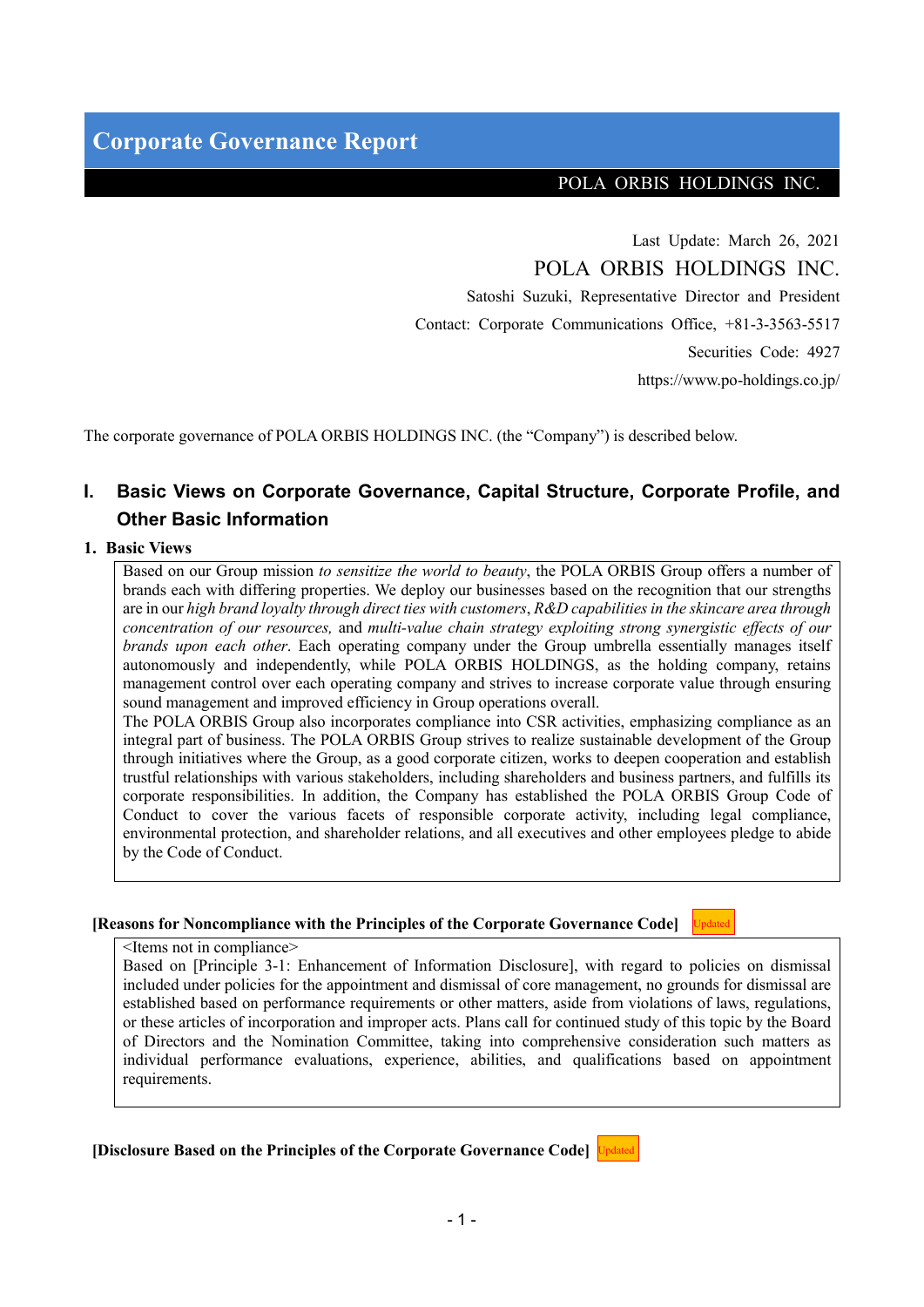[Principle 3-1: Enhancement of Information Disclosure] 1. "Management mission, management plans, etc." and 3. "Policies and procedures for decisions on remuneration of Directors and core management" have been revised.

[Supplemental Principle 4-11(3): Analysis and evaluation of the efficacy of the board of directors as a whole] has been updated in part.

[Principle 5-1: Policies related to dialogs with shareholders] has been updated in part.

Disclosure based on each of the principles of the Company's Corporate Governance Code is described below.

In addition to this Report, the state of the Company's corporate governance efforts can be confirmed in the *Corporate Report* and other documents.

*Corporate Report*: https://ir.po-holdings.co.jp/ja/Library/AnnualReport.html

[Principle 1-4: Policy on Cross-shareholdings and Standards for Execution of Voting Rights on such Shares]

<Policy on Cross-shareholdings>

When the Company holds listed shares, it shall do so based on the following policies.

- (1) It will not hold cross-shareholdings simply as a stable shareholder.
- (2) It will hold listed shares as cross-shareholdings only when recognized by the Board of Directors as reasonable and appropriate for business purposes, such as alliances and maintenance and strengthening of transactions.
- (3) The Board of Directors shall receive periodic reports on the status of individual cross-shareholdings, verify the reasonableness and appropriateness of such holdings, and disclose the contents thereof.

<Standards for Execution of Voting Rights on Shares Held>

Voting rights on shares held shall be exercised appropriately based on the judgment of whether to support or oppose resolutions through consideration of the conditions of companies invested in, based on the precondition that proposed resolutions would not be harmful to shareholder value. Specific standards for execution shall be established for each issue held when holding shares of publicly traded stock.

[Principle 1-7: Appropriate Procedural Framework for Transactions with Interested Parties]

Transactions, such as those with interested parties, shall be subject to approval by the Company Board of Directors in a meeting whose participants include multiple outside directors to avoid harm to the joint interests of the Company and shareholders, and reporting to the Board of Directors after the transaction has been executed shall be obligatory. In addition, every fiscal year, the directors of the POLA ORBIS Group shall be subject to an investigation of transactions between them or their family members within two degrees of consanguinity and the Company or its subsidiaries. The presence of such transactions and the conditions thereof shall be disclosed appropriately in Securities Reports and other reports, pursuant to the provisions of laws and regulations.

[Principle 2-6: Demonstrating Functions as an Asset Owner for the Corporate Pension Plan]

The POLA ORBIS Group has adopted a contractual defined-benefit corporate pension plan covering the Company and some domestic subsidiaries. Pension assets are managed through the appropriate selection of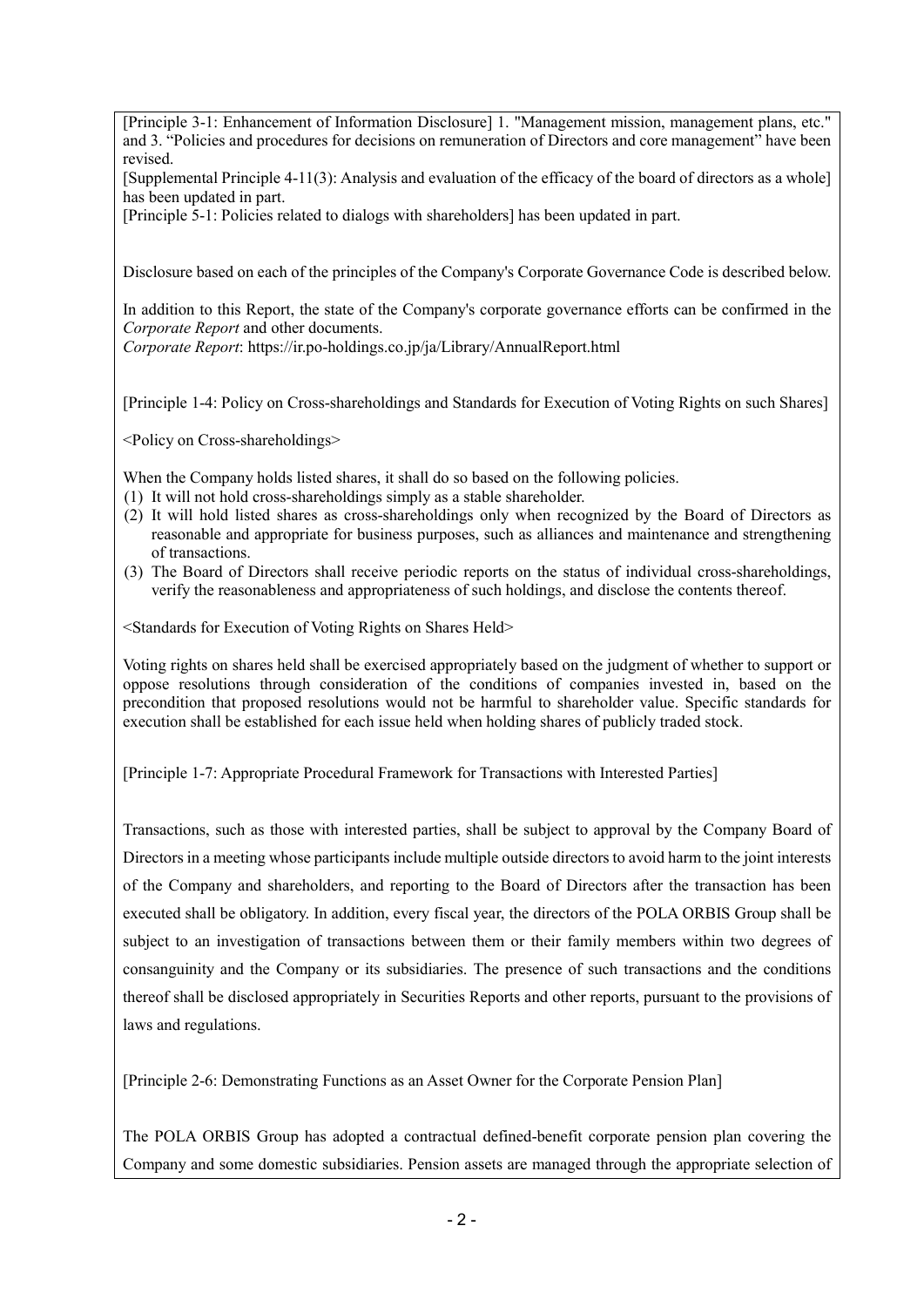multiple financial institutions, such as life insurers, and placement of human resources with specialties knowledge and experience in the sections in charge, and the state of such asset management is monitored periodically.

In addition, the Pension Management Committee has been established as an advisory body to ensure the stable and efficient management of the corporate pension plan. Chaired by the Company's executive officer in charge of finance, the Pension Management Committee's membership consists of persons from each company nominated by the chairperson, and the committee appropriately reviews the state of management and financial status of pension assets.

[Principle 3-1: Enhancement of Information Disclosure]

1. Management mission, management plans, etc.

The Company has identified as the Group mission *to sensitize the world to beauty*. In addition, its long-term vision and medium-term management plans are explained by the representative director at opportunities such as briefings on settlement of accounts, and related materials are posted to the website and made available through other means.

(Explanatory materials concerning the medium-term management plan etc.: https://ir.poholdings.co.jp/ja/Top.html)

(Sustainability plan materials: https://www.po-holdings.co.jp/csr/data/pdf/sutainability2021.pdf)

2. Basic views and basic policy on corporate governance, based on the principles of the Corporate Governance Code

As described in Section 1 under "Basic views on corporate governance, capital structure, corporate attributes, and other basic information" in this Report, the Company has strived to increase the corporate value of the Group as a whole by formulating the Basic Views on Corporate Governance and carrying out the management and supervision intended to secure the soundness of management and improve its efficiency at each Group member company as the Group holding company. To ensure that each Group member company, like individuals, can grow through continual learning, discussions, and improvement while securing and demonstrating independence and autonomy, individual diversity, and flexibility to adapt to external changes and accept differences, the Company Board of Directors considers it essential not only to understand and carry out the intent of the Corporate Governance Code but also to continually assess, improve, and build the Company's corporate governance. The Company Board of Directors has established the Basic Policy on Corporate Governance based on the five fundamental principles described in the Corporate Governance Code to fulfill its responsibilities while responding to the expectations of shareholders and other stakeholders.

3. Policies and procedures for decisions on remuneration of Directors and core management

The Board of Directors makes decisions on the remuneration for Company Directors and Executive Officers based on deliberations and reporting by the remuneration advisory committee taking into consideration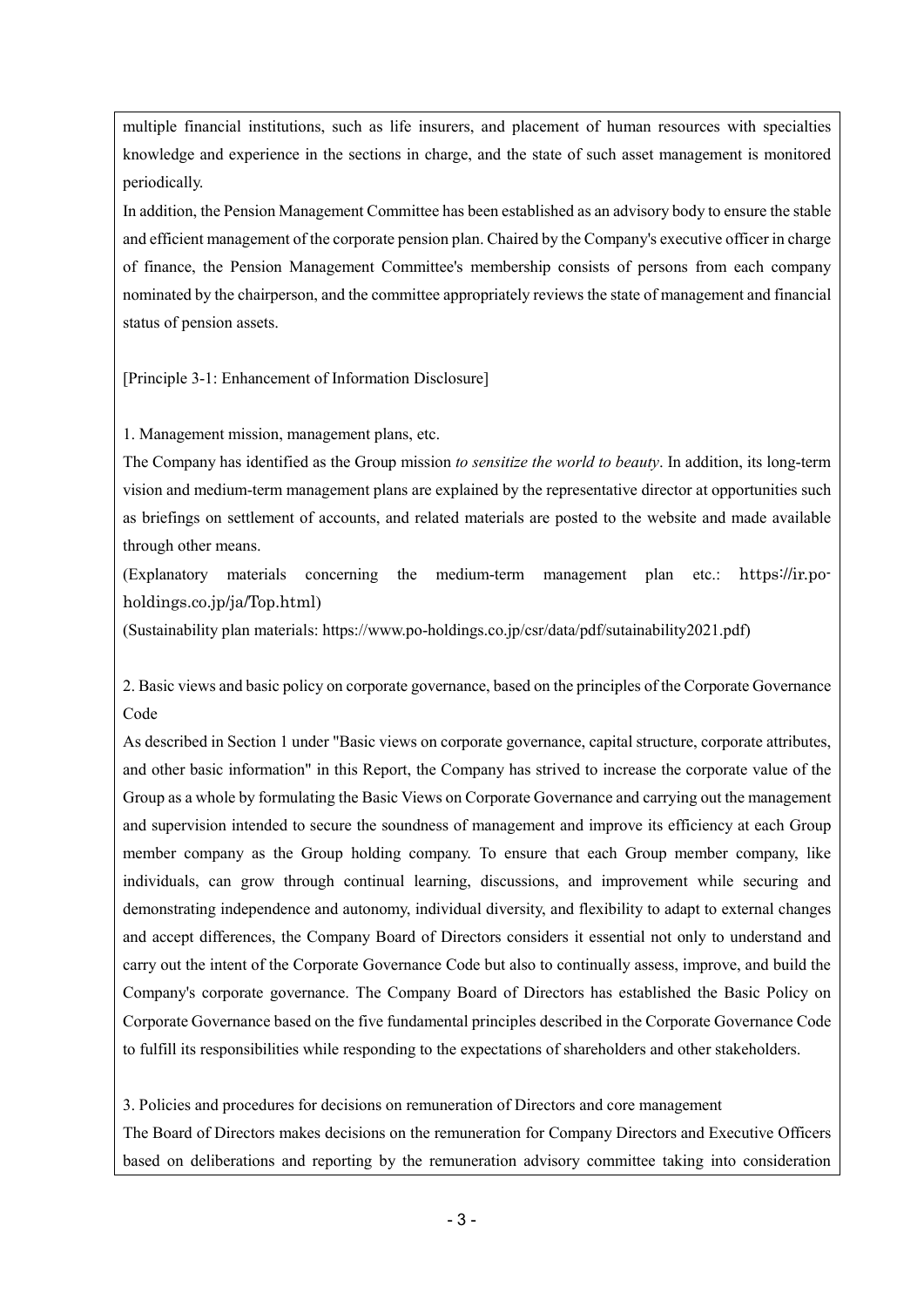individual positions and contributions to business performance. In its 13<sup>th</sup> Regular General Meeting of Shareholders held on March 26, 2019, the Company resolved to adopt a share-based remuneration program linked to medium- to long-term performance (hereinafter "Program") to replace the existing stock-option program. Policies and procedures for decisions on remuneration of directors in the POLA ORBIS Group following the adoption of this Program are outlined below.

(1) Basic views

The POLA ORBIS Group considers executive remuneration to be an important means of realizing the sustained growth of the Group and increases in corporate value over the medium to long term. As the Group holding company, the Company makes clear the roles and responsibilities in execution of their individual responsibilities for the Company directors and other executives, whose main duties are to make decisions on Group management as a whole and to supervise business execution, and the directors of subsidiaries to which the Company delegates business execution authority. Executive remuneration is based on the responsibility for business performance and other results in relevant areas of business execution and serves as strong motivation for the achievement of results over not only the short term but the medium and long terms as well. In addition, executive remuneration is oriented toward further sharing of gains with shareholders by making clear its linkage to share prices.

(2) Remuneration levels

Remuneration levels are set in light of the scale of individual roles and responsibilities, through consideration of the POLA ORBIS Group's business conditions and competitive strengths in external markets, and comparison with firms in the same industries or of the same size both in Japan and around the world.

(3) Remuneration structure

The POLA ORBIS Group's executive remuneration (excluding outside directors) consists of a fixed basic component and variable annual bonuses and a performance-linked share-based component. Remuneration for outside directors consists of a fixed basic component and a non-performance-linked share-based component. Remuneration for corporate auditors consists only of a fixed basic component.

The share of executive remuneration accounted for by variable remuneration is set within the range 40% to 50% depending on the job grade of the individual executive. The variable remuneration of annual bonuses varies within the range of 0% to 200% depending on such factors as the Group's achievement of business performance targets for the fiscal year, while that of the performance-linked share-based component varies within the range of 0% to 200% depending on such factors as the POLA ORBIS Group's achievement of business performance targets in the medium-term management plan and other targets.

(4) Executive remuneration decision-making process

To ensure objectivity and transparency in the executive remuneration decision-making process, the Company has established a remuneration advisory committee wherein the majority of the membership consists of outside directors to serve as a voluntary advisory body to the Board of Directors. Decisions on the POLA ORBIS Group's executive remuneration are made by the Board of Directors within the scope of the remuneration limits approved at the General Meeting of Shareholders based on deliberations and reporting by the remuneration advisory committee.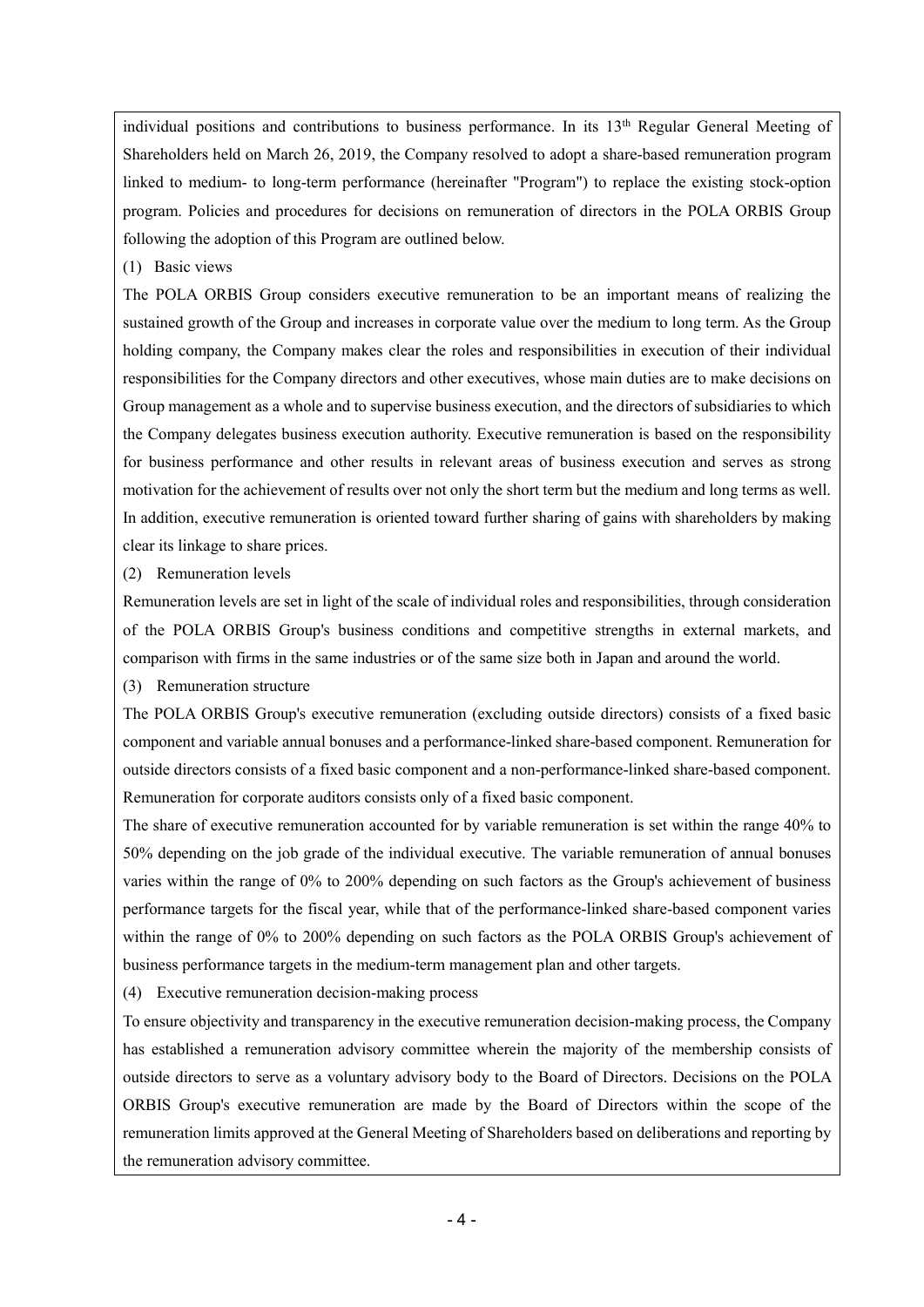4. Nomination of candidates for directors and corporate auditors and appointment and dismissal of the CEO and core management

(1) Nomination, appointment, and dismissal of directors

Candidate directors are nominated from persons who have the ability to contribute to the Group's sustained growth and medium to long-term increases in its corporate value, who fully understand the Group's management policies and strategies, and who possess such properties as multifaceted points of view, flexible thinking on reforms, and specialization with consideration for balance among such factors as knowledge, experience, abilities, and diversity of the Board of Directors as a whole based on an evaluation of executive competencies \* reference 1. To ensure objectivity and transparency in the appointment and dismissal process, the Company has established a nomination advisory committee wherein the majority of the membership consists of outside directors to serve as a voluntary advisory body to the Board of Directors. Decisions on appointment and dismissal are made by the Board of Directors and submitted to the General Meeting of Shareholders based on deliberations and reporting by the nomination advisory committee.

#### (2) Appointment and dismissal of the Representative Director and President

Appointment and dismissal of the Representative Director and President are considered the most important decisions of the nomination advisory committee. Decisions on the appointment and dismissal of the Representative Director and President are made by the Board of Directors based on sufficient deliberations and reporting by the nomination advisory committee regarding whether or not the appointee possesses a suitable temperament, abilities, deportment, and other properties as the Group's chief executive officer.

#### (3) Appointment and dismissal of Group core management

Human resources chosen as Group core management executives are those who are highly familiar with the management and businesses of the Group companies and have the ability to contribute to the Group's sustained growth by performing their responsibilities for Group management or businesses and implementing appropriate reforms and innovations, while also demonstrating strengths in executive competencies. To ensure objectivity and transparency in the appointment and dismissal process, decisions are made by the Board of Directors based on deliberations and reporting by the nomination advisory committee. When appointing core management executives of the Company's major subsidiaries and sub-subsidiaries, a nomination advisory committee with different membership is convened.

#### (4) Nomination, appointment, and dismissal of candidate corporate auditors

In light of the nature of the post as a full-time position, nominees for corporate auditors must be able to collect internal information, maintain the auditing environment, and monitor and verify the state of development and operation of internal control systems on a regular basis to ensure the efficacy of auditing. Decisions on the appointment and dismissal of corporate auditors are made by the Board of Directors with the consent of the Board of Corporate Auditors and submitted to the General Meeting of Shareholders.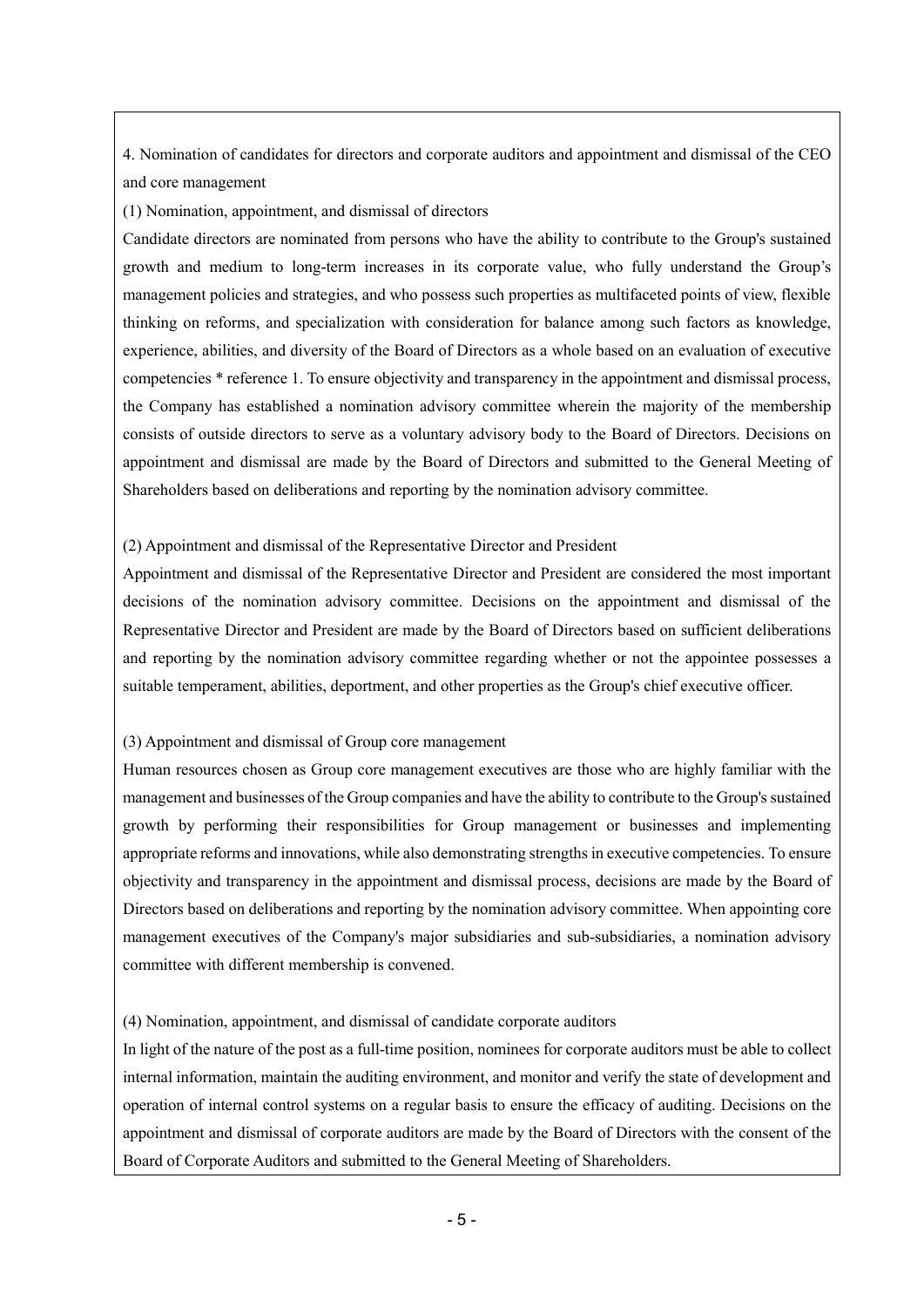\* reference 1 <Executive Competency Model (13 items)>

The POLA ORBIS Group has prepared a competency model that spells out 13 performance characteristics required of executives and personnel with management responsibilities. The Company places particular priority on (6) Concern for Diversity, and (7) *Bi-i-shiki* (Esthetic Sense), and encourages executives to demonstrate leadership that draws from individual personalities and strengths.

(1) Business Context Awareness

Ability to understand the position of the organization in the market and properly recognize the current status of competitors/partners and their interaction for own organization

(2) Hypothetical Thinking

Ability to search for varied information and conflicting perspectives internally and externally and verify one's thinking from a broader viewpoint

(3) Long-term Vision

Ability to have a long-term vision and define the desired future image, direction, and vision

(4) Impact & Influence

Ability to have others to consider one's request and gain agreement by the effective use of logical persuasion and/or the influence of the organizational power

(5) Leverages an extensive external network

Ability to maintain and nurture a broad external network based on trust that can be called upon to assist

(6) Concern for Diversity

Ability to realize demographic diversity (such as ethnicity, gender, class, career, value, etc.) in order to support the organization's goals by creating a climate in which all employees can do their best work

(7) *Bi-i-shiki* (Esthetic Sense)

Ability to have impact on one's surroundings as a personal/unique leader by exhibiting one's attractive personality

(8) Empowering with accountability

Ability to delegate authority and enable others to act with purpose by holding them accountable

(9) Developing Successors

Ability to encourage the long-term development of subordinates and foster successor as an executive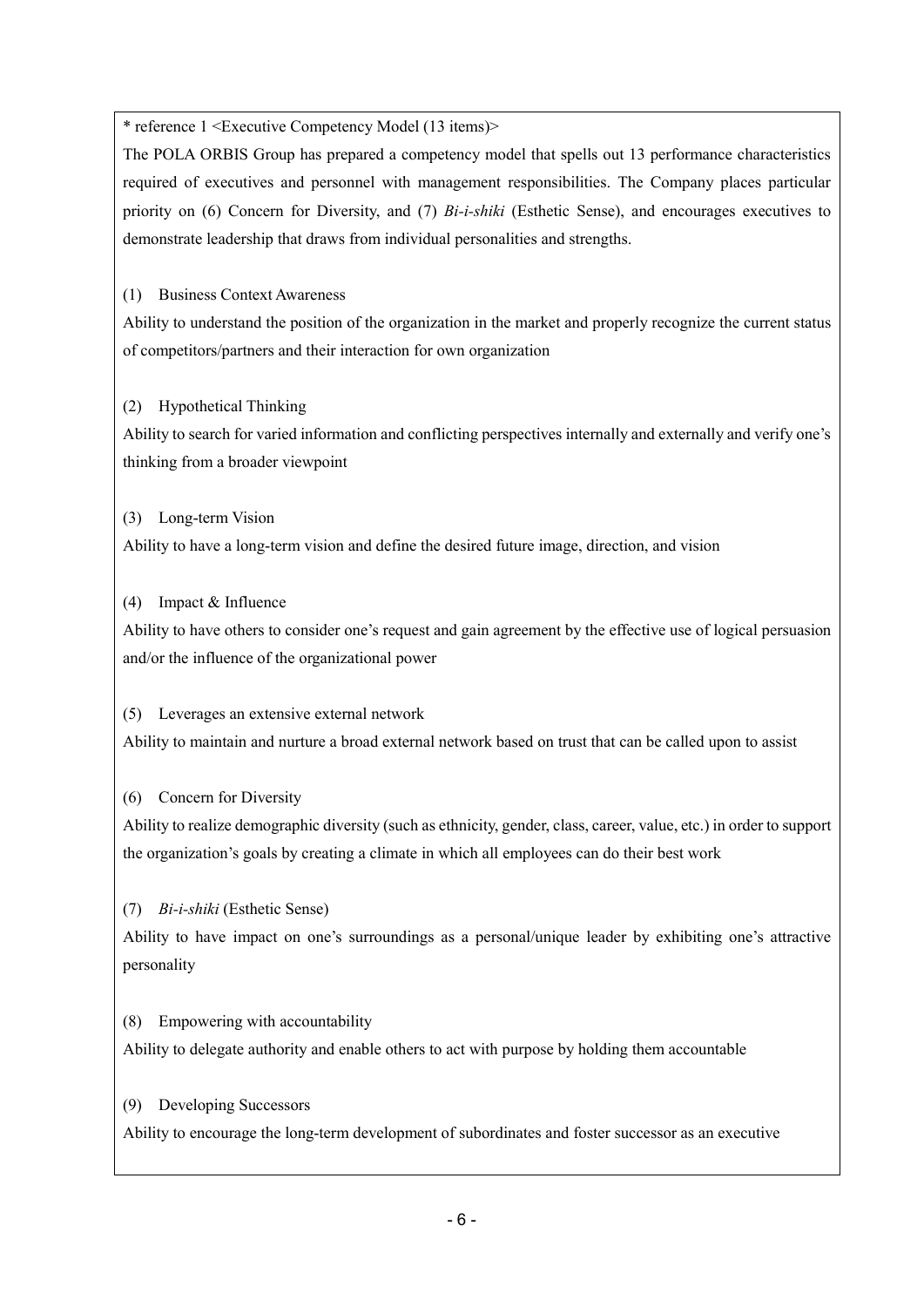(10) Culture Transformation

Ability to model, instill, and cultivate culture in order to effectively use organizational culture for the business goals

(11) Passion for Results

Ability to take risks when needed and maintain passion for greater success

(12) Decisiveness

Ability to believe in one's own capability to rise to a challenge and expresses opinions even to senior members

(13) Integrity

Ability to take business and personal action that reflects high ethical standards (such as company regulation, company ethics, social responsibility) and ensure others do the same as well

5. Individual explanations of nomination of candidates for Director and Corporate Auditor and appointment of core management

Reasons for the nomination of candidates for director and corporate auditor are described in the notice of convocation of the general meeting of shareholders (reference documents) when submitting to that meeting a resolution on the appointment of one or more directors and/or corporate auditors. Notices of convocation of general meetings of shareholders are posted to the Company website. When appointing new members of core management in the future, individual explanations will be provided on the Company website or in this Report.

[Supplemental Principle 4-1(1): Scope of Delegation of Authority by the Board of Directors to Management]

In addition to the POLA ORBIS Group management policies, management plans, management strategies, etc., in accordance with the provisions of laws and regulations, the Company's Articles of Association, and various rules established by the Company, the Board of Directors also is responsible for Group management based mainly on decision-making on important matters affecting Group management as well as oversight of business section by each Group member company regarding decisions made. The Board of Directors proactively delegates business execution authority on decisions made to Group member companies and Group executives by clearly establishing Group management policies, management plans, management strategies, etc. and developing an environment in which individual Group member companies can execute the business activities of drafting and executing strategies and measures swiftly and dynamically based thereon.

[Principle 4-9: Standards for judgment of independence of independent outside directors and their required properties]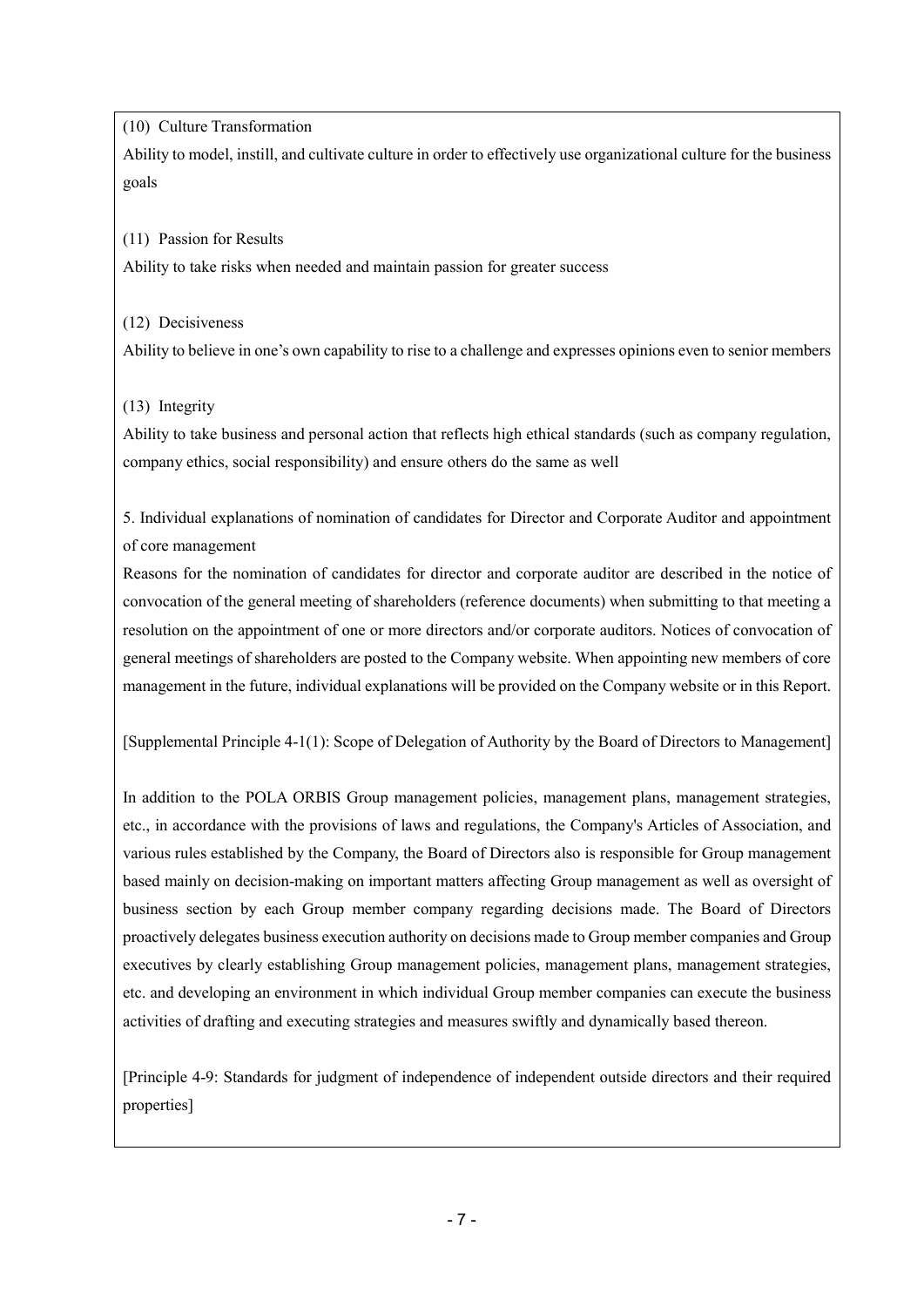The Company has established the following policies on the nomination of candidates for outside director and standards for judgment of independence and nominates as candidates for outside director persons who satisfy these policies and standards.

<Policies on the nomination of candidates for outside director>

In addition to the standards for judgment of independence \* reference 2 established by the Company, candidates for outside director shall be nominated who satisfy the requirements enumerated below. In addition, decisions on the nomination of candidates for outside director shall be made through resolutions of the Company Board of Directors in meetings whose participants include multiple outside directors that reflect consideration for a healthy balance in terms of knowledge, experience, abilities, and diversity on the Board of Directors as a whole.

- (1) They shall be expected to have the ability to take an overview of the management of the POLA ORBIS Group as a whole, ascertain the essential issues and risks, and proactively express opinions and explain matters appropriately to directors and core management.
- (2) They shall possess high levels of knowledge and abundant experience in the fields of corporate management, business reforms, customer service, logistics, legal and regulatory compliance, risk management, and internal controls.
- (3) In order properly to ensure the ability to devote the necessary time and labor to attendance in meetings of the Board of Directors, the Group Managerial Meeting, and other important meetings, and to fulfilling their other duties, they shall serve concurrently as directors of no more than five other listed companies aside from the Company, in principle.
- (4) The term of office of a Company outside director shall not exceed six years in principle.
- \* reference 2 <Criteria for judging independence>

Outside directors and outside corporate auditors (hereinafter "outside executives") or candidates for outside executives shall be judged to be independent from the Company and to involve no fear of conflict of interest with general shareholders when the Company has determined, as a result of investigation conducted to a reasonable extent, that they do not meet any of the descriptions below.

(1) Those involved in business execution on behalf of the Company or Company affiliates (hereinafter "POLA ORBIS Group") \*1 or who were involved in business execution on behalf of the POLA ORBIS Group within the previous 10 years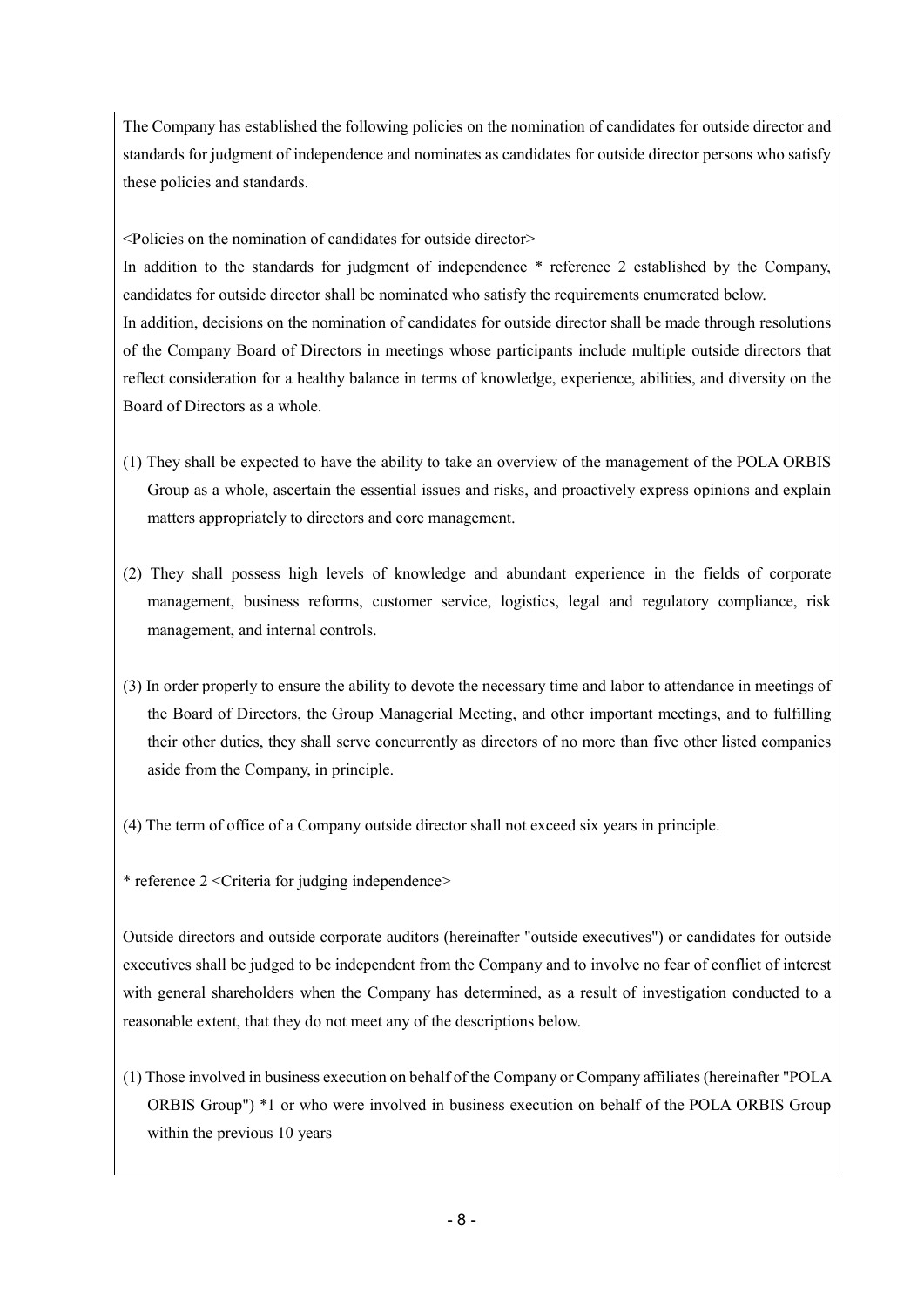- (2) Those for whom the POLA ORBIS Group is an important trading partner \*2 or those involved in business execution on behalf of such parties
- (3) Important trading partners of the POLA ORBIS Group \*3 or those involved in business execution on behalf of such parties
- (4) Those providing specialized services, such as consultants, CPAs, or attorneys, and receiving from the POLA ORBIS Group large amounts of monetary or other assets \*4 other than executive remuneration
- (5) Those involved in business execution on behalf of companies appointing as executives persons involved in business execution on behalf of the POLA ORBIS Group
- (6) Those receiving donations in large amounts \*4 from the POLA ORBIS Group (or those involved in business execution of corporations, unions, or other organizations receiving such donations in large amounts)
- (7) Shareholders holding 10% or more of voting rights in the Company, either directly or indirectly (or those involved in business execution of corporations, unions, or other organizations holding such voting rights)
- (8) Those who have met any of the descriptions under (2)-(7) above within the previous three years
- (9) Close relatives of those meeting any of the descriptions under (2)-(7) above (persons in important positions \*5) \*6
- (10) Others in circumstances that could lead to conflicts of interest with general shareholders and reasonably judged unsuitable for the position of independent outside executives
	- \*1 "Those involved in business execution" refer to directors in charge of business execution, executive directors, executive officers, and other staff and employees.
	- \*2 "Those for whom the POLA ORBIS Group is an important trading partner" refer to trading partners providing products or services to the POLA ORBIS Group for whom the value of such transactions in the most recent fiscal year was more than 2% of their (consolidated) net sales.
	- \*3 "Important trading partners of the POLA ORBIS Group" refer to trading partners provided products or services by the POLA ORBIS Group for whom the value of such transactions in the most recent fiscal year was more than 2% of the POLA ORBIS Group's consolidated net sales.
	- \*4 As used in "large amounts of monetary or other assets" and "donations in large amounts," "large amounts" refer to amounts received of 10 million yen or more in the most recent fiscal year.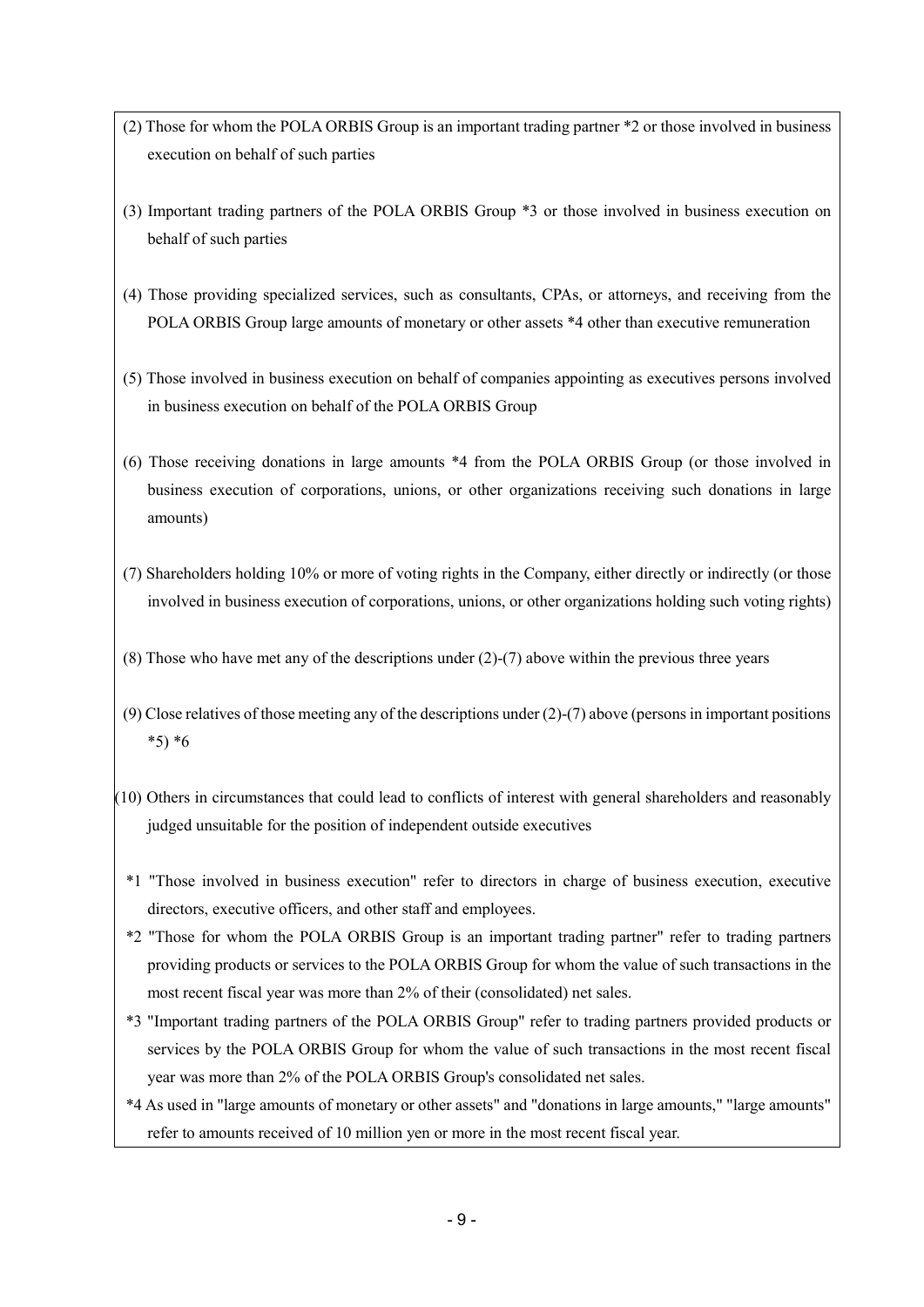- \*5 "Persons in important positions" refer to directors involved in business execution, executive directors, executive officers, and others judged reasonably and objectively to be in similarly important positions.
- \*6 "Close relative" refers to a spouse, family members within two degrees of consanguinity, and family members living together with the individual concerned.

The Company judges the independence of outside executives based not only on the term of office or period with an organization but also considers effective independence to be an important consideration. The Board of Directors has established policies employed, in principle, with regard to terms of office or periods with an organization when nominating candidates for outside executives, and decisions are made through careful deliberation.

[Supplemental Principle 4-11(1): Views on the balance, diversity, and size of the Board of Directors in light of its overall knowledge, experience, and abilities]

The Board of Directors consists of directors with wide-ranging points of view and abundant experience and specialization, and the education and grounding to be able to reflect these in Company management through flexible thinking. The Company considers it vital to secure an appropriate balance among such knowledge, experience, skills, and other properties.

In light of the Company's recognition of the importance of realizing a sound balance that enables both appropriate decision-making and swift and dynamic business execution based on overall consideration of the scale of the Group's businesses and the Group executive structure in which execution authority is delegated, it has been decided that the appropriate numbers of Directors and Corporate Auditors at this time are up to ten directors and up to five corporate auditors. The current organization consists of eight directors (three outside directors) and three corporate auditors (two outside corporate auditors).

The Company has established a policy on selection of candidates for outside directors based on a recognition of the importance of business administration experience in fields other than those in which the Company operates and reflection of high levels of specialization and knowledge in the Company's management, as independent members of the Board of Directors who can contribute more diverse and multifaceted perspectives in addition to appropriate participation and advising.

Corporate auditors and outside corporate auditors consist of full-time corporate auditors who possess outstanding abilities to develop auditing environments and collect information from within the Company and are tasked with monitoring and verifying the states of development and operation of internal controls systems on a daily basis to ensure the efficacy of auditing and outside corporate auditors who possess high levels of knowledge in the fields of finance, accounting, the law, and internal controls.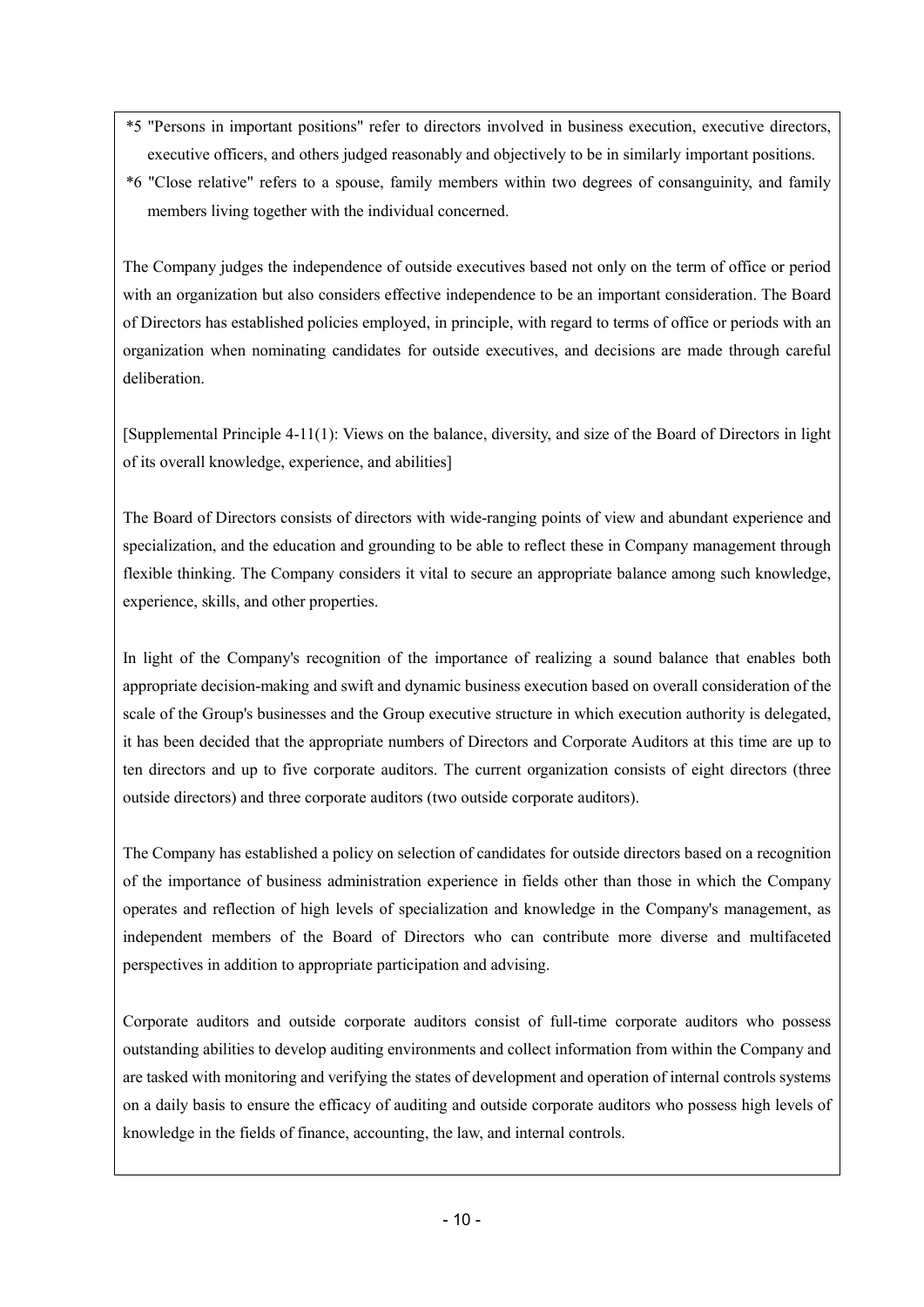In addition, as a group of companies engaging mainly in the cosmetics business, the Group recognizes the importance of reflecting the ideas and values of women in important decision-making by the Board of Directors. For this reason, it considers the proactive appointment of women directors to be important.

Decisions on the nomination of candidate directors and appointment of core management are made by the Board of Directors following deliberation in the voluntary nomination advisory committee, based on various policies established by the Board of Directors.

[Supplemental Principle 4-11(2): Concurrent positions of Directors and Corporate Auditors]

Other than outside directors and outside corporate auditors, no directors or corporate auditors serve concurrently as executives of other listed companies.

In light of the importance of ensuring the ability to devote the necessary time and labor to performance of their duties, a limit is set, in principle, on the number of other listed companies at which outside directors and outside corporate auditors may serve concurrently as executives, and this is used as a requirement in the candidate selection process.

In addition, the Company's Board of Directors'Rules require the approval of the Company Board of Directors for appointment as a director of another company.

The state of concurrent positions is disclosed annually in the notice of convocation of the general meeting of shareholders, *Securities Report, Corporate Report*, and other documents.

[Supplemental Principle 4-11(3): Analysis and evaluation of the efficacy of the Board of Directors as a whole]

## 1. Evaluation methods and processes

The significance behind evaluating the effectiveness of the Board of Directors is, we believe, to raise management quality and corporate value even higher by identifying issues at the Board of Directors and appropriately dealing with such issues to solve them.

With this in mind, we have pursued an approach that takes the evaluation process beyond self-evaluation by members of the Board of Directors to include an overall view based on evaluation and analysis of the directors' effectiveness from objective perspectives. The basic policy is for the board itself to apply the results gained through evaluation.

In accordance with this policy, we have turned to third-party organizations with expertise in evaluating a board of directors' effectiveness to conduct a preliminary interview with the chairperson of the board, create a questionnaire and gather responses, then hold separate interviews with all directors and corporate auditors based on questionnaire results since fiscal 2017. During fiscal 2020, in consideration of the COVID-19 pandemic, these were conducted through the format of written questionnaires instead of individual interviews.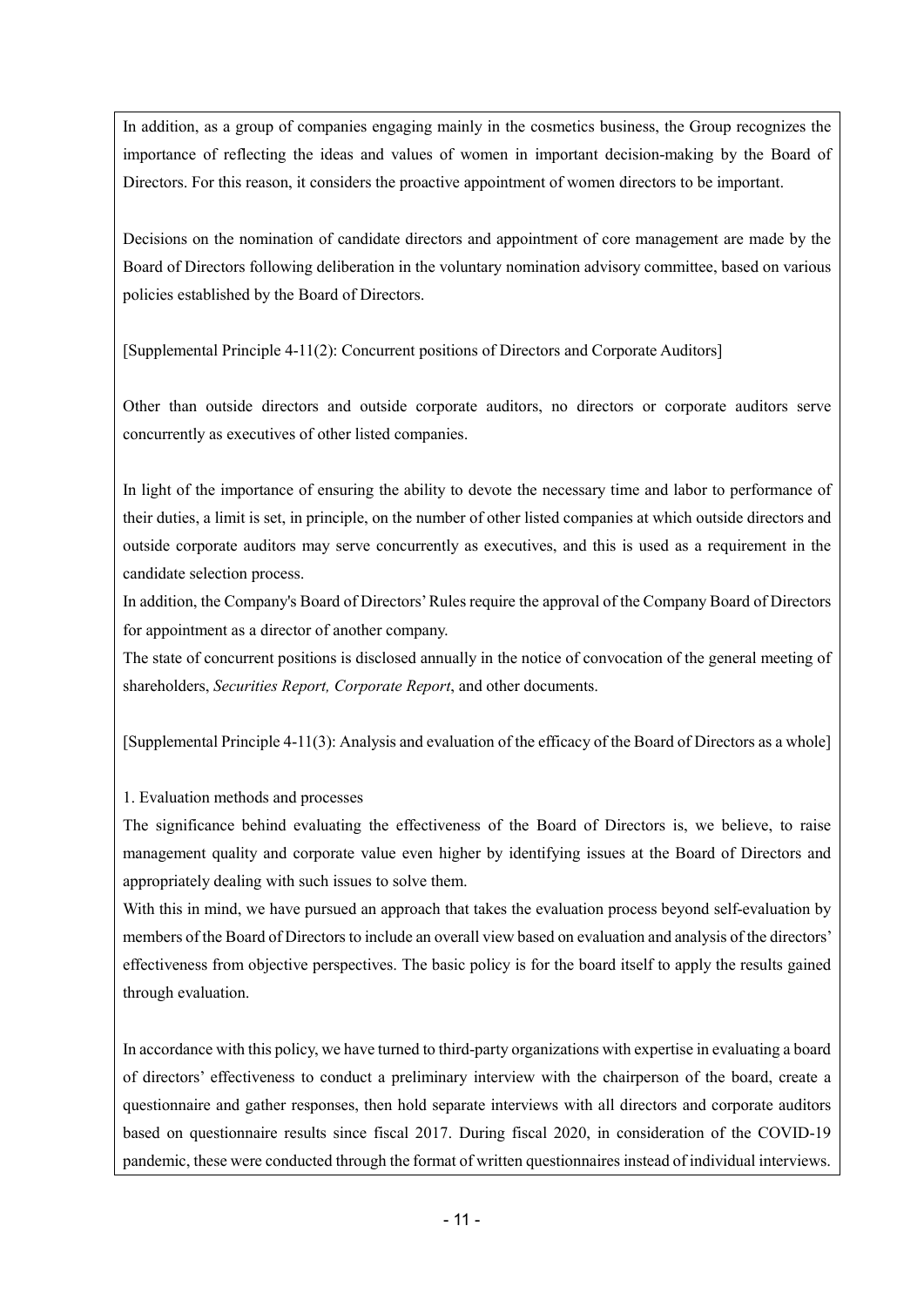Introducing into the evaluation process third-party organizations, which have nothing to gain from the Board of Directors, ensures anonymity, elicits frank comments and preserves objectivity in evaluation results. To complement the third-party evaluation, we also take the original approach of utilizing evaluations by employees who have completed in-house programs such as the Top Management Development Program. These employees are selected to attend executive meetings as observers or interview members of the Board of Directors. This approach not only lends an employee perspective to evaluations but also provides a valuable opportunity to develop people with management potential. Evaluation results from all sources are compiled and passed to the Board of Directors. The Board of Directors then analyzes and verifies the content, works toward a shared understanding of inherent strengths and issues requiring attention, and advances concrete action plans aimed at addressing such issues. In the future as well, the efficacy of the Board of Directors will be evaluated at the end of each fiscal year based on the above process.

2. Evaluation components and perspectives

Evaluations are made from the following perspectives:

(1) Composition and governance structure of the Board of Directors

- (2) Management of the Board of Directors
- (3) Support structures for the Board of Directors
- (4) State of participation in the Board of Directors
- (5) Matters related to nomination and remuneration of directors
- (6) Board of Corporate Auditors
- (7) Discussion of management strategies
- (8) Risk-management structure of the Board of Directors
- (9) Dialog with shareholders
- (10) Initiatives toward the long-term vision

3. Summary of analysis and evaluation results

The following are evaluation results and the outcome of discussions in Board of Directors' meetings. <Points rated highly>

The following points were viewed as demonstrating the Board of Directors' high level of effectiveness. The board will strive to maintain and enhance these points.

(1) Shared understanding of the Group philosophy and the Company's own strengths

- (2) Awareness of risks to the current business model in preparation for circumstances after the pandemic and living with COVID-19
- (3) Flexible appointment of human resources to the Board of Directors
- (4) Proactive efforts are made to improve governance, and there is a corresponding high level of awareness among individual directors
- (5) Outside executives and (the Board of) corporate auditors proactively participate in and contribute to the Board of Directors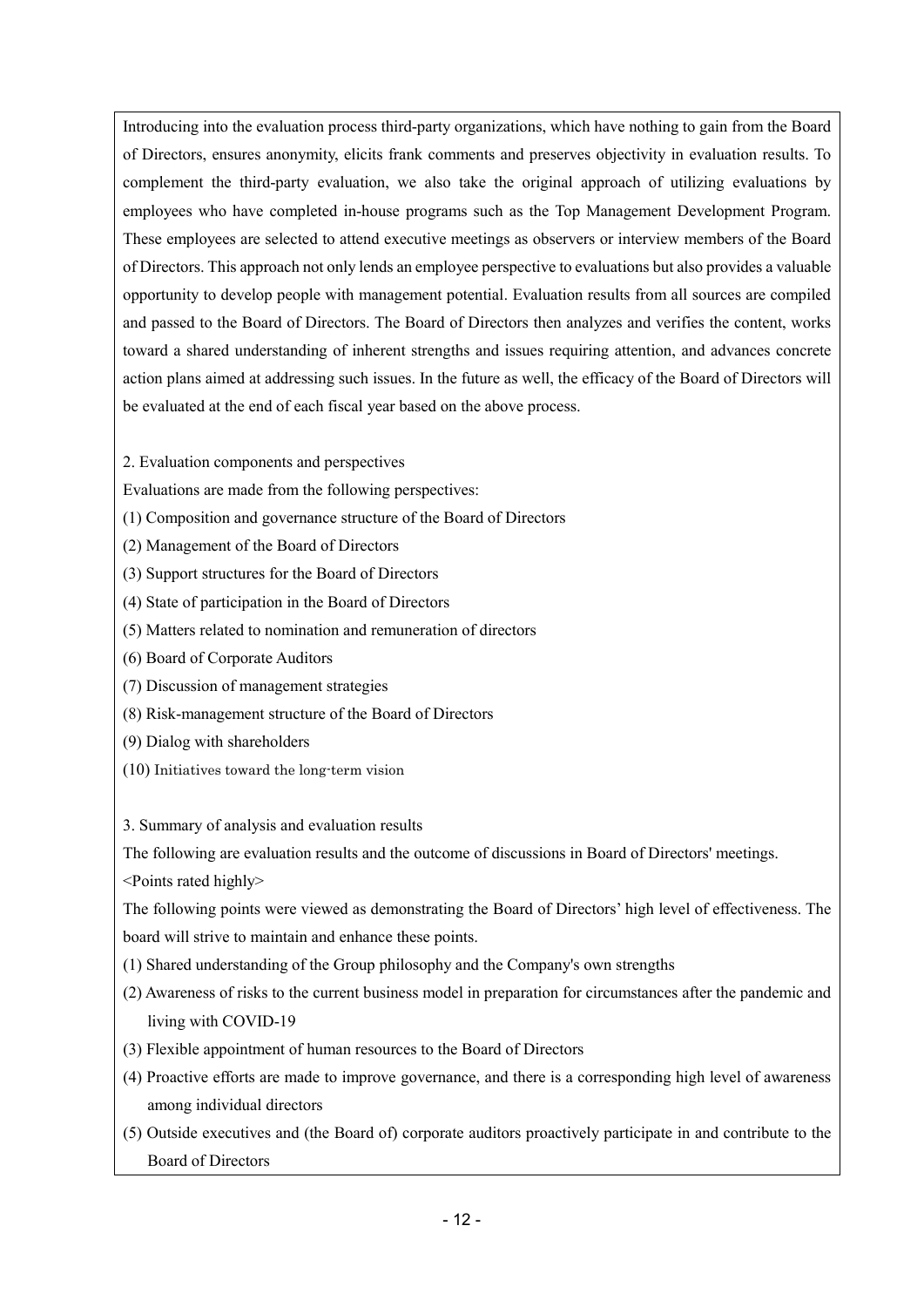(6) Suitable engagement with capital markets and communication with shareholders through external disclosure and IR activities

<Issues recognized as requiring attention>

The following points were recognized as having room for improvement. The Board will implement measures to address these issues, monitor and verify progress, and through additional improvements, enhance effectiveness as necessary.

(1) Strengthening of Company involvement in Group-wide initiatives

(2) Preparation of a long-term vision indicating structural reforms and growth strategies in preparation for circumstances after the pandemic and living with COVID-19

4. Efforts to address issues identified last year

The state of improvements on the main issues identified last year is summarized below.

(1) Strengthening of involvement in Company subsidiaries

Efforts were made to enhance involvement in the boards of directors of subsidiaries and the business planning processes and improve governance. Since the need was recognized to enhance Company leadership further in areas, such as issues to be addressed across the entire Group and structural reforms at individual subsidiaries, it will continue to be addressed as a management topic.

(2) Strengthening structures for review of important matters and management after such review Efforts were made to enhance structures for deliberation of priority topics and management following such deliberation by increasing opportunities and time for deliberation by the Board on priority topics on which such deliberation should be focused from a Group perspective and increasing opportunities to check on the state of progress following such deliberation.

[4-14(2): Training Policy]

Through continual improvement of skills, the Directors and core management are subjected to self-evaluations and external evaluations of executive competencies for purposes of fulfilling their responsibilities. They formulate and implement action plans based on this evaluation and, as necessary, implement executive coaching programs.

Efforts are made to help newly appointed executives understand their roles and responsibilities through explaining to them their expected roles and legal responsibilities upon appointment.

For newly appointed outside directors and outside corporate auditors, in addition to their expected roles, matters explained to them upon appointment also include the POLA ORBIS Group's management strategies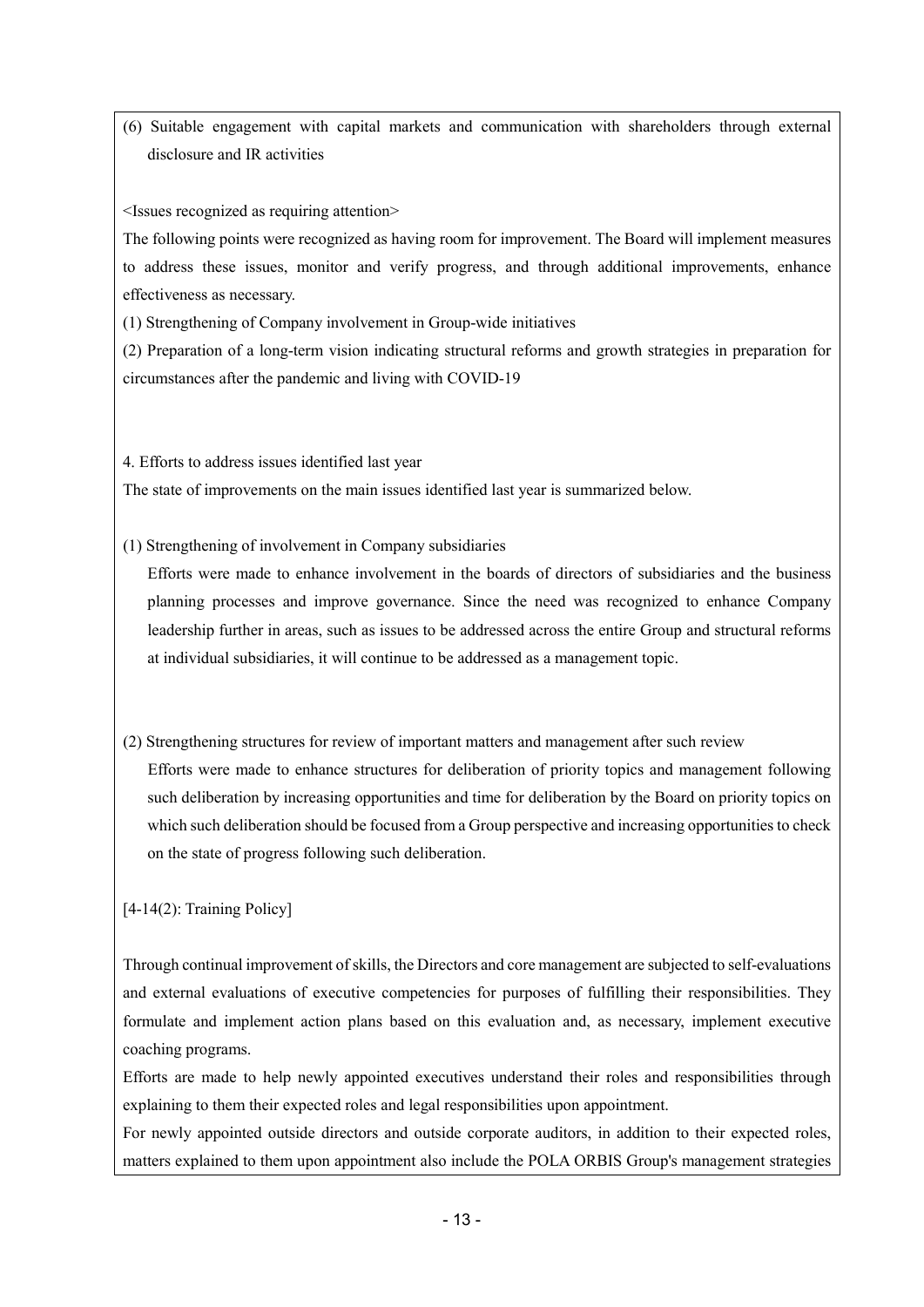and management plans, the state of management and business environments of individual Group companies, and other management issues. These are explained by the executives responsible and the General Planning Office to ensure an understanding of these topics.

[Principle 5-1: Policies related to dialog with shareholders]

The Company considers proactive dialog with shareholders and investors and appropriately reflecting the opinions obtained from such dialog in management to be important topics for purpose of sustainable growth and medium- to long-term increases in corporate value. Based on this recognition, it has established as a fundamental policy of dialog with shareholders and investors by carrying out constructive dialog with stakeholders through PR and IR activities, and increasing their efficacy, and it implements the following activities accordingly.

- 1. Efforts to develop internal environments for constructive dialog
- (1) A director in charge of IR is chosen and an IR section established to serve as liaisons, and dialog with shareholders and investors is implemented through regular coordination and cooperation with General Planning, Finance, SR, and other sections.
- (2) In each quarterly settlement of accounts, the representative director and the directors responsible for General Planning, Finance, and IR hold a get-together conference to ensure the propriety of information disclosure and enhance it.
- (3) Through the briefing on settlement of accounts for each quarter, individual meetings, briefings for individual investors, as well as the website and other media, efforts are made to promote understanding of the Company's vision, management policies, and business plans.
- 2. Efforts to ensure the efficacy of dialog
- (1) Opportunities are available for the representative director to speak with investors in Japan every half-year and with overseas investors twice a year to explain in person and exchange opinions on business strategies, management policies, as well as policies and efforts on non-financial targets, such as ESG goals. These efforts are intended to increase investor engagement and the efficacy of dialogs.
- (2) Efforts are made to enhance dialog and make it more effective through communication of information suited to individual interests, through means such as quantification of various types of information and provision of information on products, and through proactive dialog engaged in by directors of important operating companies (Group executives).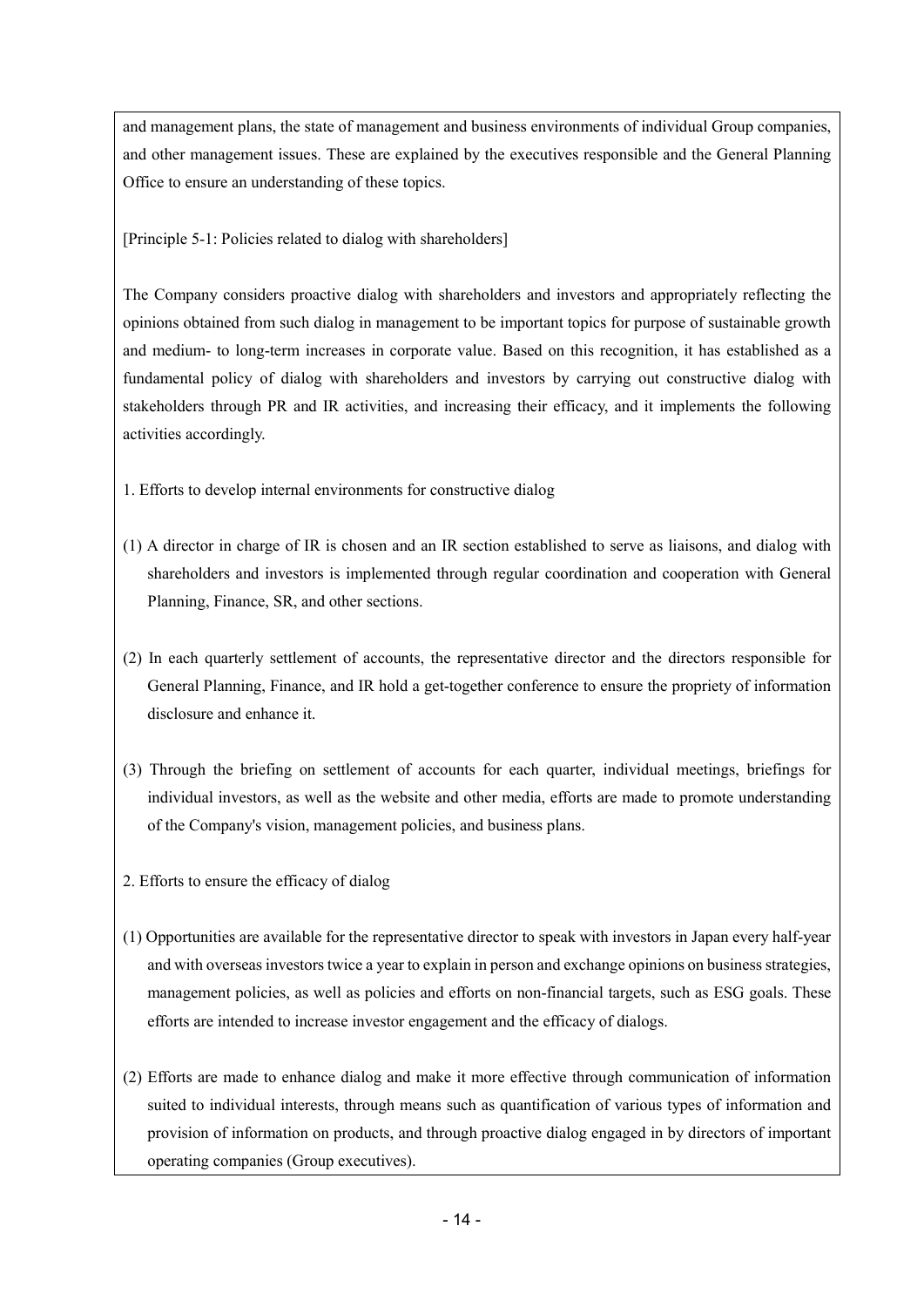- (3) As a means of dialog other than individual meetings, briefings, small meetings on specific themes, facility tours, and other activities are conducted by the representative director or the directors responsible during the briefings on quarterly settlement of accounts. In addition, regular opportunities for dialog with overseas investors are provided through conferences and other activities.
- (4) The director responsible for IR reports regularly to the Group Managerial Meeting on the views and concerns of shareholders and investors ascertained through dialog, and these are reflected in the processes of formulating management plans, capital policies, etc., to work for increasing the efficacy of the dialog.

#### **2. Capital Structure**

Foreign Shareholding Ratio 10% or more but less than 20%

#### **[Status of Major Shareholders]** Updated

| Name / Company Name                                  | Number of Shares Owned | Percentage $(\% )$ |
|------------------------------------------------------|------------------------|--------------------|
| The POLA Art Foundation                              | 78,616,944             | 35.51              |
| Satoshi Suzuki                                       | 50,626,480             | 22.87              |
| Custody Bank of Japan, Ltd. (Trust Account)          | 6,257,000              | 2.83               |
| The Master Trust Bank of Japan, Ltd. (Trust Account) | 5,230,600              | 2.36               |
| Naoko Nakamura                                       | 4,770,832              | 2.16               |
| The Bank OF New York Mellon 140051                   | 4,187,900              | 1.89               |
| <b>SMBC Nikko Securities Inc.</b>                    | 3,774,300              | 1.70               |
| Hiromi Suzuki                                        | 3,113,832              | 1.41               |
| <b>SSBTC CLIENT OMNIBUS ACCOUNT</b>                  | 1,739,509              | 0.79               |
| POLA ORBIS Group Employees' Stockholding             | 1,582,434              | 0.71               |

| Controlling Shareholder (except for Parent<br>Company) |           |
|--------------------------------------------------------|-----------|
| Parent Company                                         | <b>NA</b> |

Supplementary Explanation Updated

In addition to the above, the Company holds 7,766,853 shares of treasury stock. The percentages of shares owned above are calculated on the basis of the total shares issued and outstanding not including treasury stock. While it has adopted an executive compensation BIP trust, shares of the Company stock held in that trust are not included in the number of shares of treasury stock.

#### **3. Corporate Attributes**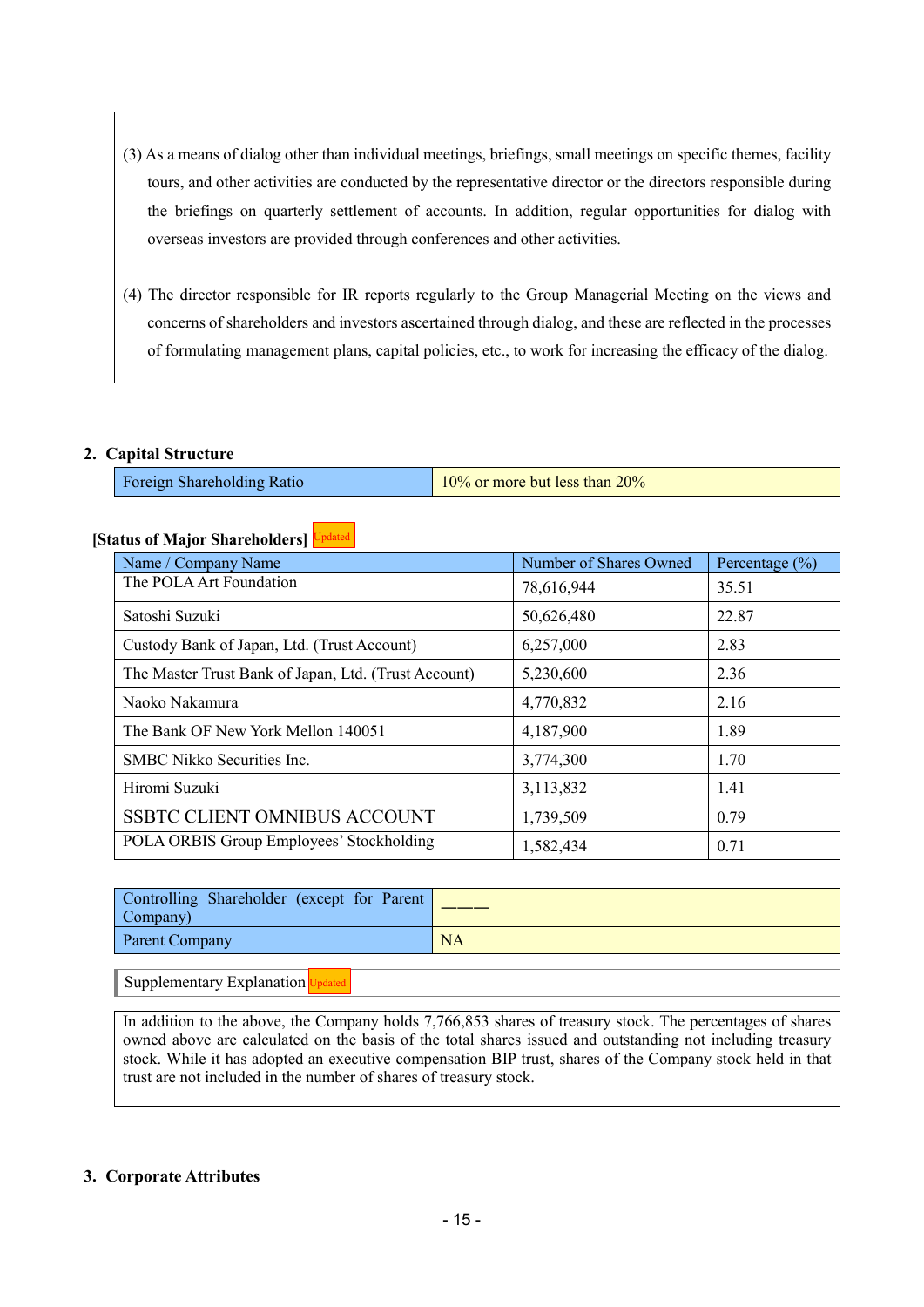| Listed Stock Market and Market Section                                           | <b>Tokyo Stock Exchange</b><br><b>First Section</b>                   |
|----------------------------------------------------------------------------------|-----------------------------------------------------------------------|
| <b>Fiscal Year-End</b>                                                           | December                                                              |
| Type of Business                                                                 | <b>Chemicals</b>                                                      |
| Number of Employees (consolidated) as of the                                     | More than 1000                                                        |
| End of the Previous Fiscal Year                                                  |                                                                       |
| Sales (consolidated) as of the End of the<br>Previous Fiscal Year                | From $\frac{100}{100}$ billion to less than $\frac{11}{100}$ trillion |
| Number of Consolidated Subsidiaries as of the<br>End of the Previous Fiscal Year | From 10 to less than 50                                               |

**4. Policy on Measures to Protect Minority Shareholders in Conducting Transactions with Controlling Shareholder** 

#### ―――

**5. Other Special Circumstances which may have Material Impact on Corporate Governance** 

Not applicable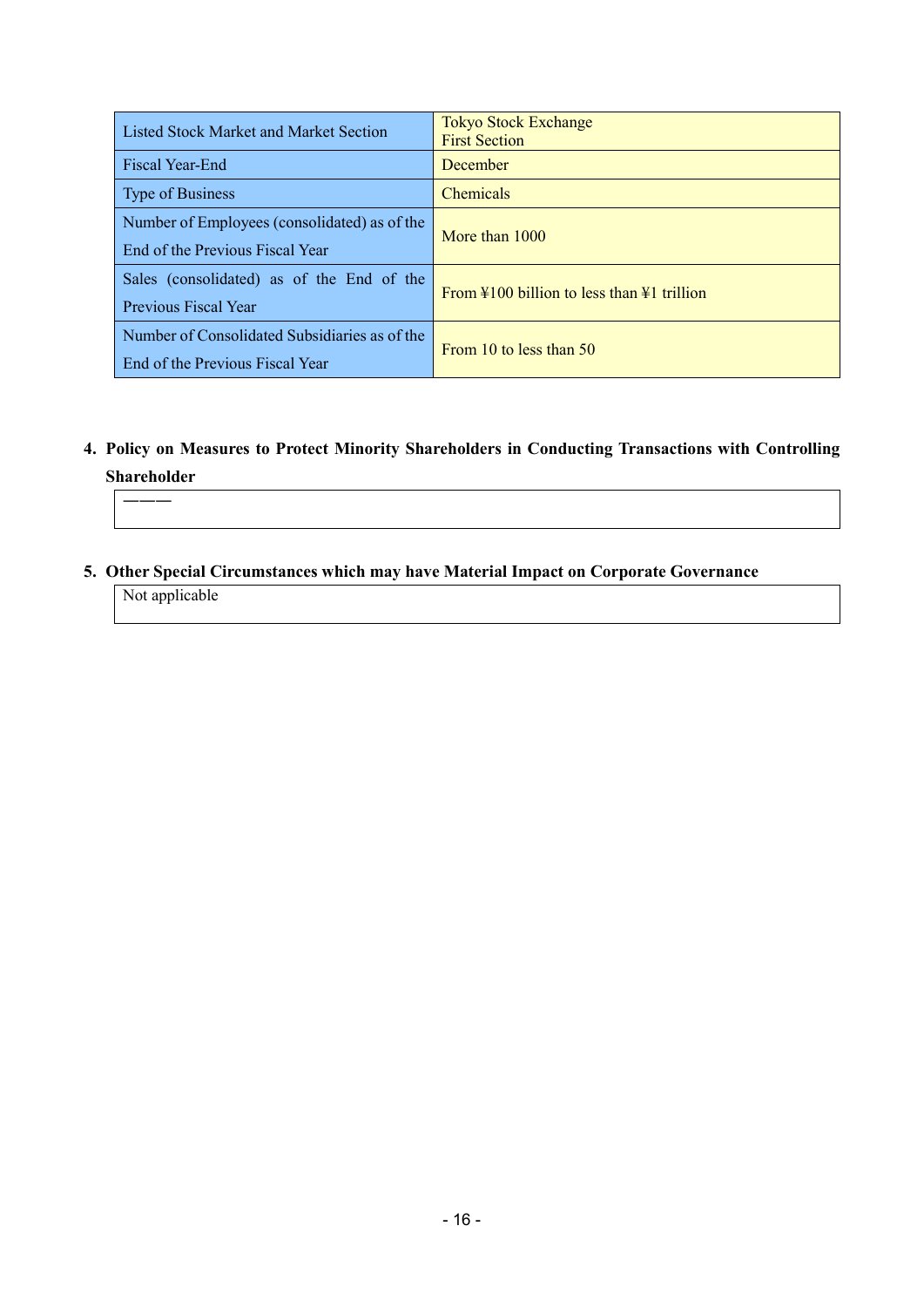## **II. Business Management Organization and Other Corporate Governance Systems regarding Decision-making, Execution of Business, and Oversight in Management**

## **1. Organizational Composition and Operation**

| <b>Organization Form</b> | Company with Corporate Auditors |
|--------------------------|---------------------------------|
|--------------------------|---------------------------------|

#### **[Directors]**

| Maximum Number of Directors Stipulated in<br>Articles of Incorporation | 10        |
|------------------------------------------------------------------------|-----------|
| Term of Office Stipulated in Articles of<br>Incorporation              | 2 years   |
| Chairperson of the Board                                               | President |
| Number of Directors                                                    | 8         |
| <b>Appointment of Outside Directors</b>                                | Appointed |
| Number of Outside Directors                                            | 3         |
| Number of Independent Directors out of Outside<br><b>Directors</b>     | 3         |

Outside Directors' Relationship with the Company (1)

| Name             |                      | Relationship with the Company* |  |  |   |   |  |              |    |  |  |
|------------------|----------------------|--------------------------------|--|--|---|---|--|--------------|----|--|--|
|                  | Attribute            | a                              |  |  | d | e |  | $\mathbf{g}$ | h. |  |  |
| Kazuyoshi Komiya | From another company |                                |  |  |   |   |  |              |    |  |  |
| Naomi Ushio      | From another company |                                |  |  |   |   |  |              |    |  |  |
| Hikaru Yamamoto  | From another company |                                |  |  |   |   |  |              |    |  |  |

Categories for "Relationship with the Company"

"O" when the director presently falls or has recently fallen under the category;

" $\triangle$ " when the director fell under the category in the past

\* "●" when a close relative of the director presently falls or has recently fallen under the category;

"▲" when a close relative of the director fell under the category in the past

- a. Executive of the Company or its subsidiaries
- b. Non-executive director or executive of a parent company of the Company
- c. Executive of a fellow subsidiary company of the Company
- d. A party whose major client or supplier is the Company or an executive thereof
- e. Major client or supplier of the listed company or an executive thereof
- f. Consultant, accountant or legal professional who receives a large amount of monetary consideration or other property from the Company besides remuneration as a director/corporate auditor
- g. Major shareholder of the Company (or an executive of the said major shareholder if the shareholder is a legal entity)
- h. Executive of a client or supplier company of the Company (which does not correspond to any of d, e, or f) (the director only)
- i. Executive of a company, between which and the Company outside directors/corporate auditor are mutually appointed (the director only)
- j. Executive of a company or organization that receives a donation from the Company (the director only)
- k. Others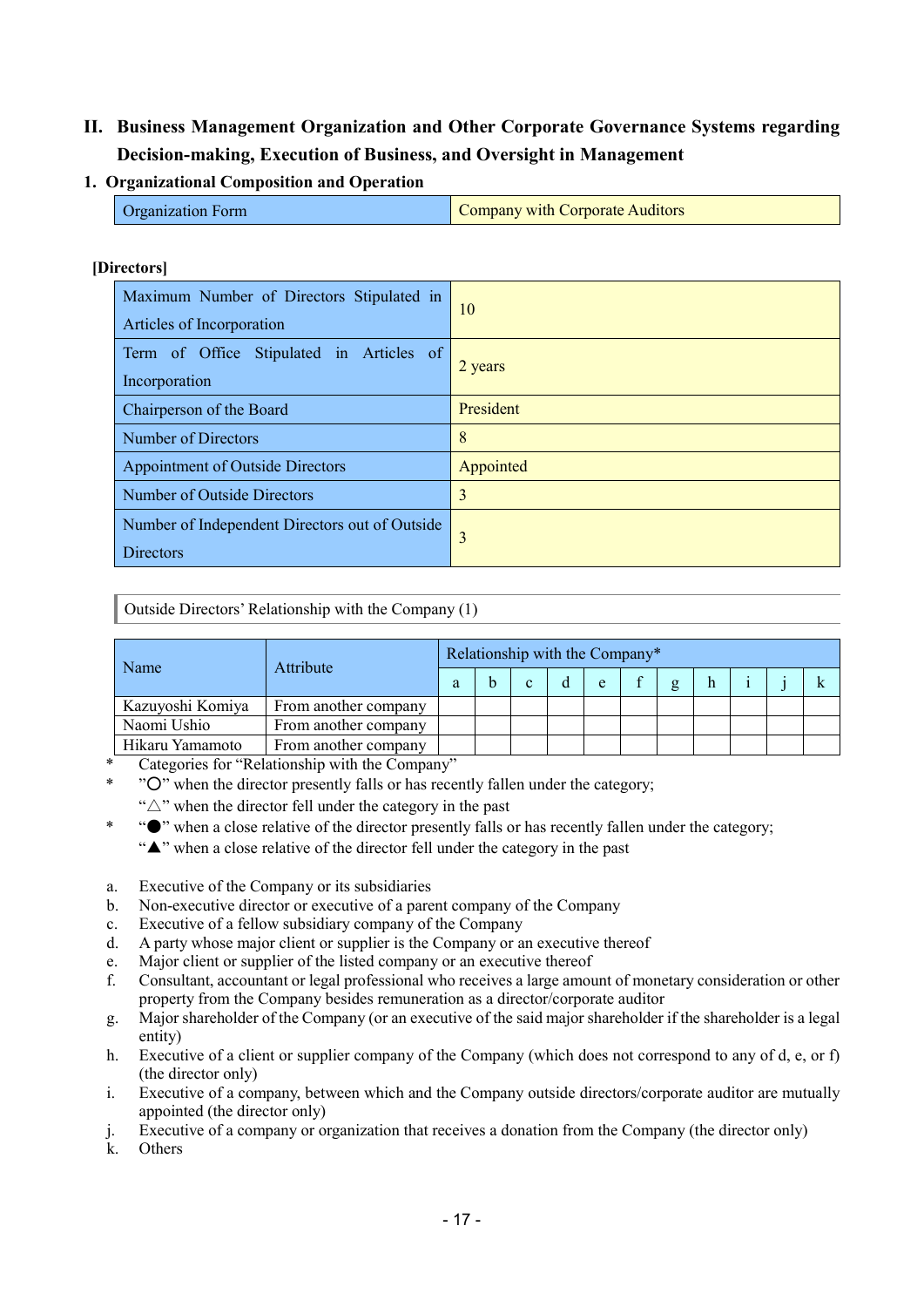| Outside Directors' Relationship with the Company $(2)$ Updated |                                              |                                                         |                                                                                                                                                                                                                                                                                                                                                                                                                                                                                                                                                                                                                                                                                                                                                          |  |  |  |
|----------------------------------------------------------------|----------------------------------------------|---------------------------------------------------------|----------------------------------------------------------------------------------------------------------------------------------------------------------------------------------------------------------------------------------------------------------------------------------------------------------------------------------------------------------------------------------------------------------------------------------------------------------------------------------------------------------------------------------------------------------------------------------------------------------------------------------------------------------------------------------------------------------------------------------------------------------|--|--|--|
| Name                                                           | Designation<br>as<br>Independent<br>Director | an Supplementary Explanation of<br>the Relationship     | Reasons of Appointment                                                                                                                                                                                                                                                                                                                                                                                                                                                                                                                                                                                                                                                                                                                                   |  |  |  |
| Kazuyoshi<br>Komiya                                            | O                                            | Designated an<br>independent<br>director of the Company | Komiya is<br>involved<br>Mr.<br>in<br>the<br>management of companies in other<br>industries as a manager specializing in<br>management consulting and as an outside<br>director and possesses a wealth of<br>knowledge and experience. Since his<br>appointment as a Company outside<br>director, he has participated<br>$\sin$<br>supervision by the Board of Directors<br>from an independent perspective and<br>proactively contributed advice<br>and<br>recommendations<br>the<br>Board<br>to<br>concerning topics related to Group<br>management policies and corporate<br>governance. He has been chosen as an<br>outside director based on a judgment that<br>there is no risk of a conflict of interest<br>between him and general shareholders. |  |  |  |
| Naomi Ushio                                                    | O                                            | Designated an independent<br>director of the Company    | Ms. Ushio possesses a wide range of<br>knowledge and expertise concerning<br>addressing the challenges of utilizing the<br>abilities of women workers, as a<br>specialized in management and human<br>resources management. In addition, she<br>also serves as an outside corporate<br>auditor for a listed company and can be<br>expected to help supervise the business<br>execution of other Directors from an<br>independent perspective in addition to<br>providing recommendations and advice<br>based on her accomplishments as<br>described above. She has been chosen as<br>an outside director based on a judgment<br>that there is no risk of a conflict of<br>interest between her and general<br>shareholders.                              |  |  |  |
| Hikaru Yamamoto                                                | O                                            | Designated an<br>independent<br>director of the Company | Yamamoto<br>Ms.<br>possesses<br>deep<br>knowledge and<br>discernment<br>as a<br>marketing expert and a researcher in<br>consumer behavior, focusing mainly on<br>digital environments. In addition, she<br>also has experience as an outside<br>corporate director for a listed company<br>and can be expected to help supervise the<br>business execution of other Directors<br>from an independent perspective, in<br>addition to providing recommendations<br>advice<br>based<br>and<br>on<br>her<br>accomplishments as described above.                                                                                                                                                                                                              |  |  |  |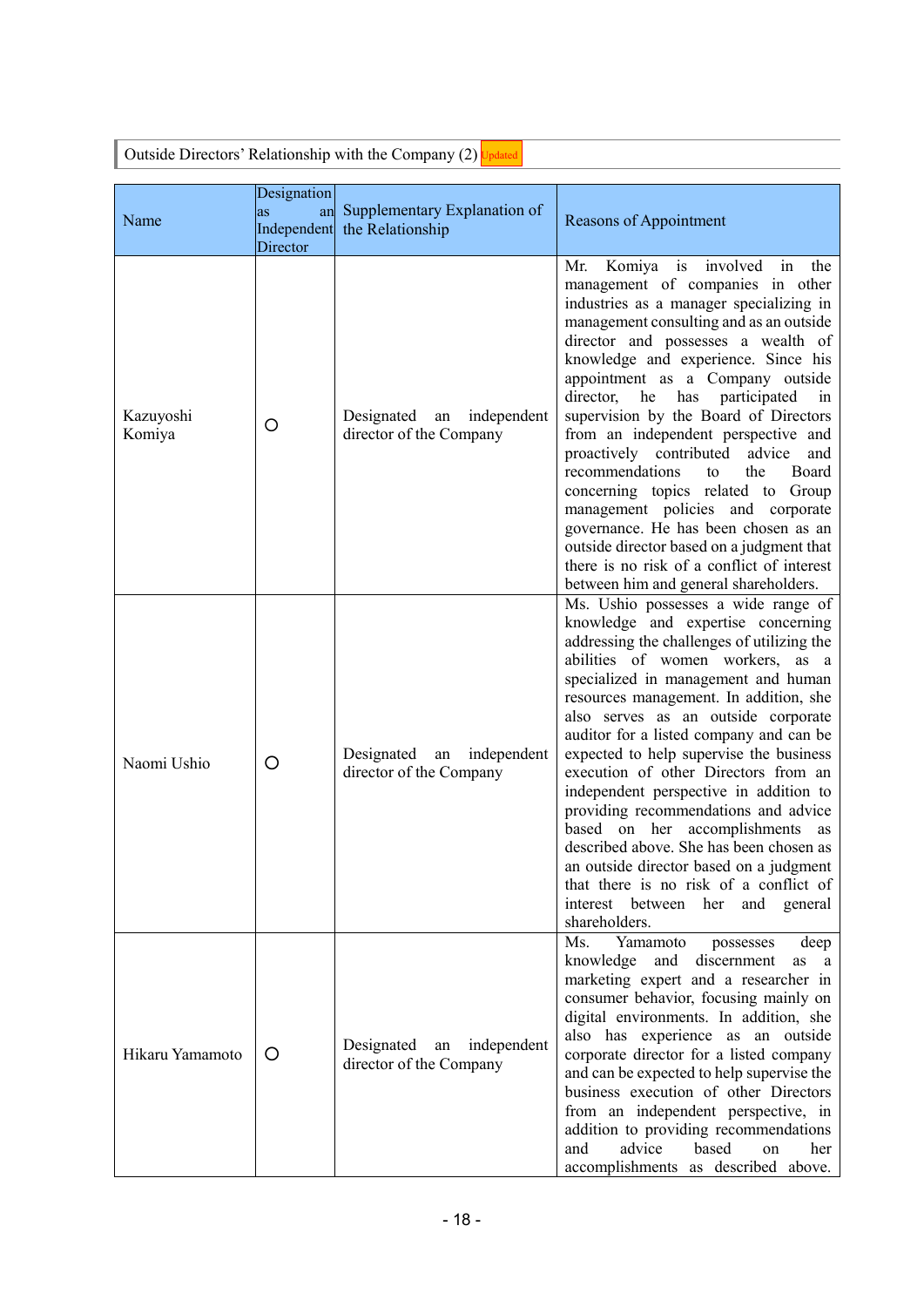| She was chosen as an outside director<br>based on the judgment that there is no<br>risk of any conflicts of interest between |
|------------------------------------------------------------------------------------------------------------------------------|
| her and the general shareholders.                                                                                            |

| State of establishment of Voluntary                    |  |
|--------------------------------------------------------|--|
| Committee(s) Corresponding to Nomination   Established |  |
| Committee or Remuneration Committee                    |  |

Committee's Name, Composition, and Attributes of Chairperson

|                                                                                    | Committee's<br>Name                                   | All<br>Committee<br><b>Members</b> | Full-time<br><b>Members</b> | Inside<br><b>Directors</b> | Outside<br><b>Directors</b> | Outside<br>Experts | Other    | Chairperson         |
|------------------------------------------------------------------------------------|-------------------------------------------------------|------------------------------------|-----------------------------|----------------------------|-----------------------------|--------------------|----------|---------------------|
| Committee<br>Corresponding advisory<br>to Nomination <b>committee</b><br>Committee | Nomination                                            | $\overline{4}$                     | $\theta$                    |                            | 3                           | $\theta$           | $\theta$ | Outside<br>Director |
| Committee<br>to<br>Remuneration<br>Committee                                       | Corresponding   Compensation<br>advisory<br>committee | $\overline{4}$                     | $\theta$                    |                            | 3                           | $\theta$           | $\theta$ | Outside<br>Director |

Supplementary Explanation

The membership and chairpersons of the Company's nomination advisory committee and compensation advisory committee are subject to change with the individual themes on which they deliberate. As noted under B. "State of establishment of voluntary committees and attributes of their membership and chairpersons," above, the members and chairs of these committees discuss matters related to appointments and the remuneration of Company Directors and executive officers.

## **[Corporate Auditors]**

| <b>Establishment of a Board of Corporate Auditors</b>                           | Established |
|---------------------------------------------------------------------------------|-------------|
| Maximum Number of Corporate Auditors<br>Stipulated in Articles of Incorporation |             |
| Number of Corporate Auditors                                                    |             |

Cooperation among Corporate Auditors, Accounting Auditors and Internal Audit Departments

At the start of the fiscal year, corporate auditors receive from the accounting auditors (Ernst & Young ShinNihon LLC) explanations of audit policies and priorities, and they receive reports on audit plans and auditing status through periodic meetings, held in principle once each quarter. They also share information appropriately with accounting auditors through the provision of materials and exchange of opinions concerning auditing by the corporate auditors. In addition, a system has been developed for mutual supplementation of auditing functions by enhancing cooperation between the internal audit section and accounting auditors.

| Appointment of Outside Corporate Auditors | Appointed |
|-------------------------------------------|-----------|
|-------------------------------------------|-----------|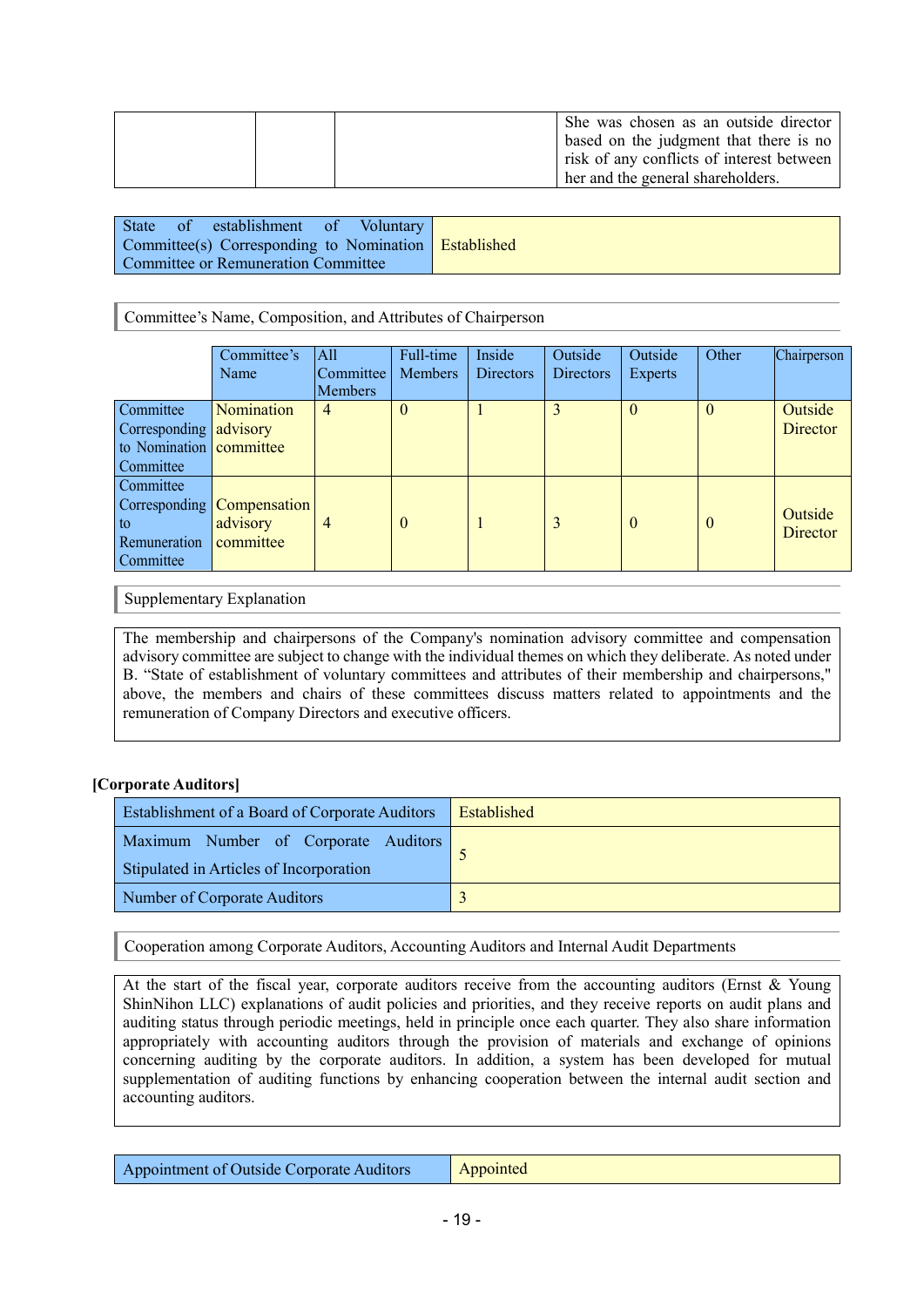| Number of Outside Corporate Auditors           |  |
|------------------------------------------------|--|
| Number of Independent Executive out of Outside |  |
| Corporate Auditors                             |  |

Outside Corporate Auditors' Relationship with the Company (1)

| Name                    | Attribute | Relationship with the Company* |  |  |  |   |  |   |   |  |  |   |
|-------------------------|-----------|--------------------------------|--|--|--|---|--|---|---|--|--|---|
|                         |           | a                              |  |  |  | e |  | g | h |  |  | m |
| Akio Sato               | Lawver    |                                |  |  |  |   |  |   |   |  |  |   |
| Motohiko Nakamura   CPA |           |                                |  |  |  |   |  |   |   |  |  |   |

Categories for "Relationship with the Company"

- "O" when the director presently falls or has recently fallen under the category;
	- " $\triangle$ " when the director fell under the category in the past
- \* "●" when a close relative of the director presently falls or has recently fallen under the category;
	- "▲" when a close relative of the director fell under the category in the past
- a. Executive of the Company or its subsidiary
- b. Non-executive director or accounting advisor of the Company or its subsidiaries
- c. Non-executive director or executive of a parent company of the Company
- d. Corporate auditor of a parent company of the Company
- e. Executive of a fellow subsidiary company of the Company
- f. A party whose major client or supplier is the Company or an executive thereof
- g. Major client or supplier of the Company or an executive thereof
- h. Consultant, accountant or legal professional who receives a large amount of monetary consideration or other property from the Company besides remuneration as a corporate auditor
- i. Major shareholder of the Company (or an executive of the said major shareholder if the shareholder is a legal entity)
- j. Executive of a client or supplier company of the Company (which does not correspond to any of f, g, or h) (the corporate auditor only)
- k. Executive of a company, between which and the Company outside directors/corporate auditors are mutually appointed (the corporate auditor only)
- l. Executive of a company or organization that receives a donation from the Company (the corporate auditor only)
- m. Others

| Name                 | Designation as<br>an Independent | Supplementary Explanation<br>of the Relationship                                                                      | Reasons of Appointment                                                                                                                                                                                                                                                                        |
|----------------------|----------------------------------|-----------------------------------------------------------------------------------------------------------------------|-----------------------------------------------------------------------------------------------------------------------------------------------------------------------------------------------------------------------------------------------------------------------------------------------|
|                      | Executive                        |                                                                                                                       |                                                                                                                                                                                                                                                                                               |
| Akio Sato            | O                                | Designated an independent<br>executive of the Company                                                                 | Mr. Sato is expected to be able to carry<br>out appropriate auditing from an<br>objective and specialized perspective,<br>based on abundant experience as a<br>legal expert and the fact that there is<br>no risk of a conflict of interest<br>between him<br>and<br>general<br>shareholders. |
| Motohiko<br>Nakamura | O                                | Although Mr. Nakamura was<br>affiliated formerly with our<br>accounting auditor, during<br>the time he was affiliated | Mr. Nakamura is expected to be able<br>to carry out appropriate auditing from<br>objective and<br>specialized<br>an<br>perspective, based on his abundant                                                                                                                                     |

Outside Corporate Auditors'Relationship with the Company (2)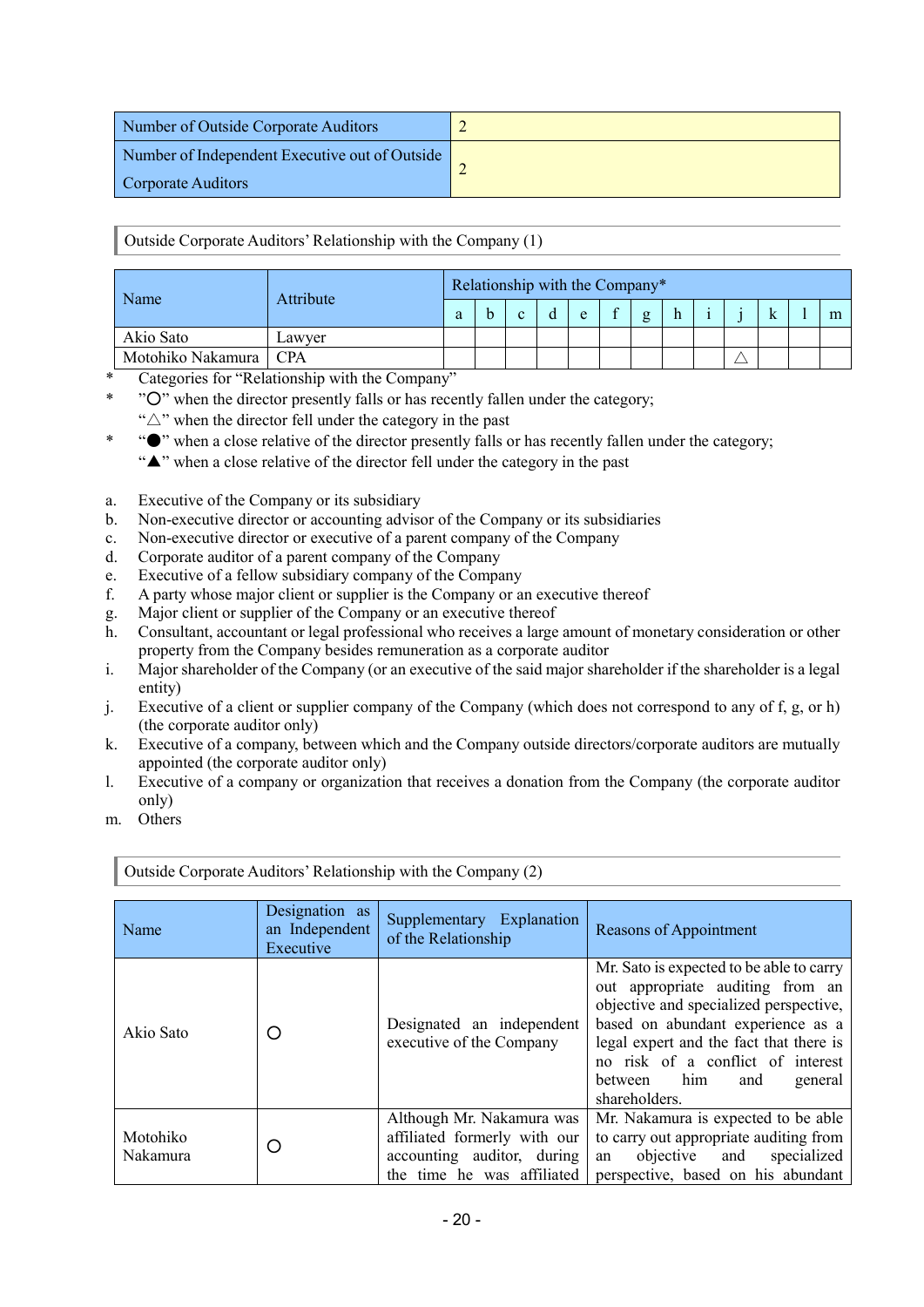| with it, no transactions took<br>place between the Company<br>and the accounting auditor. In<br>addition, more than 10 years<br>have passed since his shareholders.<br>resignation from<br>the<br>accounting auditor, and he is<br>not in a position to be<br>influenced by its intentions.<br>He has been designated an<br>independent executive of the | experience as an expert in accounting<br>and taxation and the fact that there is<br>no risk of a conflict of interest<br>between him<br>and<br>general |
|----------------------------------------------------------------------------------------------------------------------------------------------------------------------------------------------------------------------------------------------------------------------------------------------------------------------------------------------------------|--------------------------------------------------------------------------------------------------------------------------------------------------------|
| Company in light of the<br>above facts.                                                                                                                                                                                                                                                                                                                  |                                                                                                                                                        |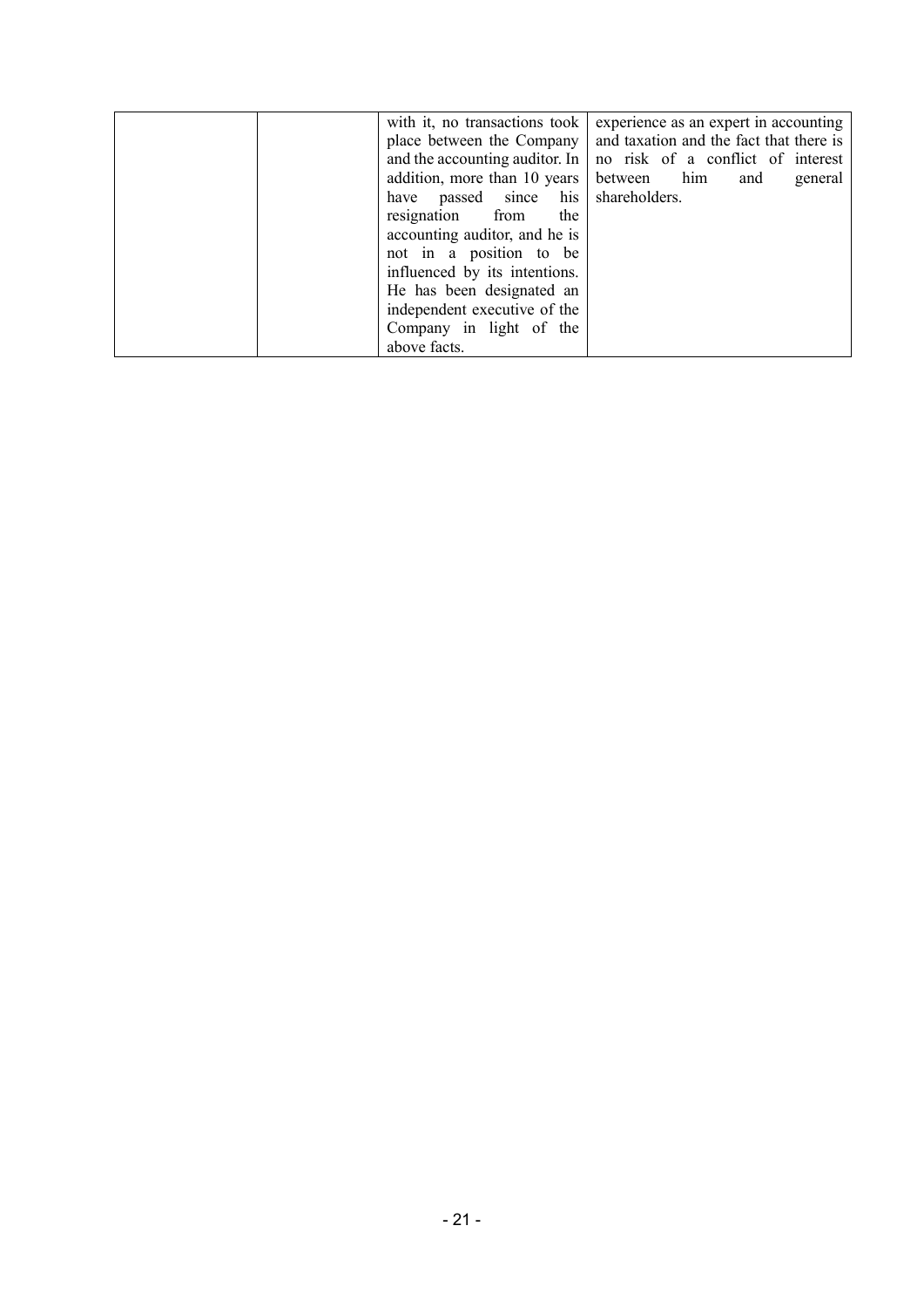#### **[Independent Executives]**

| Number of Independent Executives                                             |  |  |  |  |  |
|------------------------------------------------------------------------------|--|--|--|--|--|
| Matters relating to Independent Executives                                   |  |  |  |  |  |
| All independent executives are qualified to serve as independent executives. |  |  |  |  |  |

#### **[Incentives]**

| Incentive Policies for Directors | Performance-linked Remuneration |
|----------------------------------|---------------------------------|
|----------------------------------|---------------------------------|

Supplementary Explanation

At the 13th Regular General Meeting of Shareholders held on March 26, 2019, the Company resolved to adopt a share-based remuneration program linked to medium- to long-term performance to replace the existing stock-option program. Policies related to remuneration of Directors in the Group following the adoption of this Program are as described under [Principle 3-1: Enhancement of Information Disclosure]: 3. "Policies and Procedures for Decisions on Remuneration of Directors and Core Management."

| <b>Recipients of Stock Options</b> |  |
|------------------------------------|--|
| Supplementary Explanation          |  |
|                                    |  |

#### **[Director Remuneration]**

| <b>Disclosure</b> | -OT | Individual | Directors' | No Individual Disclosure |
|-------------------|-----|------------|------------|--------------------------|
| Remuneration      |     |            |            |                          |

Supplementary Explanation Updated

Amounts of remuneration of Directors and Corporate Auditors (FY ended December 2020) are as shown below. (Figures in parentheses indicate breakdowns of remuneration etc.)

- 1) Directors: 5 persons paid; 104 million yen (base remuneration: 84 million yen; bonuses: 19 million yen; share-based compensation: 0 million yen)
- 2) Outside Directors: 3 persons paid; 27 million yen (base remuneration: 23 million yen; share-based compensation: 4 million yen)
- 3) Corporate Auditor: 1 person paid; 22 million yen (base remuneration: 22 million yen; bonuses: ―)
- 4) Outside Corporate Auditors: 2 persons paid; 16 million yen (base remuneration: 16 million yen; bonuses: ―)
- 5) Total\*: 11 persons paid; 171 million yen (base remuneration: 147 million yen; bonuses: 19 million yen; share-based compensation: 4 million yen)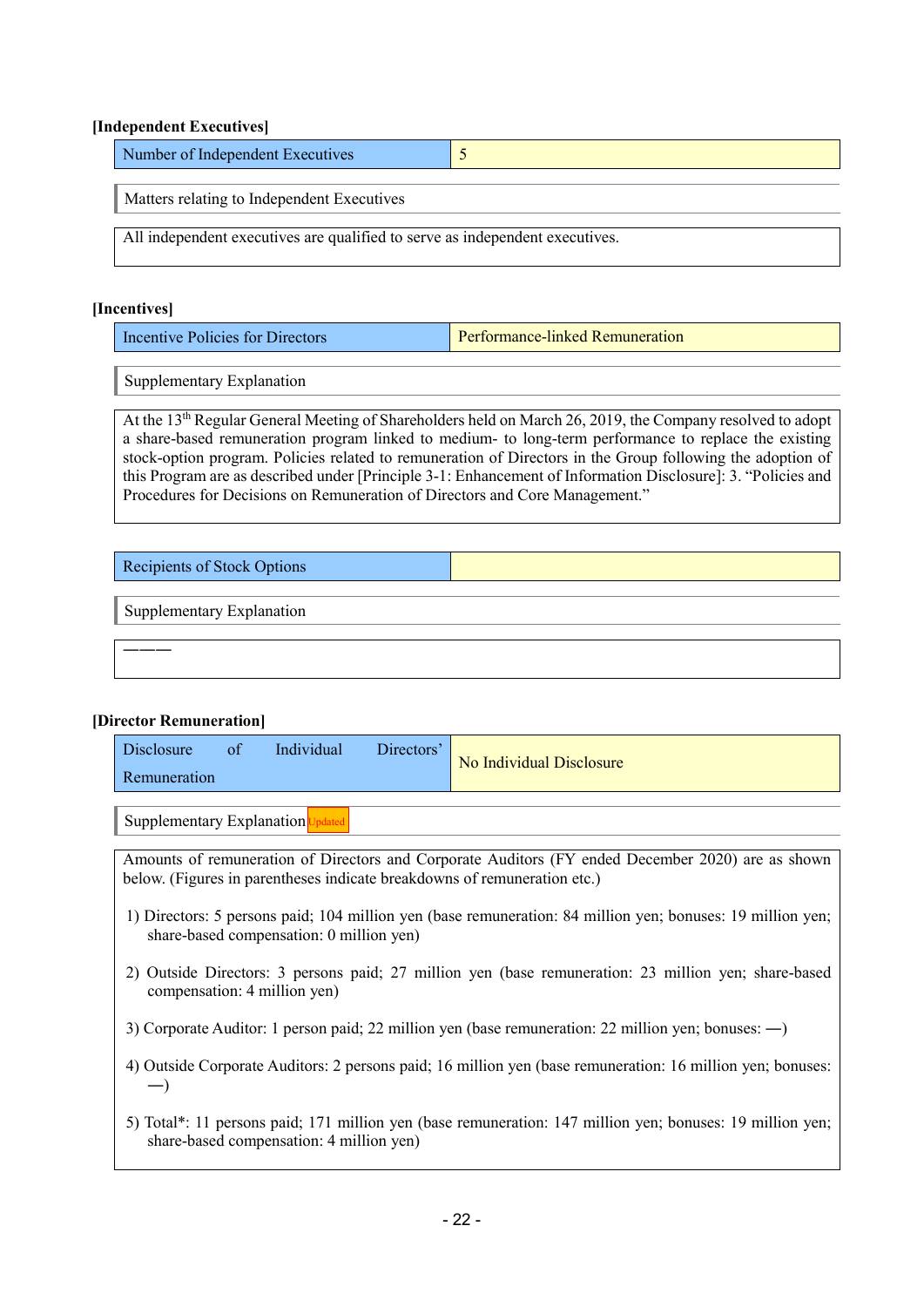\* Since amounts above have been rounded down to the nearest million yen, some differences may be present between individual items and total figures.

\* The figures above include 12 million yen (paid to one Director) received from subsidiaries as remuneration for Directors during the fiscal year ended December 2020 (FY No. 15).

| Policy on Determining Remuneration Amounts | Established |
|--------------------------------------------|-------------|
| and Calculation Methods                    |             |

Disclosure of Policy on Determining Remuneration Amounts and Calculation Methods

The Group's policies on remuneration of executives are as described under [Principle 3-1: Enhancement of Information Disclosure]: 3. Policies and Procedures for Deciding on Remuneration of Directors and Core Management.

#### **[Supporting System for Outside Directors and/or Outside Corporate Auditors]**

Prior to holding meetings of important bodies, such as the Board of Directors, deliberation and explanatory materials are provided beforehand. In addition, the section in charge provides a prior explanation of matters when it has been judged necessary. In this way, outside directors are able to execute business operations, and outside corporate auditors to carry out auditing, effectively. In addition, periodic meetings are held among outside directors only, to enhance the sharing of information and opinions among them.

#### **2. Matters on Functions of Business Execution, Auditing, Oversight, Nomination and Remuneration Decisions (Overview of Current Corporate Governance System)** Updated

(1) Board of Directors and executive structure

The Board of Directors consists of eight directors, three of whom are outside directors.

The Board bears responsibility for achievement of Group business performance and is authorized to supervise subsidiaries and make decisions for the Group on important matters.

The Board of Directors meets monthly to make resolutions and reports regarding important matters related to management, such as results of analysis of differences between budgeted and actual figures for the month, in addition to matters as prescribed in laws, regulations, and the Articles of Association. Outside directors participate in meetings of the Board of Directors from an independent perspective and supervise management from broad-ranging points of view based on their abundant experience and knowledge.

(2) The Board of Corporate Auditors and Corporate Auditors

The Board of Corporate Auditors consists of three corporate auditors of whom two are outside corporate auditors. Each corporate auditor attends important meetings, such as Group managerial meetings, as well as the General Meetings of Shareholders and Board of Directors meetings, as well as receiving reports from directors, employees, and the accounting auditor, among other activities involved in its supervision of the business execution of directors.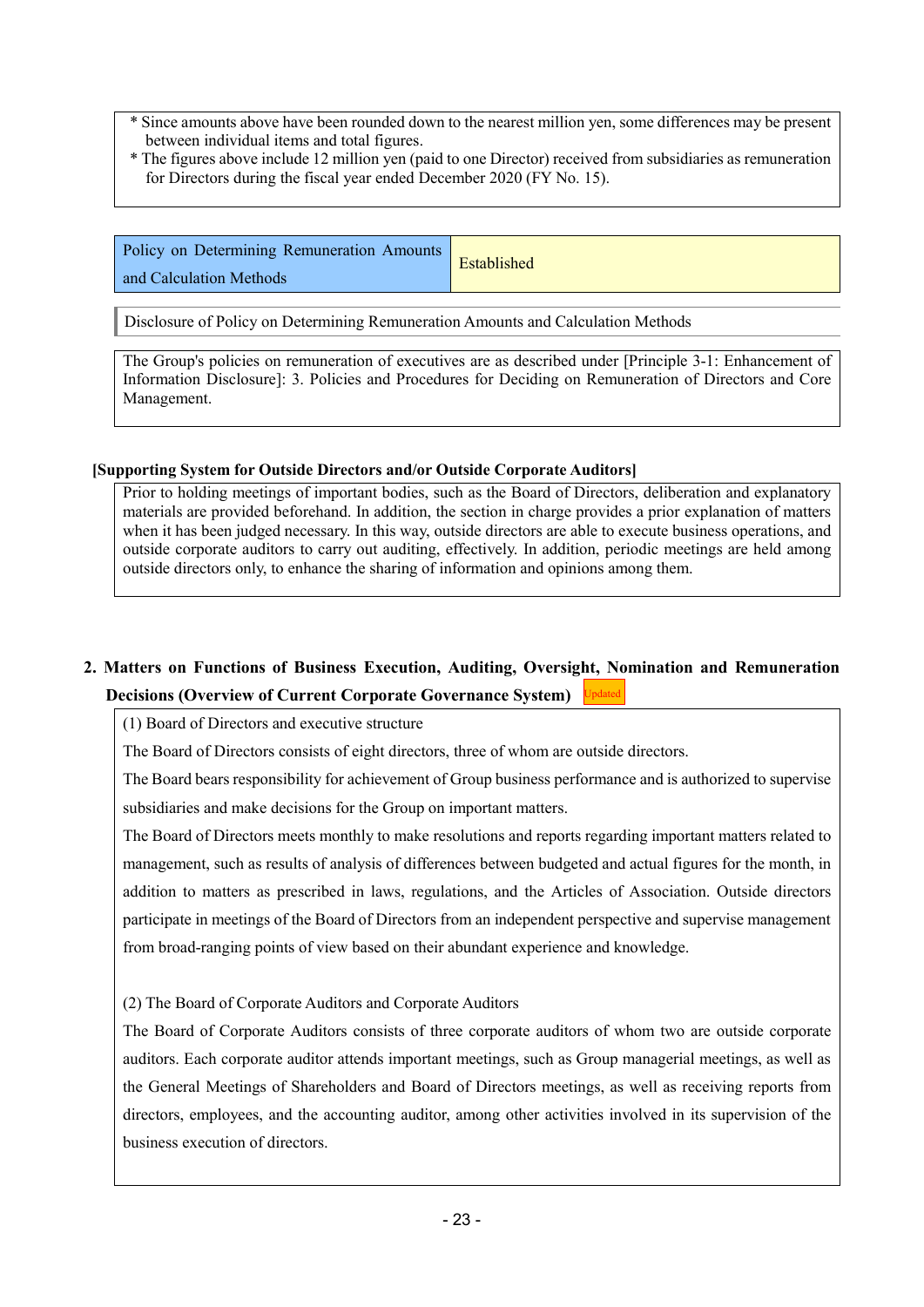#### (3) Group Managerial Meeting

The Group managerial meeting convenes to contribute to the profits and growth of the Group as a whole. Membership in the Group managerial meeting consists of Company directors and the full-time corporate auditor as well as subsidiary presidents, directors, and others chosen for membership through resolutions of the Company Board of Directors, and it deliberates and receives reports on important matters related to the Company and subsidiaries.

#### (4) Internal audit section

The Company has established the Internal Audit Office as its internal audit section. The Internal Audit Office is separated from the business execution line as an organization under the direct jurisdiction of the representative director and president. It strives to realize highly effective internal auditing in order to contribute to the sound and appropriate management of the Company and Group companies. Specifically, through on-site audits of individual companies and sections, it evaluates mainly whether or not systems are in place that are adequately prepared for possible business risks and recommends improvements, as well as cooperating in auditing by the corporate auditors and the accounting auditor, to strive to implement auditing efficiently.

#### (5) Accounting auditor

The Company undergoes accounting audits under an auditing agreement concluded between the Company and Ernst & Young ShinNihon LLC. As described above, the efficacy of auditing is ensured and an effective auditing structure achieved through mutual cooperation among individual agencies, sections, and other organizations in the Company. The names and affiliations of CPAs involved in accounting auditing of the Company and the structure of assistance for auditing operations are as described below. Neither of the two CPAs below has been involved in auditing of the Company for more than seven years.

- Name of affiliated audit firm: Ernst & Young ShinNihon LLC

- Names and titles of CPAs: Designated Limited Liability Partners/Executive Employees Tatsuya Yokouchi, Seizaburo Oya

- Structure of assistants involved in accounting audits: 13 CPAs and 25 others

Note: "Others" above refers to employees who have passed CPA qualifying examinations and computersystem audit personnel.

#### (6) Voluntary committees

In order to promote clarification of the roles and responsibilities of management and execution in the Group's management structure and improve governance, voluntary advisory committees have been established on the nomination of directors, appointment of executive officers, remuneration, and other matters. Outside directors make up majorities of the memberships of these voluntary advisory committees, and they deliberate on important subjects related to nomination of directors, appointment of executive officers, remuneration, and other matters and report to the Board of Directors on the results of their deliberation. The membership of this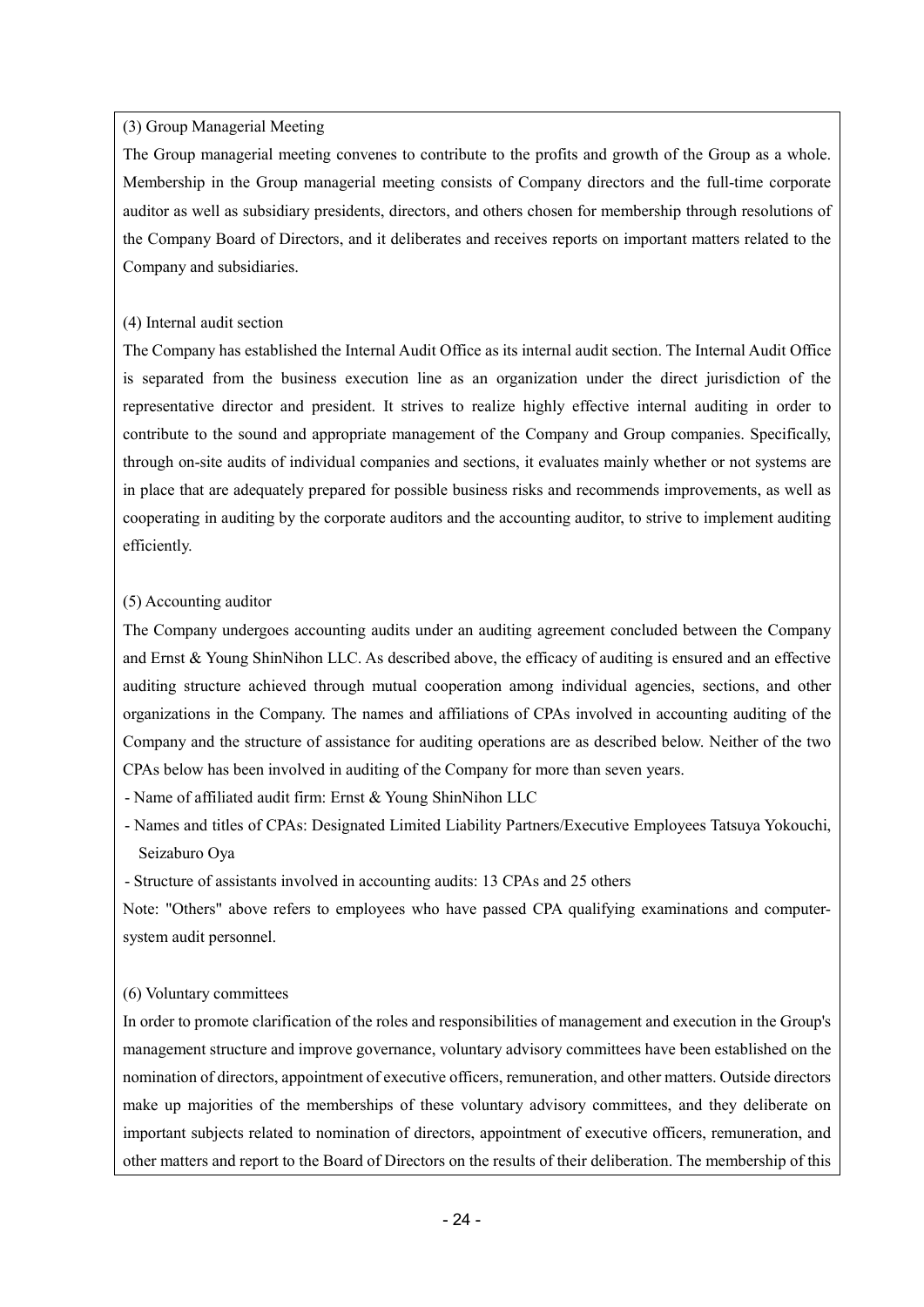voluntary appointment advisory committee and compensation advisory committee changes for individual topics of deliberation, and it also deliberates on nomination and compensation of management in Company subsidiaries and sub-subsidiaries.

## **3. Reasons for Adoption of Current Corporate Governance System**

As a pure holding company that owns operating companies and other subsidiaries that themselves own multiple cosmetics brands, the Company makes clear the responsibilities for Group business performance and other results and for business execution through the current corporate governance structure.

Management strategies and topics are deliberated on in the Group managerial meeting, which also oversees decision-making and execution of business by the Board of Directors. In addition, outside directors are appointed to enhance the function for supervision of directors and governance is enhanced through the basic structure for demonstration of the auditing functions of the Board of Corporate Auditors. The Company has determined that it would be appropriate to continue efforts to improve governance through continual use of the current system.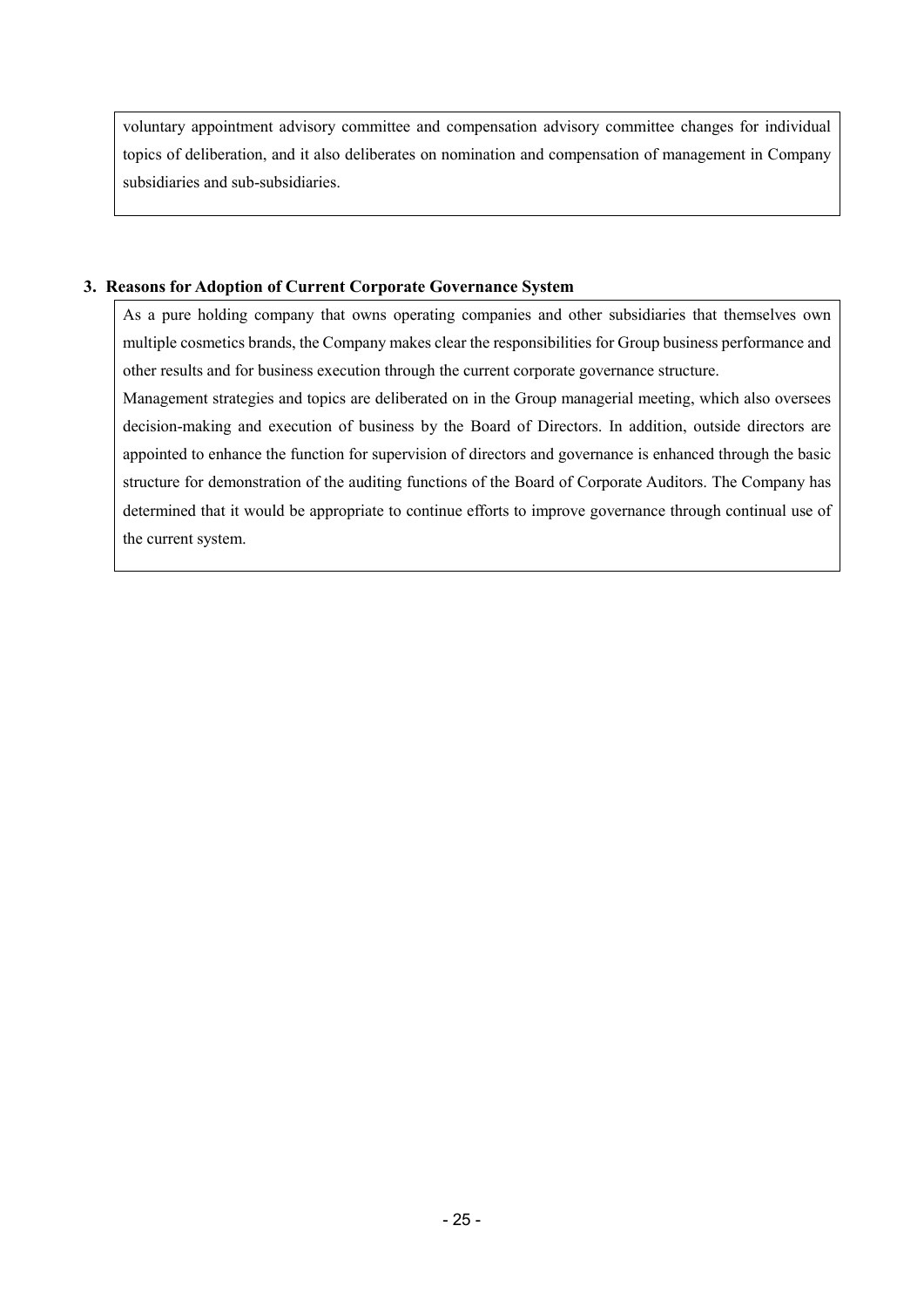## **III. Implementation of Measures for Shareholders and Other Stakeholders**

## **1. Measures to Vitalize the General Shareholder Meetings and Smooth Exercise of Voting Rights**

|                                                                                                  | <b>Supplementary Explanations</b>                                                                                                                                                          |
|--------------------------------------------------------------------------------------------------|--------------------------------------------------------------------------------------------------------------------------------------------------------------------------------------------|
| Allowing Electronic Exercise<br>of Voting Rights                                                 | A system for electronic exercise of voting rights via the Internet was adopted<br>beginning in the fiscal year ended December 2010 (the fifth Regular General<br>Meeting of Shareholders). |
| Electronic<br>Participation<br>in                                                                | 1. A platform for exercise of voting rights operated by ICJ, Inc., was adopted                                                                                                             |
| Voting Platform and other                                                                        | beginning in the fiscal year ended December 2013 (the eighth Regular                                                                                                                       |
| methods<br>the<br>improve<br>to<br>environment for exercise of<br>voting rights by institutional | General Meeting of Shareholders).                                                                                                                                                          |
|                                                                                                  | 2. Electronic disclosure via TD-net and other means prior to issue of                                                                                                                      |
| investors                                                                                        | convocation notices has been employed since the fiscal year ended December                                                                                                                 |
|                                                                                                  | 2015 (the 10th Regular General Meeting of Shareholders).                                                                                                                                   |
|                                                                                                  | Convocation notices (narrowly defined) and reference documents for the                                                                                                                     |
| <b>Providing Convocation Notice</b>                                                              | General Meeting of Shareholders have been translated into English, and the                                                                                                                 |
| in English                                                                                       | translations posted to the Company website, TD-net, etc., since the fiscal year                                                                                                            |
|                                                                                                  | ended December 2015 (the 10th Regular General Meeting of Shareholders).                                                                                                                    |

#### **2. IR Activities** Updated

|                                                                                 |                                                                                                                                                                                                                                                                                                                                                                                                                                                                                                                                                                                                                  | <b>Explanation</b> by |
|---------------------------------------------------------------------------------|------------------------------------------------------------------------------------------------------------------------------------------------------------------------------------------------------------------------------------------------------------------------------------------------------------------------------------------------------------------------------------------------------------------------------------------------------------------------------------------------------------------------------------------------------------------------------------------------------------------|-----------------------|
|                                                                                 | <b>Supplementary Explanations</b>                                                                                                                                                                                                                                                                                                                                                                                                                                                                                                                                                                                | the representative    |
|                                                                                 |                                                                                                                                                                                                                                                                                                                                                                                                                                                                                                                                                                                                                  | himself/herself       |
| Preparation and Publication of<br><b>Disclosure Policy</b>                      | The Company has established a Disclosure Policy as a<br>fundamental policy and provides a wide range of<br>information to stakeholders via its website and other<br>media.                                                                                                                                                                                                                                                                                                                                                                                                                                       |                       |
| Regular Investor Briefings for<br><b>Individual Investors</b>                   | Although briefings are held for individual investors as<br>appropriate, these were postponed in fiscal 2020 in<br>consideration of the COVID-19 pandemic.                                                                                                                                                                                                                                                                                                                                                                                                                                                        | N <sub>o</sub>        |
| Regular Investor Briefings for<br>Analysts<br>and<br>Institutional<br>Investors | The directors responsible conduct teleconferences in<br>the first and third quarters, and during interim and year-<br>end settlement of accounts, the president and directors<br>responsible hold briefings on settlement of accounts. In<br>addition, the representative director regularly holds<br>small meetings with analysts and visits to investors.                                                                                                                                                                                                                                                      | Yes                   |
| Regular Investor Briefings for<br><b>Overseas Investors</b>                     | The directors and sections responsible visit overseas<br>investors or provide online briefings several times a<br>year. In addition, the representative director visits<br>important regions or takes part in online meetings<br>periodically to engage in dialog with investors.                                                                                                                                                                                                                                                                                                                                | Yes                   |
| Posting of IR Materials on<br>Website                                           | Preliminary reports on settlement of accounts,<br>Securities Reports, Corporate Reports, and other<br>disclosure materials are released on the Company<br>website to provide a broad range of information in both<br>Japanese and English. For the purposes of fair<br>disclosure, the content of question-and-answer sessions<br>held during quarterly briefings on the settlement of<br>accounts is also released on the website in both<br>Japanese and English soon after the end of the briefings<br>or teleconferences. In addition, streaming video and<br>materials including scripts also are released. |                       |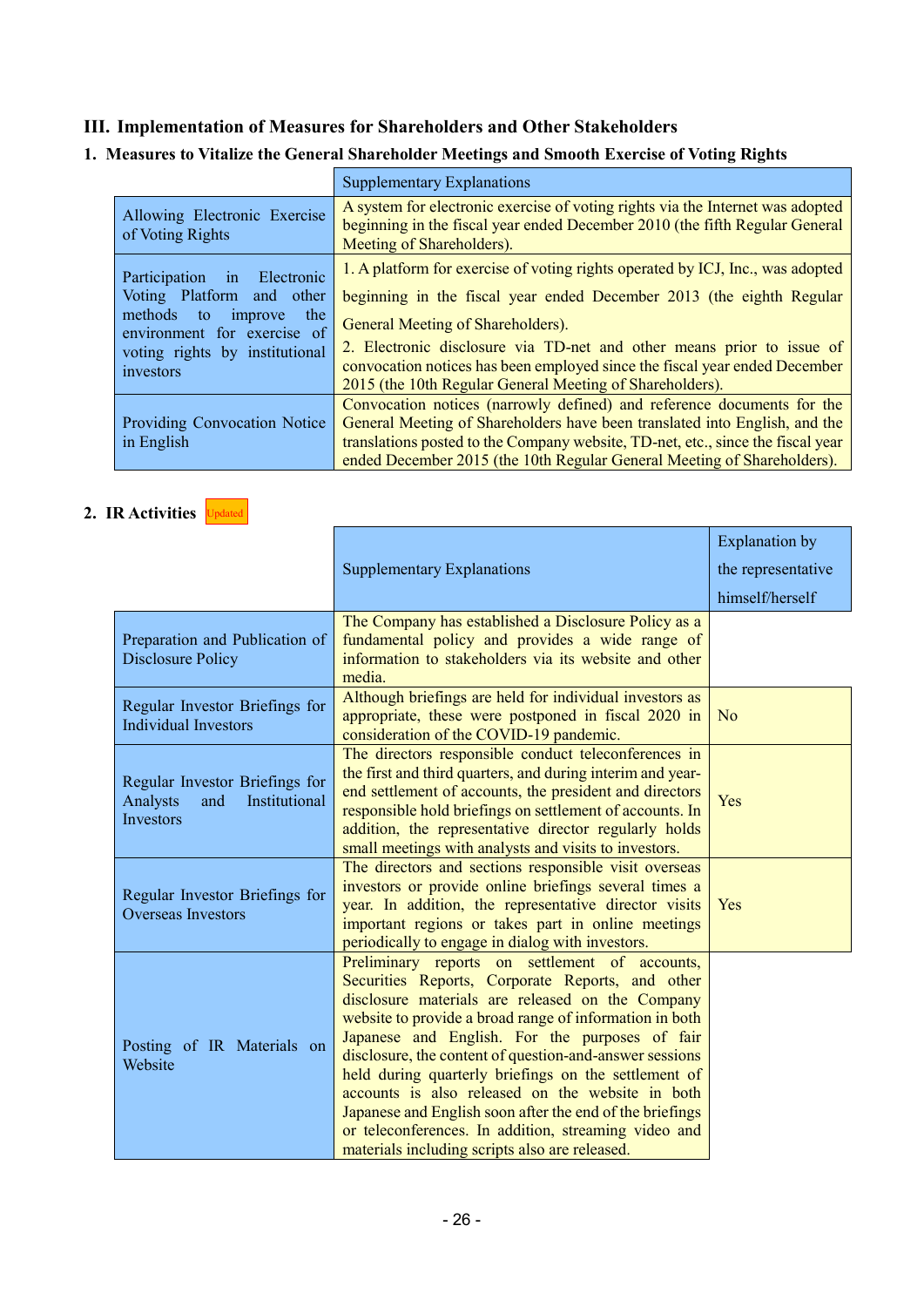|                                                                                     |                                | Japanese IR library site:      | https://ir.po-                                           |
|-------------------------------------------------------------------------------------|--------------------------------|--------------------------------|----------------------------------------------------------|
|                                                                                     | holdings.co.jp/ja/Library.html |                                |                                                          |
|                                                                                     |                                | English IR library site:       | https://ir.po-                                           |
|                                                                                     |                                | holdings.co.jp/en/Library.html |                                                          |
| Establishment of Department The Corporate Communications Office has been            |                                |                                |                                                          |
| and/or Manager in Charge of established as the main section responsible for IR, and |                                |                                |                                                          |
| IR                                                                                  |                                |                                | it handles timely and appropriate disclosure activities. |

# **3. Measures to Ensure Due Respect for Stakeholders**

Updated

|                                                                                 | <b>Supplementary Explanations</b>                                                                                                                                                                                                                                                                                                                                                                                                                                                                                                                                                                                                                                                                                                                                                                                                                                                                                                                                                                                                                                                                                                                                                                                                                                                                                                                                                                                                                                                                                                                                                                                                                                                                                                                                                                                                                                                                                                                                                                                                                                                                                                                                                                                                                                                                                                                                                                                                                                                                                                                                                                                                                                                                                                                                                                                                                                                                                                                                          |
|---------------------------------------------------------------------------------|----------------------------------------------------------------------------------------------------------------------------------------------------------------------------------------------------------------------------------------------------------------------------------------------------------------------------------------------------------------------------------------------------------------------------------------------------------------------------------------------------------------------------------------------------------------------------------------------------------------------------------------------------------------------------------------------------------------------------------------------------------------------------------------------------------------------------------------------------------------------------------------------------------------------------------------------------------------------------------------------------------------------------------------------------------------------------------------------------------------------------------------------------------------------------------------------------------------------------------------------------------------------------------------------------------------------------------------------------------------------------------------------------------------------------------------------------------------------------------------------------------------------------------------------------------------------------------------------------------------------------------------------------------------------------------------------------------------------------------------------------------------------------------------------------------------------------------------------------------------------------------------------------------------------------------------------------------------------------------------------------------------------------------------------------------------------------------------------------------------------------------------------------------------------------------------------------------------------------------------------------------------------------------------------------------------------------------------------------------------------------------------------------------------------------------------------------------------------------------------------------------------------------------------------------------------------------------------------------------------------------------------------------------------------------------------------------------------------------------------------------------------------------------------------------------------------------------------------------------------------------------------------------------------------------------------------------------------------------|
| Stipulation of Internal Rules<br>for Respecting the Position of<br>Stakeholders | The Group has established the POLA ORBIS Group Code of Conduct and<br>Compliance Book, covering various facets of responsible corporate activity,<br>including legal compliance, environmental protection, and shareholder<br>relations. These describe the need to respect all stakeholders. All employees<br>submit a written pledge to abide by these rules.                                                                                                                                                                                                                                                                                                                                                                                                                                                                                                                                                                                                                                                                                                                                                                                                                                                                                                                                                                                                                                                                                                                                                                                                                                                                                                                                                                                                                                                                                                                                                                                                                                                                                                                                                                                                                                                                                                                                                                                                                                                                                                                                                                                                                                                                                                                                                                                                                                                                                                                                                                                                            |
| of<br>Implementation<br><b>Environmental Activities, CSR</b><br>Activities etc. | The Company has established Corporate Communications Office, which<br>functions to promote CSR in the Company, and the CSR Committee (chaired<br>by the Company's director responsible for CSR), whose membership consists<br>of presidents and directors of Group member companies. Group companies<br>also establish CSR offices or persons responsible for promotion of CSR, in<br>accordance with the sizes of their organizations, as they develop structures<br>for promoting CSR in their own organizations. Specifically, three areas have<br>been established under which initiatives are implemented: fundamental CSR,<br>which consists of the basic activities of compliance with laws, regulations,<br>and social ethics and appropriate disclosure of information; business CSR,<br>which consists of efforts for cooperation with not only customers but a wide<br>range of stakeholders through the main business activities, as well as<br>invigorating the community, increasing employee satisfaction, and lessening<br>the environmental impact (e.g., through development of eco-friendly<br>products); and selective CSR, which involves contributing to society through<br>cultural activities (e.g., support for traditional culture and the arts) and<br>environmental-protection activities (e.g., recycling and tree planting). In<br>addition, the materiality for sustainability is established in the five areas of<br>improving QOL through advanced technologies and services; regional<br>revitalization; culture, art, and design; opportunities for human resources to<br>thrive; and the environment. Non-financial activity goals for 2029 have been<br>established, which the entire Group is striving to achieve, and the results of<br>these activities are reported annually on the website and in reports.<br>Environmental targets have been linked to executive compensation beginning<br>in 2020, and they will be linked to the medium- to long-term incentives for<br>Group company executives beginning in 2021. In addition, the Group CSR<br>Committee and the CSR offices of individual companies under its jurisdiction<br>cooperate across the Group to address the priority topic of risks related to<br>strategic and business activities, implementing improvement measures<br>targeting individual topics. Furthermore, executives and employees of all<br>Group companies are made aware of these efforts through distribution of the<br>Code of Conduct and Compliance Book, and educational activities are<br>conducted each year through CSR seminars, e-learning, and other means to<br>increase knowledge and awareness of compliance. In addition, a Group-wide<br>helpline has been established to encourage provision of information on<br>potential compliance issues by executives, employees, and trading partners,<br>and a whistleblowing hotline was established in 2019 for business<br>partners. |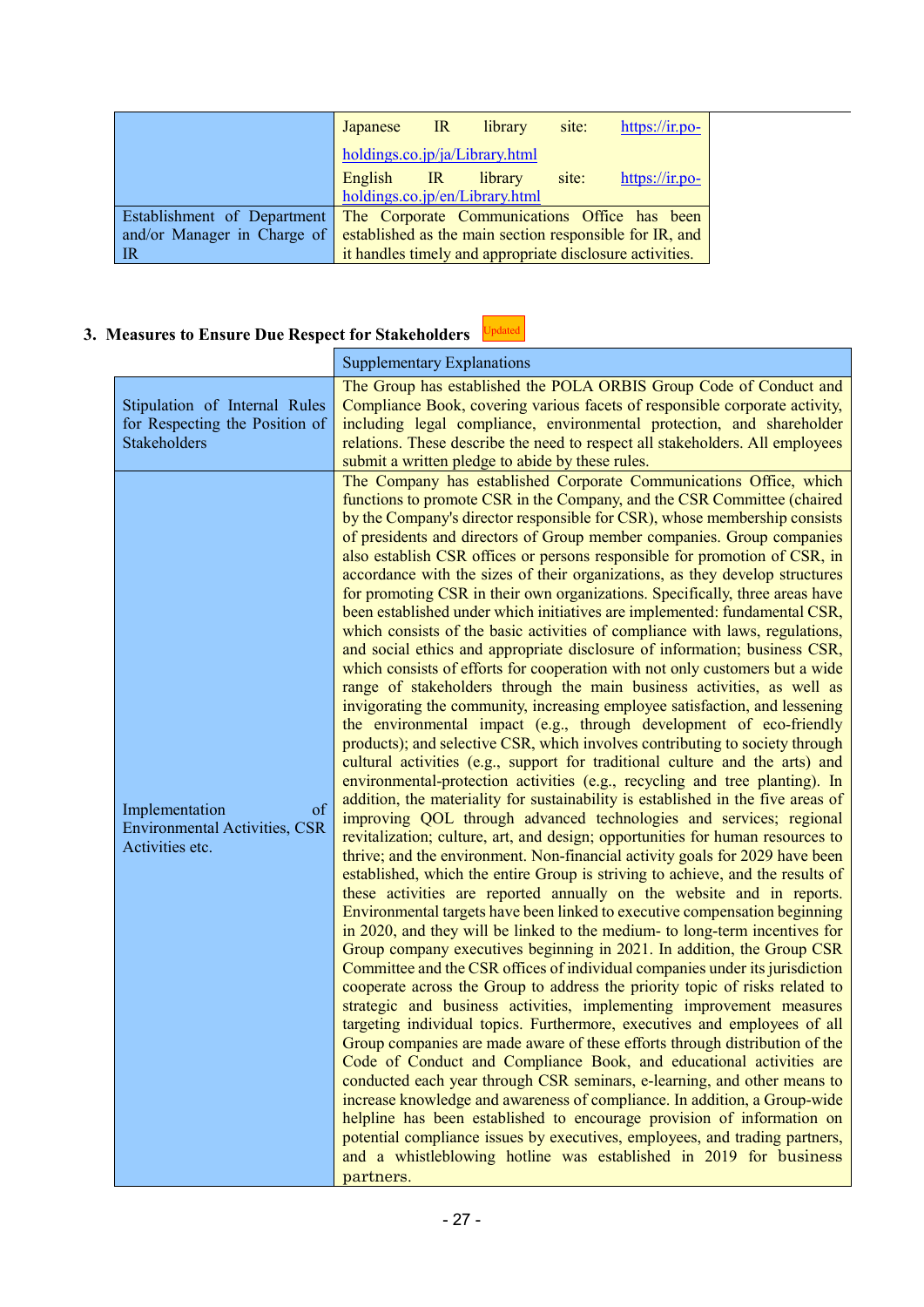| Development of Policies on<br>Information<br>Provision<br>to<br><b>Stakeholders</b> | A Disclosure Policy has been established as a fundamental policy, and a wide<br>range of information is provided to stakeholders through the website and<br>other media. |
|-------------------------------------------------------------------------------------|--------------------------------------------------------------------------------------------------------------------------------------------------------------------------|
|                                                                                     | 1. Human-resources development/diversity initiatives                                                                                                                     |
|                                                                                     | The Group considers its human resources to be its most important asset. As a                                                                                             |
|                                                                                     | unique competency, the Company defined Bi-i-shiki (Esthetic Sense) as the                                                                                                |
|                                                                                     | act of not being satisfied with things as they are and constantly striving to                                                                                            |
|                                                                                     | create something new based on intellectual curiosity in a time of dramatic                                                                                               |
|                                                                                     | change. The Company has adopted a system of internal training consisting of                                                                                              |
|                                                                                     | training sessions for the future provided for younger employees and business                                                                                             |
|                                                                                     | reform classes for middle managers. It is the president's aim through this                                                                                               |
|                                                                                     | system to accelerate business growth by training employees to realize                                                                                                    |
|                                                                                     | innovation. Furthermore, the Human Resources Development Committee                                                                                                       |
|                                                                                     | was established in 2019 to advance development of management human                                                                                                       |
|                                                                                     | resources over the medium to long term, and it selects candidates from across                                                                                            |
|                                                                                     | the Group and advances individual training programs. In addition, as a                                                                                                   |
|                                                                                     | diversity initiative the Company proactively supports women's career                                                                                                     |
|                                                                                     | success. Since its founding, the Group has supported women's advancement                                                                                                 |
|                                                                                     | in society through the cosmetics business in ways suited to the changing                                                                                                 |
|                                                                                     | times. Based on this corporate culture built up over time since its founding,                                                                                            |
| Other                                                                               | the Company is making progress on building an environment characterized                                                                                                  |
|                                                                                     | by increasing opportunities for motivated and capable women employees to                                                                                                 |
|                                                                                     | thrive and in which employees can demonstrate their own abilities to the                                                                                                 |
|                                                                                     | fullest regardless of gender through means that include promotion to                                                                                                     |
|                                                                                     | managerial and executive positions. These are intended to enable the                                                                                                     |
|                                                                                     | Company to establish a position as a company that promotes women's success                                                                                               |
|                                                                                     | as professionals. Efforts such as these are connected to enabling women to                                                                                               |
|                                                                                     | build better careers, and the percentage of managerial positions held by                                                                                                 |
|                                                                                     | women Group-wide, including overseas units, is 46.9%, while the figure in                                                                                                |
|                                                                                     | Japan has increased substantially from 13.6% in 2007, when the holding-                                                                                                  |
|                                                                                     | company organization was adopted, to 30.4% in 2020. Within a workplace                                                                                                   |
|                                                                                     | culture that respects women's views, women are demonstrating their abilities                                                                                             |
|                                                                                     | to a considerable extent in various ways, including developing products that                                                                                             |
|                                                                                     | reflect customers' points of view and enhancing the services we provide.                                                                                                 |
|                                                                                     | Spurred by participation in the 30% Club Japan, the Group has set the targets                                                                                            |
|                                                                                     | of increasing percentage of women managers to at least 50% and the                                                                                                       |
|                                                                                     | percentage of women executives to up to 50% Group-wide by 2029.                                                                                                          |
|                                                                                     |                                                                                                                                                                          |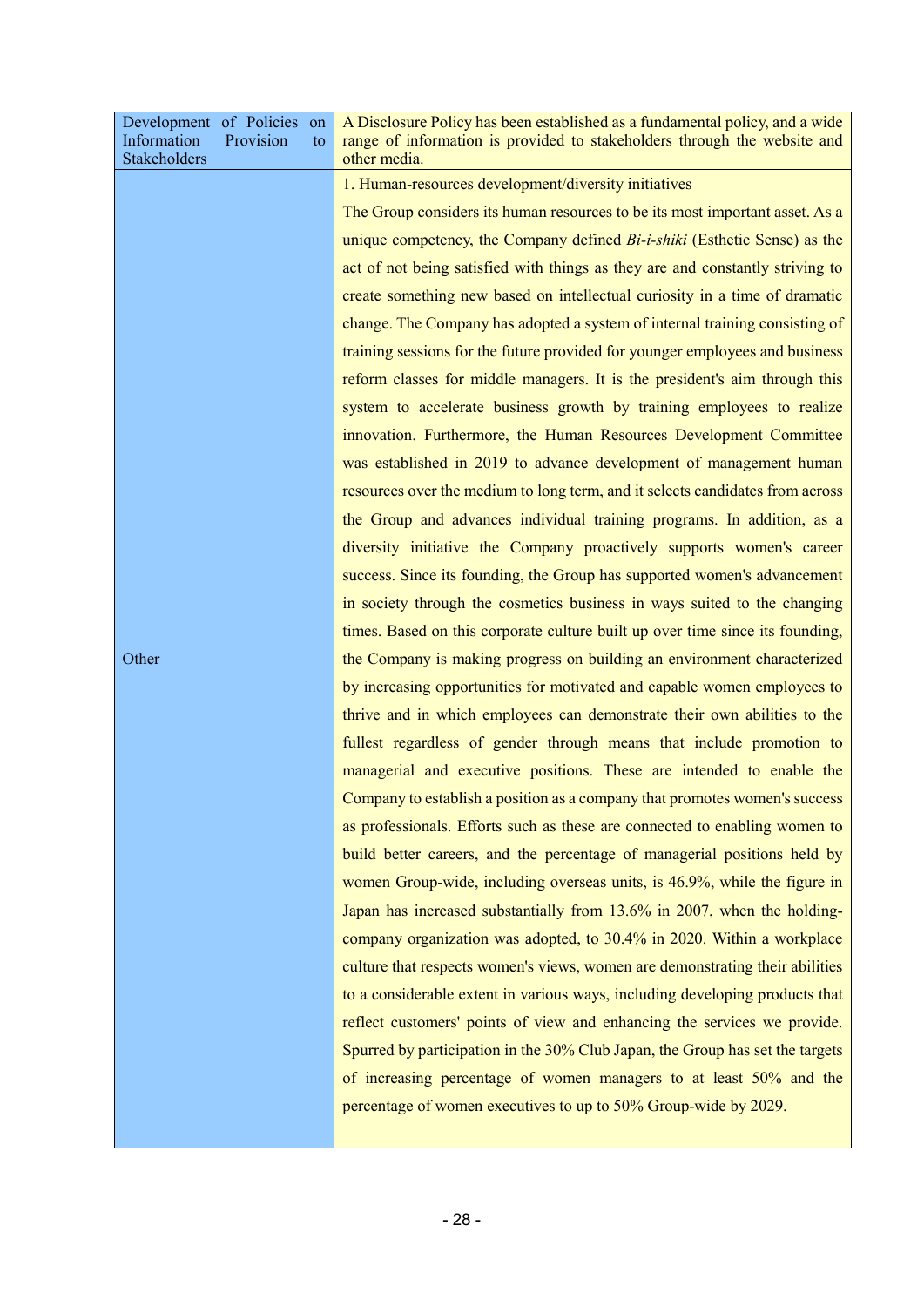2. Proactive efforts to support the raising of children (earning Kurumin certification)

As part of its efforts to support women's careers in line with their life stages, the Group proactively provides support for the raising of children. It offers programs suitable to diverse ways of working, including shortened working hours and childcare flextime (for those caring for children through the end of March in their third-grade school year) from which employees can choose depending on their childcare circumstances. For example, POLA INC. implements measures, such as efforts that include training for managers on support of work-life balance and meetings held with managers before taking leave and before returning to work, creating structures to support understanding throughout the workplace of the need to balance work and childcare after returning from leave, and providing opportunities for employees to think about their career paths. Efforts such as these have helped the Group to achieve a high percentage of employees who return to work after taking childcare leave: 85% (in FY 2020).

3. Creating workplaces where people with disabilities can work with peace of mind

The Group strives to realize workplaces where people with disabilities can work with peace of mind. Out of consideration for employees who find it difficult to commute into urban centers, POLA INC., and ORBIS Inc. have opened satellite offices in suburban locations. Through these, the companies strive to provide workplaces in which people can demonstrate their abilities to the maximum, not only by easing the burden of commuting but also by employing barrier-free office designs and office equipment based on universal design principles. In addition, POLA ORBIS HOLDINGS INC. and ACRO INC. accept trainees from special needs schools attended by students with mental disabilities and help them secure employment with standard businesses. Group e-learning programs incorporate captioning and transcripts of audio materials for employees with hearing impairments. As a result of these efforts, as of January 2021, the Group employed 70 employees with disabilities. Group-wide efforts will continue in the future to build workplaces where every employee can demonstrate his or her abilities to the maximum extent, regardless of disability status.

4. Health management initiatives (inclusion in the Excellent Health and Productivity Management Corporation 2021)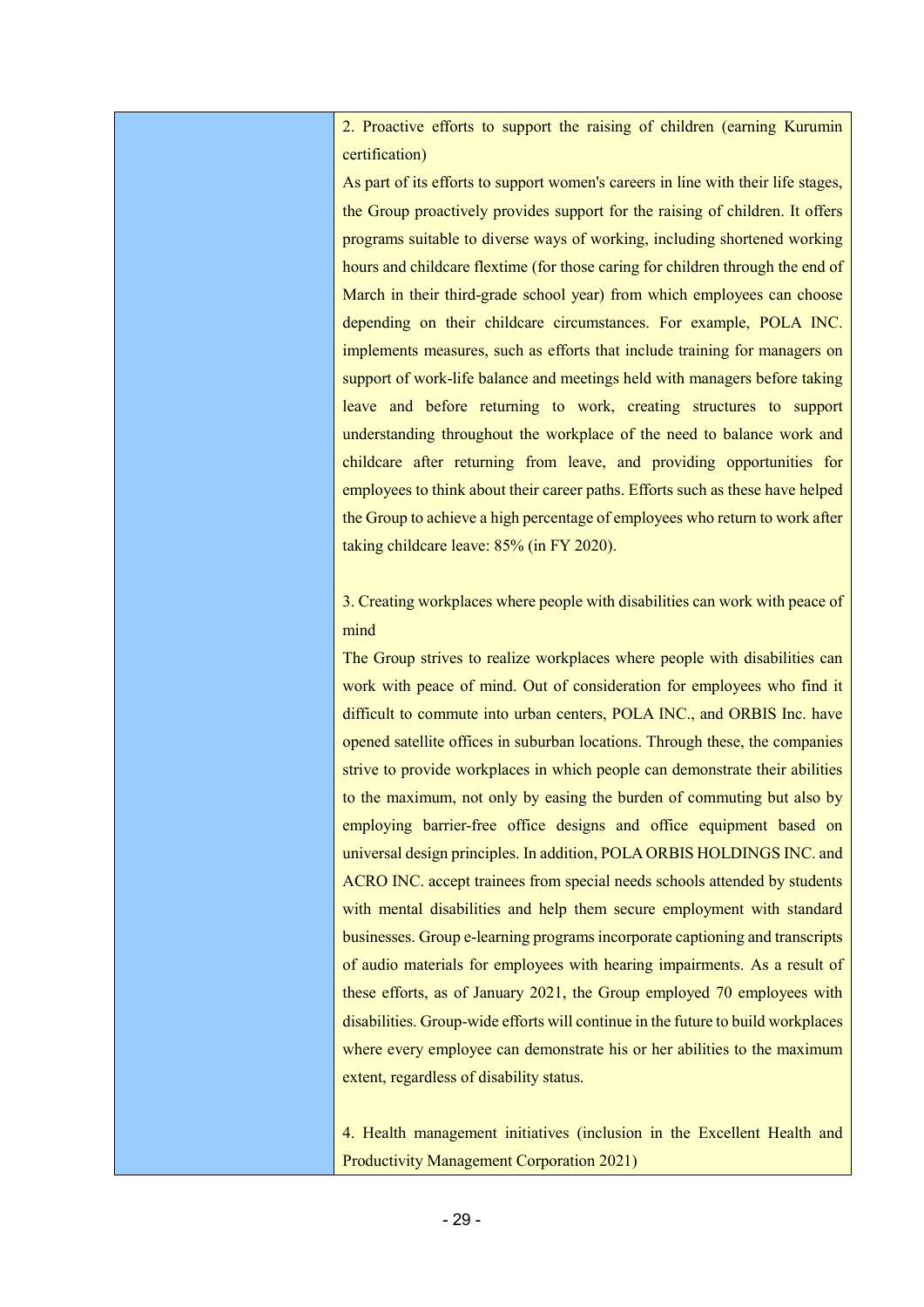Considering the good health of employees to be the source of creating new value as well as the cornerstone of the Group's sustained growth, the Group has formulated the POLA ORBIS Group Health Management Declaration, under which it promotes the improvement of employees' health. These activities have earned inclusion under the Excellent Health and Productivity Management Corporation 2020 (Large Enterprises Category) established by the Ministry of Health, Labour and Welfare.

#### 5. Improving quality of life (QOL)

In R&D pursuits, resources are concentrated into skincare themes. We actively announce our results at academic gatherings, and the Group has captured the highest award six times at (International Federation of Societies of Cosmetic Chemists (IFSCC) events, including interim conferences. Products that successfully utilize research results not only help the skin but also relieve stress and give customers greater confidence in face-to-face interaction. We established the Multiple Intelligence Research Center and the Frontier Research Center in 2018, to strengthen efforts to pursue research into new possibilities for cosmetics going beyond skin-related applications. We also are seeking seeds of new value, not limited to cosmetics, as we aim to help improve OOL by delivering brand new technologies to customers. Improving QOL through advanced technologies and services is one of the five areas of the Group's materiality for sustainability.

#### 6. Regional Revitalization

Since our founding, we have provided a broad range of employment opportunities for women. This remains unchanged today, more than 80 years later, and today we hold recruitment forums across Japan not only to provide information on jobs with the Group but also to offer seminars and other opportunities to learn for women seeking their own jobs or career changes. In addition, in 2017 POLA INC., concluded a comprehensive cooperation agreement with Akita Prefecture, which is experiencing an outflow of population combined with low birth rates and an aging society. Under this agreement, it provides support for finding employment and seeks to help realize the vision of Binokuni (Beautiful Place) Akita. In 2018, a line of collaborative accessories made using traditional crafts was announced. Furthermore, comprehensive cooperation agreements were concluded with the city of Kitakyushu (in Fukuoka Prefecture) and the city of Semboku (in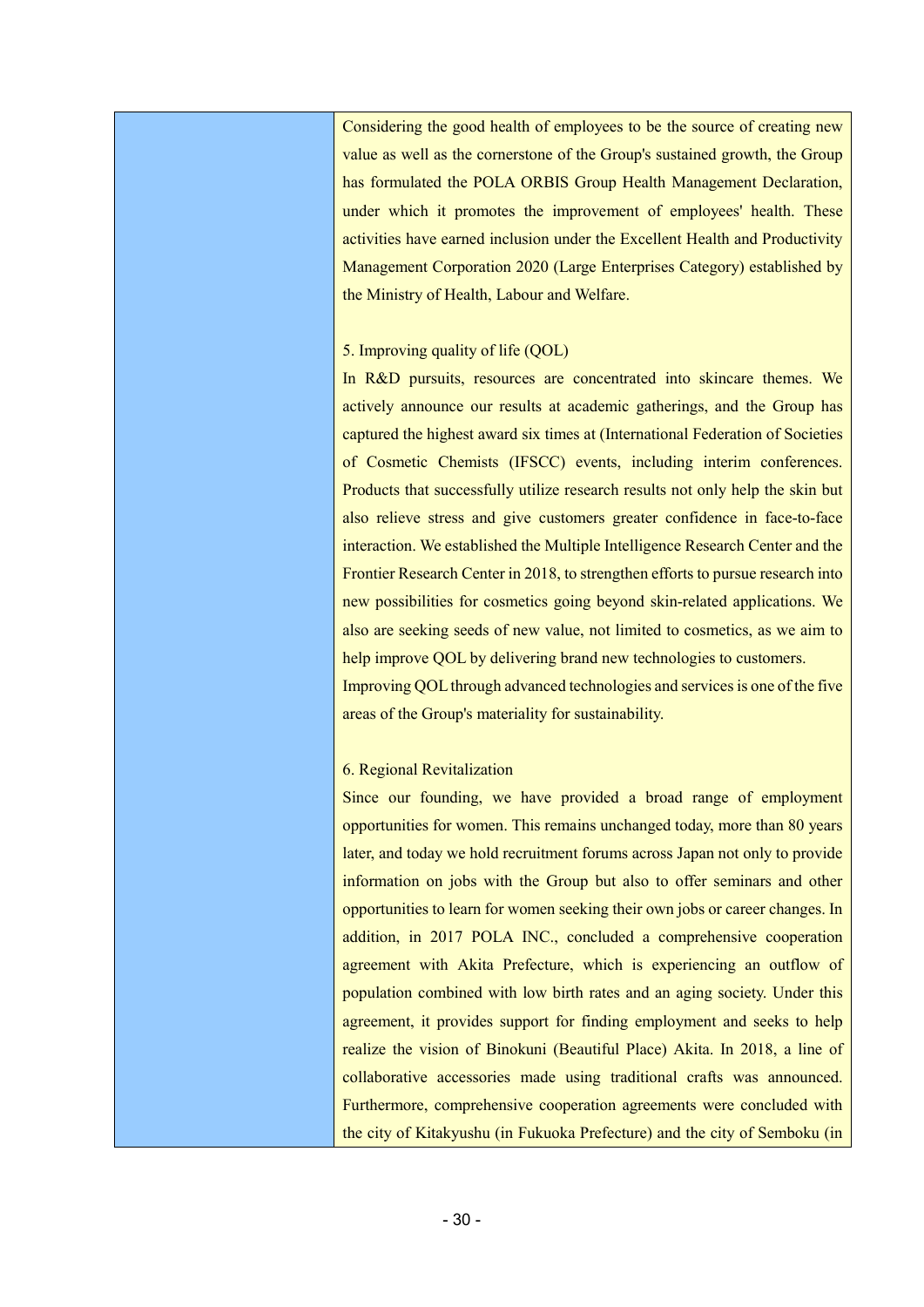| Akita Prefecture) in 2018 and with the city of Fuji (in Shizuoka Prefecture)    |
|---------------------------------------------------------------------------------|
| in 2019.                                                                        |
| Regional revitalization is one of the five areas of the Group's materiality for |
| sustainability.                                                                 |
| 7. Human-rights initiatives                                                     |
| The Group Human Rights Due Diligence Rules were established to realize          |
| business activities reflecting concern for human rights throughout the value    |
| chain. In June, the Company implemented due diligence and identified topics     |
| of concern regarding Group employees on which improvements now are              |
| being made. Supplier CSR surveys check on working conditions, health and        |
| safety, and human-rights initiatives, and on-site auditing is conducted as      |
| necessary. Where needed, improvements are made together with business           |
| partners.                                                                       |
|                                                                                 |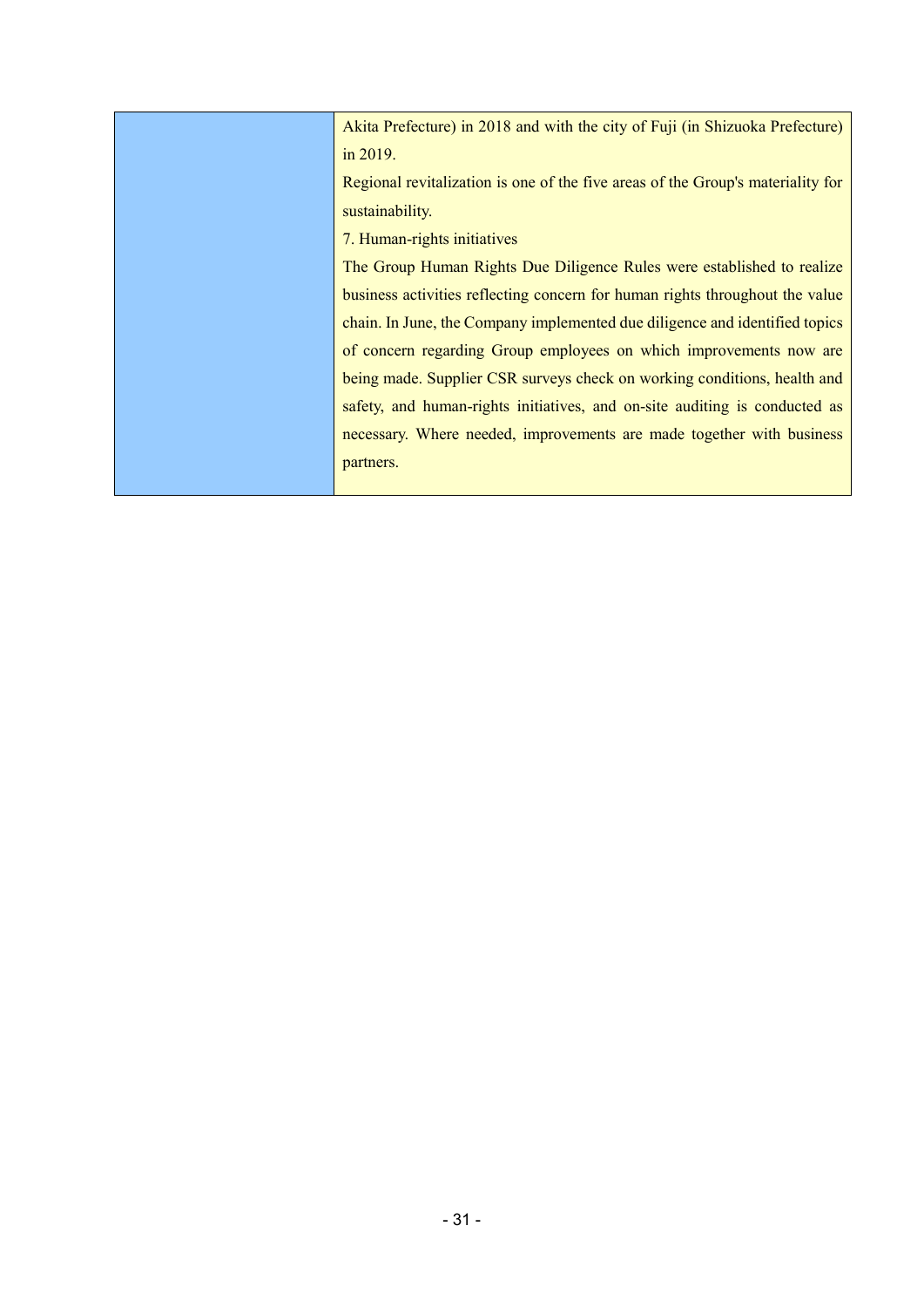#### **IV. Matters Related to the Internal Control System**

#### **1. Basic Views on Internal Control System and the Progress of System Development**

Basically, the Company considers internal controls to be a process executed by all members of the organization to achieve the four corporate objectives of business efficacy and efficiency, reliable financial reports, business activities compliant with laws, regulations, and the preservation of assets (Business Accounting Council, Standards on Evaluation and Auditing of Internal Controls Related to Financial Reporting). Policies related to the development of internal controls systems approved by the Board of Directors are outlined below.

a. Systems for ensuring the efficient execution of duties of Directors of the Company and Group companies In accordance with the Board of Directors Rules, the Board of Directors meets at least once a month and at other times as necessary. Directors' duties are performed in accordance with the Job Authority Rules and the Rules on Division of Responsibilities, and appropriate review, decision-making, and reporting procedures are carried out based on these rules as well as the Group Managerial Meeting Rules, the Affiliate Management Rules, the Budget Management Rules, the Medium-term Management Plan Rules, and other rules. Furthermore, important matters related to internal controls are subjected to appropriate deliberation and decision-making by the Board of Directors. For important matters related to compliance, risk management, or CSR, the Group CSR Committee carries out appropriate deliberation, and decision-making procedures are conducted based on the Job Authority Rules.

b. Systems related to retention and control of information concerning the execution of duties of Directors Based on the Document Control Rules, the minutes of the Board of Directors, minutes of deliberations in various meetings, and similar information related to the execution of duties of Directors are recorded in paper or electronic form (hereinafter "documents etc.") and retained appropriately. Any requests from Directors or Corporate Auditors to view these documents etc. are responded to swiftly.

c. Rules and other systems related to management of risks of losses to the Company and Group companies The CSR Committee has been established under the jurisdiction of the Board of Directors to manage risks related to business activities, including strategic and business risks, across the Group. Each section manages business risks appropriately in accordance with the Risk Management Rules and swiftly organizes a Task Force in accordance with the Crisis Control Rules in response to any emergencies.

d. Measures related to development of compliance systems in the Company and Group companies The CSR Committee has been established under the jurisdiction of the Board of Directors to manage the compliance structure across the Group. Furthermore, Group companies also establish CSR offices or persons responsible for promotion of CSR in accordance with the sizes of their organizations as they develop structures for promoting compliance in their own organizations. In addition, the Group Code of Conduct (hereinafter "Code of Conduct") is distributed to and publicized among all executives and employees in the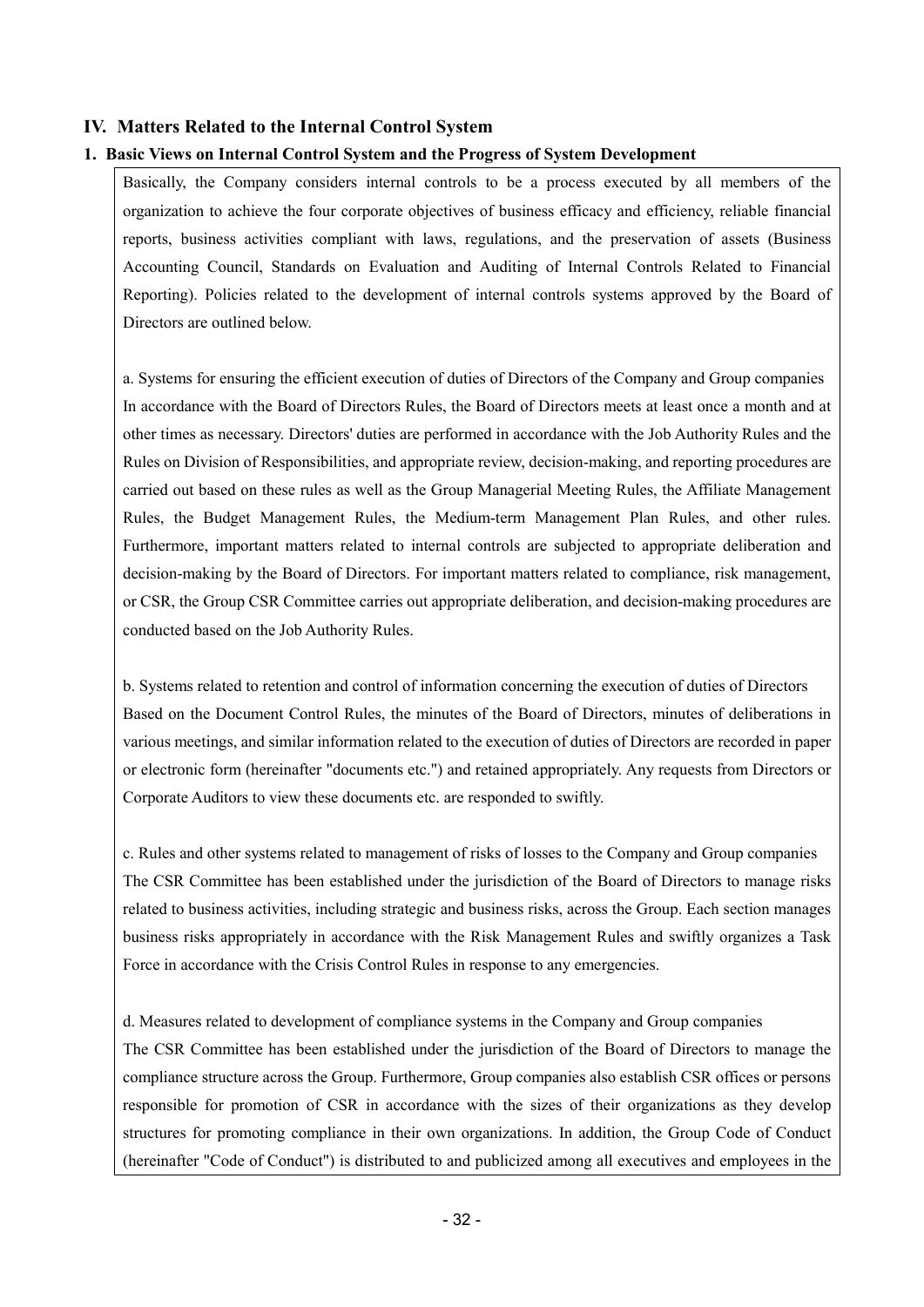Group, and all executives and employees submit written pledges to abide by the Code of Conduct. A Groupwide Helpline also has been set up to encourage provision of information by Executives and employees and to raise knowledge and awareness of compliance appropriately.

e. Measures related to developing structures for ensuring the propriety of operations within Group companies Based on rules such as the Group Managerial Meeting Rules, Affiliate Management Rules, Budget Management Rules, and Medium-term Management Plan Management Rules, important topics, budgets, and medium-term plans of Group companies are subject to prior screening in the Group Managerial Meeting and prior approval or reporting in the Board of Directors. The Group Managerial Meeting endeavors to ensure a thorough understanding of these requirements among all companies, to prevent any omissions. Furthermore, even closer cooperation among Group companies will be implemented in the future, to ensure that the systems under a–d above permeate within Group companies as well.

f. Systems related to employees requested by Corporate Auditors to assist in their duties and the efficacy of instructions to such employees

When Corporate Auditors have requested the assignment of employees to assist in their duties, an appropriate section is assigned as the secretariat office to assist the corporate auditors. Corporate auditors implement measures to ensure the efficacy of instructions to such employees and their independence from the Board of Directors. In addition, a structure has been developed for mutual compensation of auditing activities by strengthening cooperation with the internal auditing section and the accounting auditor as well.

g. Systems for reporting to the corporate auditors by directors and employees of the Company and Group companies and other reports to the corporate auditors

When directors or employees have discovered violations of laws or regulations or matters that could cause significant damage to the Company, they swiftly report them to the corporate auditors. Directors and employees are required to submit reports on business or financial conditions swiftly when so requested by the corporate auditors. Corporate auditors actively take part in meetings of the Board of Directors and other important meetings, striving to obtain reports on business and financial conditions from Directors and employees. In addition, the internal auditing section reports on the results of internal auditing to the corporate auditors as appropriate. Also, the state of use of the Group Helpline, a system for reporting by directors and employees of Group companies to the corporate auditors, is reported to the corporate auditors each month.

## h. Other systems for ensuring the efficacy of auditing by Corporate Auditors

Based on the Board of Corporate Auditors Rules, the Board of Corporate Auditors meets at least once a month and at other times as necessary. Corporate auditors actively take part in meetings of the Board of Directors and other important meetings, striving to collect information on subjects such as the state of business and finances. They also cooperate closely with the internal auditing section, taking care to ensure that audits will be effective. Corporate auditors exchange opinions with the representative director, Directors, and the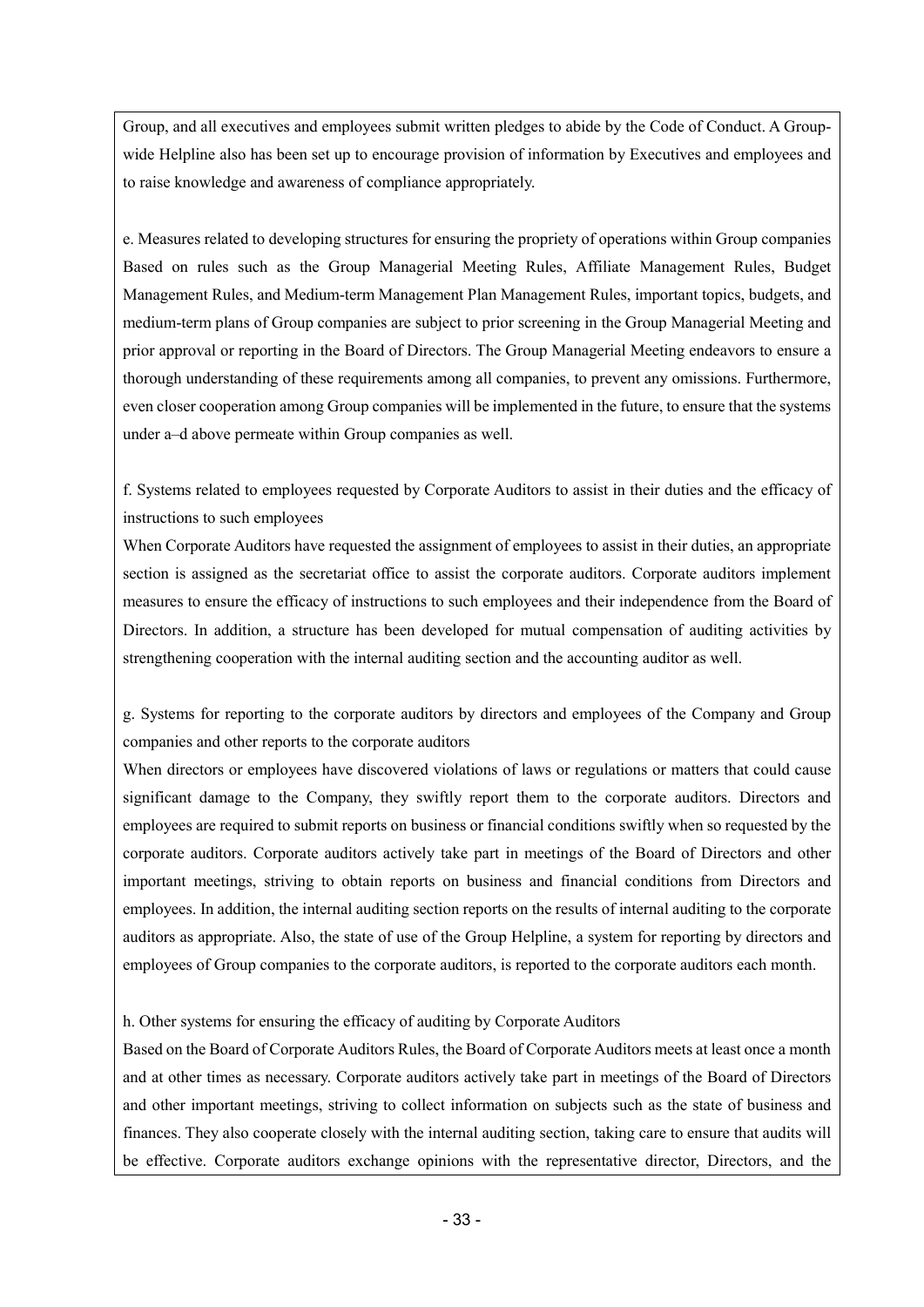accounting auditor regularly or as needed. In addition, to increase further the efficacy of auditing by the corporate auditors, the costs recognized as necessary in execution of the duties of the corporate auditors are budgeted in advance, and the corporate auditors can receive advances or claim reimbursement after the fact from the Company for any urgent or extraordinary expenditures.

i. Basic views on eliminating antisocial forces and state of development of related measures

As stated in the Code of Conduct, the Group maintains a stance of *confrontation with antisocial groups*. In addition to establishing a hotline for reporting threats by antisocial forces, the Group also cooperates with local police by joining the national federation on countering organized crime syndicates and local associations on countering organized crime syndicates, as well as collecting information from external sources and proactively participating in training sessions as part of its efforts to exclude thoroughly any contact with antisocial forces. The Group also has prepared a manual on responding to antisocial forces and is publicizing it among employees and others.

j. Basic policy on internal controls related to financial reporting

- (1) The transparency and fairness of information disclosure is secured through preparation and timely disclosure of financial reports conforming to generally accepted accounting principles (GAAP).
- (2) Appropriate assignment and training of human resources is conducted to increase specialized skills related to accounting and finance, focusing chiefly on the sections responsible for financial reporting.
- (3) Together with ensuring that all directors and employees have a strong recognition of the importance of internal controls related to financial reporting, efforts are made to ensure that they develop and operate the following fundamental elements of internal control within the scopes of their own authority and responsibilities.
- Control environment
- Risk evaluation and response
- Control activities
- Information and communication
- Monitoring
- IT efforts
- (4) Corporate auditors monitor and verify the propriety of financial reporting and the state of development and operation of such internal controls, from independent perspectives.

Reference: See "Structure for Timely Disclosure (Schematic)"

#### **2. Basic Views on Eliminating Anti-Social Forces**

i. Basic views on eliminating antisocial forces and state of development of related measures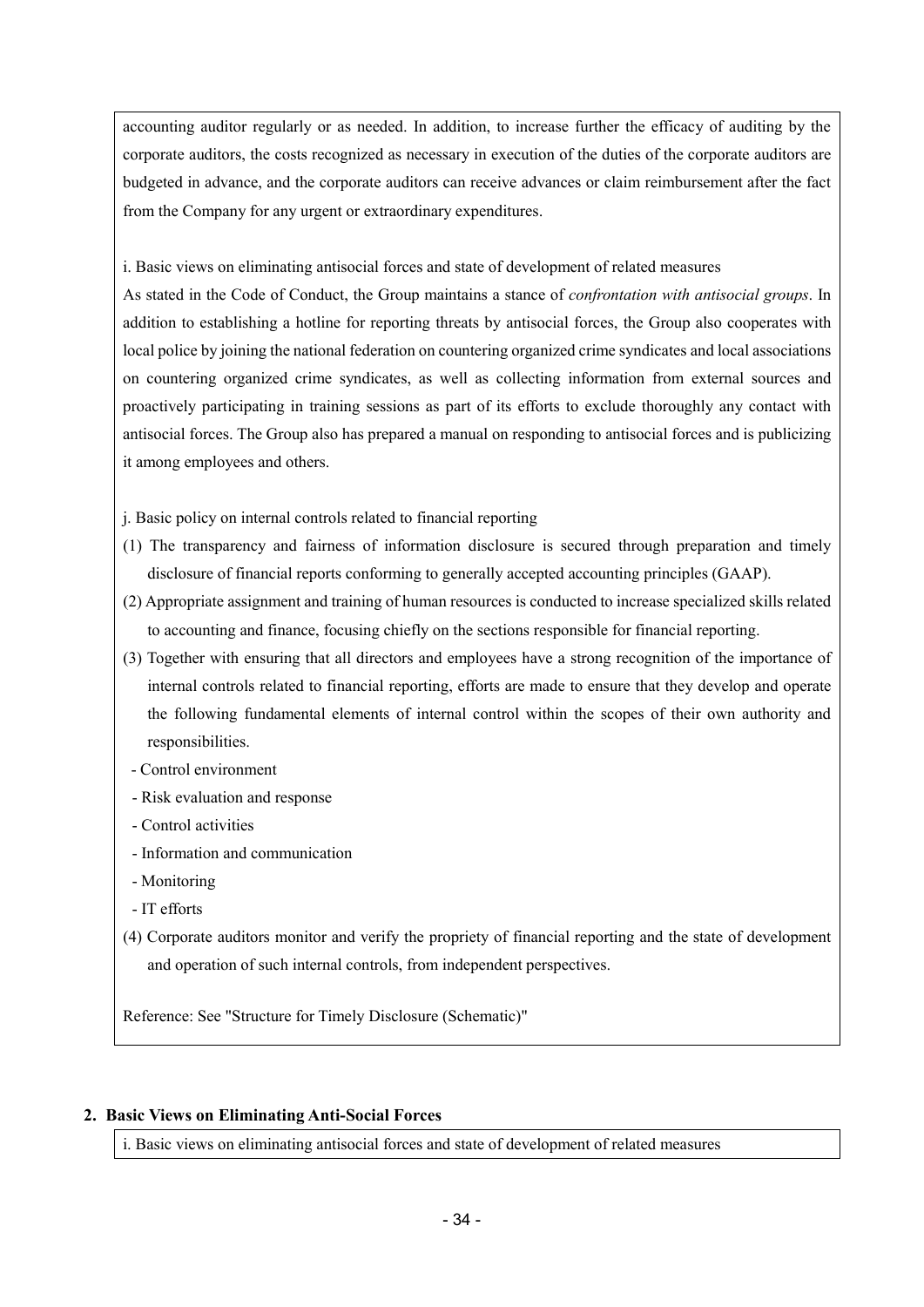As stated in the Code of Conduct, the Group maintains a stance of *confrontation with antisocial groups*. In addition to establishing a hotline for reporting threats by antisocial forces, the Group also cooperates with local police by joining the national federation on countering organized crime syndicates and local associations on countering organized crime syndicates, as well as collecting information from external sources and proactively participating in training sessions as part of its efforts to exclude thoroughly any contact with antisocial forces. The Group also has prepared a manual on responding to antisocial forces and is publicizing it among employees and others.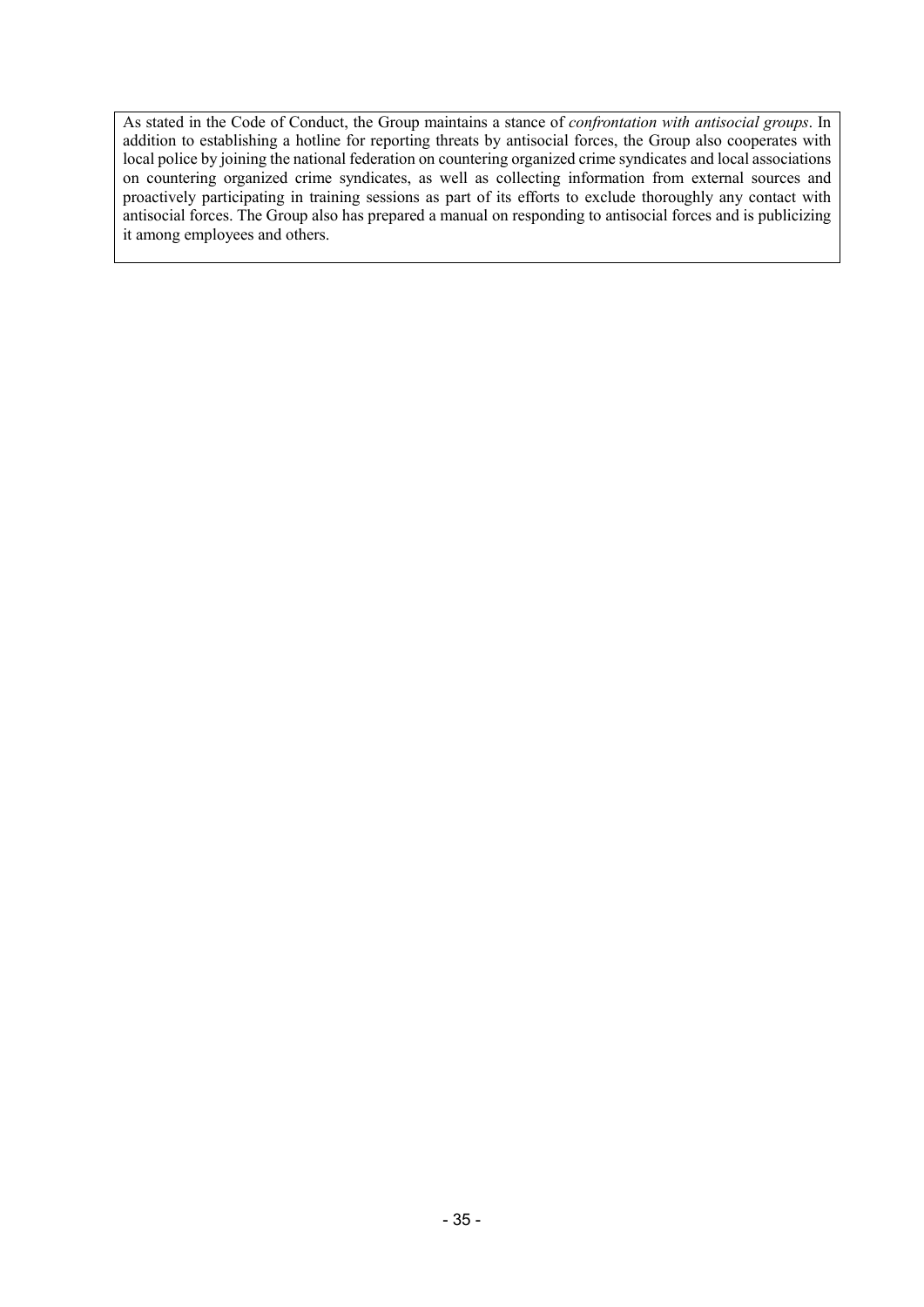## **V. Other**

## **1. Adoption of Anti-Takeover Measures**

| <b>Adoption of Anti-Takeover Measures</b> | <b>NA</b> |
|-------------------------------------------|-----------|
| Supplementary Explanation                 |           |
| Not applicable                            |           |

## **2. Other Matters Concerning the Corporate Governance System**

The state of the Group's policies and internal systems for timely disclosure of corporate information is outlined below.

## 1. POLA ORBIS Group Disclosure Policy

(1) Basic Policy

The POLA ORBIS Group strives to actively engage in public relations and investor relations activities and to develop relations of trust with all our shareholders, investors, and stakeholders. In order to achieve that, our policy is to disclose information about the Group in a timely and appropriate manner based on the principles of transparency, fairness, and consistency, in accordance with the Financial Instrument and Exchange Act and the rules set forth by the relevant financial instrument exchanges regarding timely disclosure. The POLA ORBIS Group also actively discloses any information not covered under these rules if it is deemed useful for shareholders or investors.

## (2) Method of Disclosing Information

Information covered by the rules regarding timely disclosure set forth by the financial instrument exchange on which the POLA ORBIS Group is listed (information relating to decisions, events, and account settlement) shall be disclosed via TD-net (Timely Disclosure Network) provided by the exchange after an advance explanation is given to the exchange. Following TD-net disclosure, the same information shall be promptly provided to the media and posted on the Company's website. However, the posting of information on the Company website may be delayed due to system-related circumstances.

(3) Forecast of Performance and Items Relating to Forecasts for the Future

The POLA ORBIS Group's plans, forecasts, strategies, and other information not based on historical or current facts are plans or forecasts for future performance, which are based on judgments made in light of the information currently available. Therefore, future performance may differ due to fluctuations in a variety of risks and uncertainties as well as changes in the economic situation.

## (4) Silent Period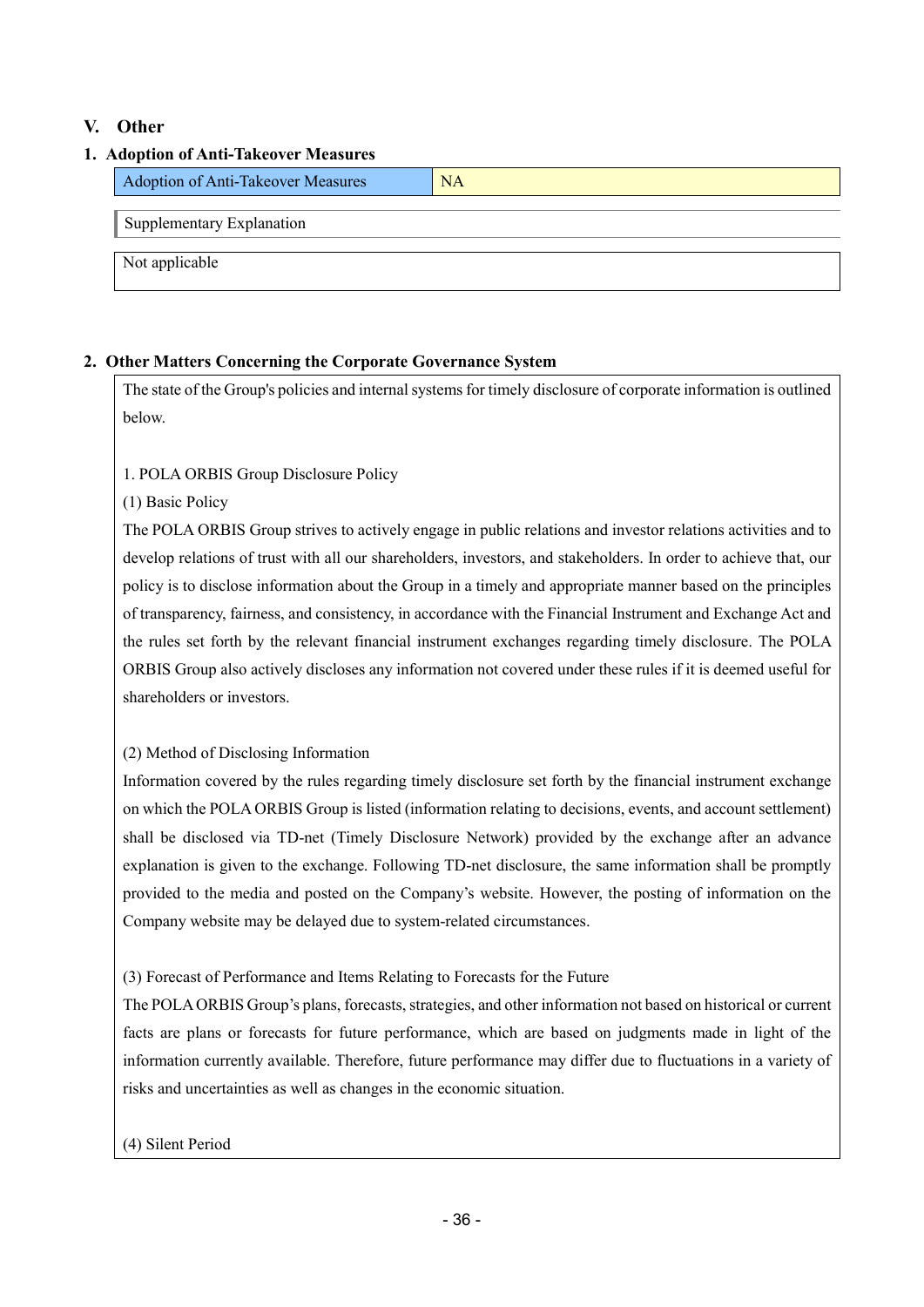In order to prevent the leakage of financial results information and ensure fairness, the POLA ORBIS Group has established a Silent Period that runs from the day immediately following the settlement of financial results (including quarterly results) to the date on which the results are made public. During this period, we will refrain from responding to questions and making comments regarding financial results. However, even during the silent period, we will respond to questions and such regarding information that has already been disclosed.

(5) Compliance with the Disclosure Policy

From the perspective of Corporate Social Responsibility (CSR), the POLA ORBIS Group will keep all the Group's executives and employees informed of the above disclosure policy and ensure their compliance.

2. Sections responsible and persons in charge of timely disclosure

Section in charge of disclosure: Corporate Communications Office (person responsible for disclosure: Director in charge of PR/IR)

Section in charge of information management: General Planning Office (person responsible for information management: Director in charge of general planning)

## 3. Disclosure process for Company information

(1) Information collection process

In the event that company information (material facts such as information concerning decisions, occurrences, or settlement of accounts) has arisen concerning the Group, the person in charge of information management in the Company or the relevant Group company will report the details thereof to the Company's section in charge of information management.

## (2) Processes of analysis and judgment

The General Planning Office, which serves as the section in charge of information management, coordinates information related to decisions and occurrences included among company information concerning the Group, while the General Planning Office and the Finance Office coordinate information related to settlement of accounts. Then, this information is reported to the person responsible for information management. After receiving the above report, the person responsible for information management consults with the Representative Director and President and the person responsible for information disclosure to decide on the necessity, content, and methods of disclosure.

## (3) Disclosure process

For information related to decisions and settlement of accounts included among Company information that requires timely disclosure, the section in charge of disclosure and the person responsible for disclosure will carry out timely disclosure after approval by the Board of Directors. Information related to occurrences may be disclosed swiftly without obtaining the approval of the Board of Directors, as an urgent measure. Timely disclosure is conducted through the Timely Disclosure Network (TD-net) system provided by the Tokyo Stock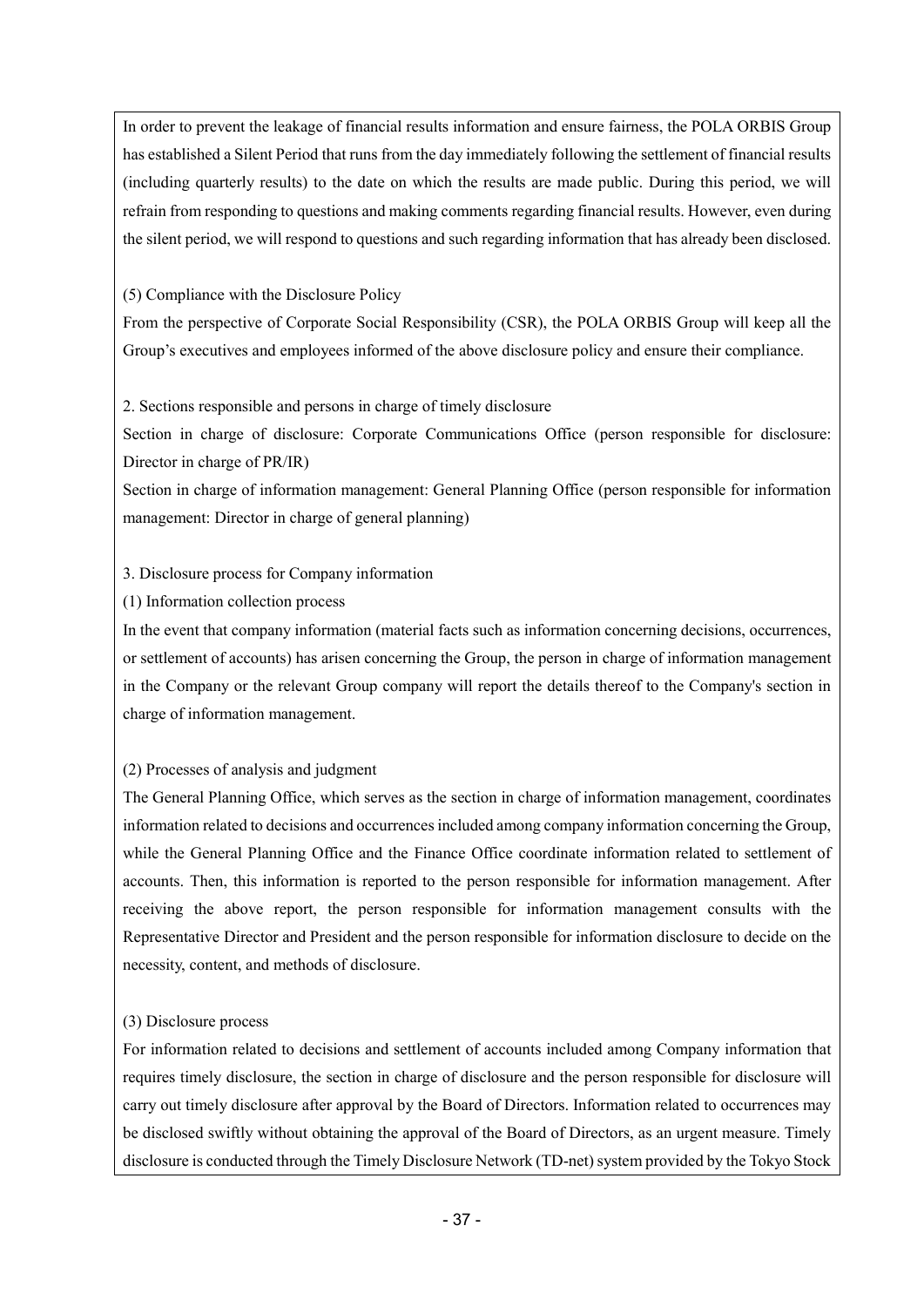Exchange and submittal of documents to the related press club, along with holding press conferences as necessary. In addition, information is posted swiftly to the Company website. For details, see the reference material "Overview of Structure for Timely Disclosure (Schematic)."

4. Establishment of the Basic Policy on Corporate Governance

Upon the enactment of the Corporate Governance Code, the Basic Policy on Corporate Governance was established and posted to the Company website. Its goal is to improve the Company's corporate governance further.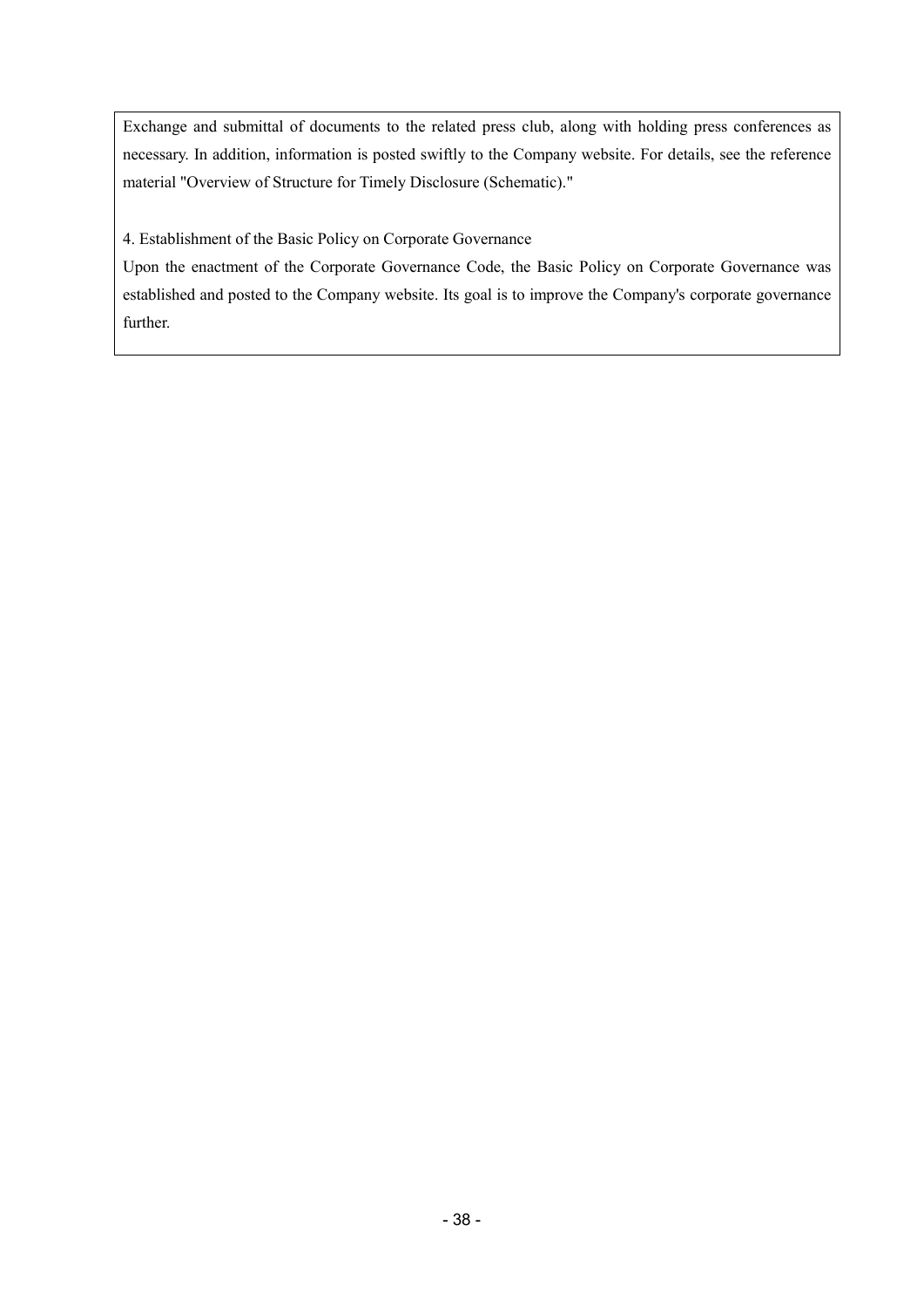## ■ Corporate Governance Structure